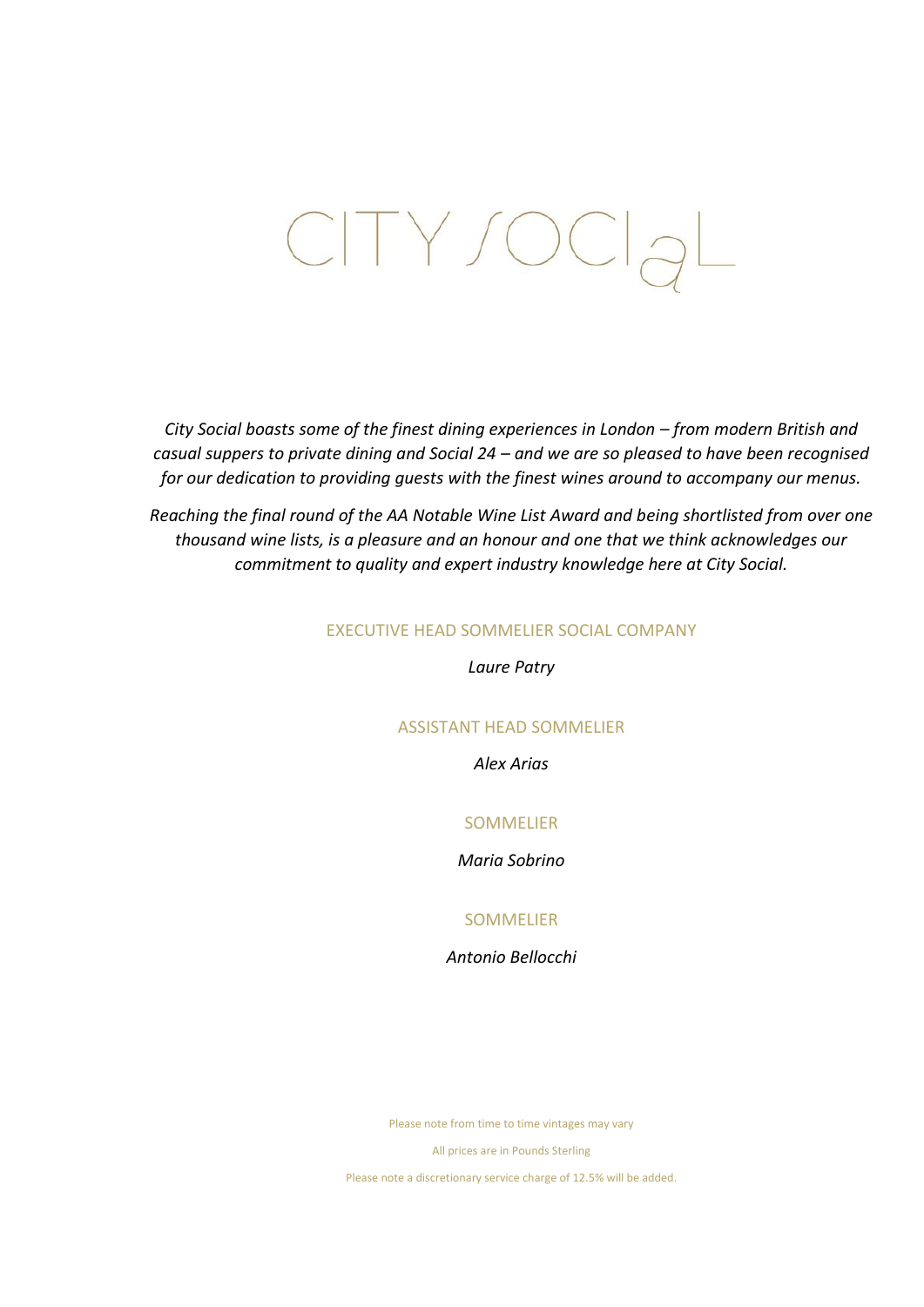# **S U M M A R Y**

| <b>APERITIFS</b>                            | Page | 3         |
|---------------------------------------------|------|-----------|
| WINE BY THE GLASS & BY CORAVIN              | Page | 4-6       |
| SWEET & FORTIFIED WINE BY THE GLASS         | Page | 7         |
| <b>HALF BOTTLES</b>                         | Page | 8-9       |
| CHAMPAGNE                                   | Page | 10-12     |
| SPARKLING WINE, NON ALCOHOLIC SPARKLING     | Page | 13        |
|                                             |      |           |
| <b>WHITE WINE</b>                           |      |           |
| <b>FRANCE</b>                               |      |           |
| Champagne & Alsace                          | Page | 14        |
| Loire Valley                                | Page | 15        |
| Bordeaux, Jura & Savoie                     | Page | 16        |
| Burgundy                                    | Page | 17-19     |
| Rhône Valley & Régional France              | Page | 20        |
| <b>ITALY</b>                                | Page | 21        |
| SPAIN, Portugal & REST OF EUROPE            | Page | 22        |
| <b>GERMANY &amp; AUSTRIA</b>                | Page | 23        |
| <b>AUSTRALIA</b>                            | Page | 24        |
| <b>NEW ZEALAND</b>                          | Page | 25        |
| <b>SOUTH AFRICA</b>                         | Page | 26        |
| CHILE, CANADA, U.S.A., URUGUAY & CHINA      | Page | 27        |
|                                             |      |           |
| ROSE WINE                                   | Page | 28        |
|                                             |      |           |
| <b>RED WINE</b>                             |      |           |
| <b>FRANCE</b>                               |      |           |
| Champagne, Jura & Loire Valley              | Page | 29        |
| <b>Bordeaux</b>                             | Page | $30 - 32$ |
| Burgundy & Beaujolais                       | Page | 33-36     |
| Rhône Valley                                | Page | 37-38     |
| South West, Provence & Languedoc-Roussillon | Page | 39        |
| <b>ITALY</b>                                | Page | 40-42     |
| <b>SPAIN</b>                                | Page | 43        |
| PORTUGAL                                    | Page | 44        |
| <b>AUSTRIA &amp; GERMANY</b>                | Page | 44        |
| SWITZERLAND & REST OF EUROPE                | Page | 45        |
| SOUTH AFRICA                                | Page | 46        |
| <b>AUSTRALIA</b>                            | Page | 47        |
| <b>NEW ZEALAND</b>                          | Page | 48        |
| U.S.A. & CANADA                             | Page | 49-50     |
| ARGENTINA & CHILE                           | Page | 51        |
| <b>CHINA</b>                                | Page | 51        |
| <b>SWEET</b>                                | Page | 52-54     |
| <b>FORTIFIED WINES</b>                      | Page | 55-56     |
| <b>LARGE FORMATS</b>                        | Page | 57-60     |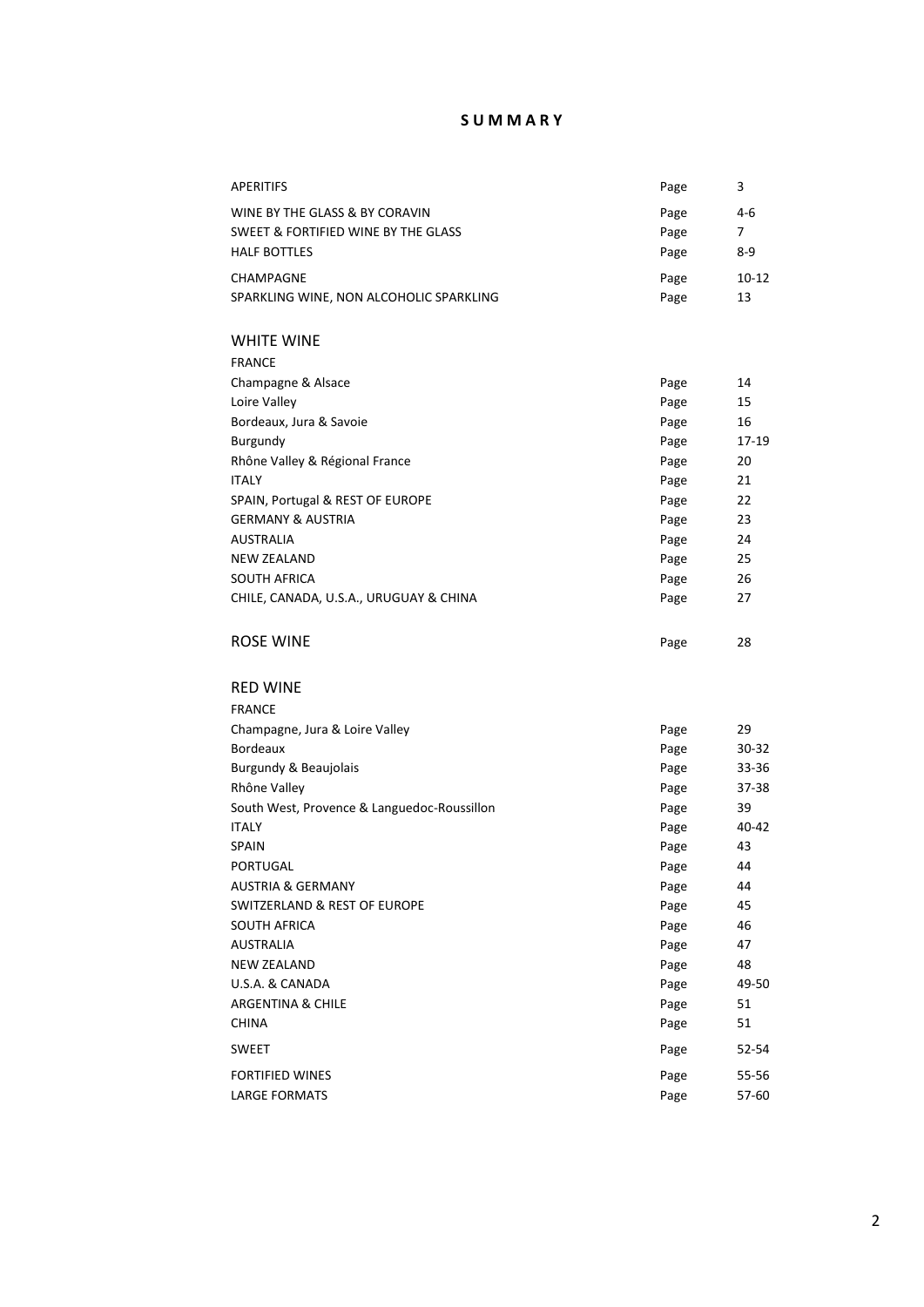# APERITIFS

| CHAMPAGNE                                   |           | 125ml |
|---------------------------------------------|-----------|-------|
| Moët et Chandon, Grand Vintage, Brut        | 2013      | 17.5  |
| Dom Pérignon, Brut                          | 2012      | 50    |
|                                             |           |       |
| <b>ROSE</b>                                 |           | 125ml |
| Coates & Seely Rosé, Hampshire, England     | <b>NV</b> | 16.5  |
| Ruinart Rosé, Brut, Champagne               | <b>NV</b> | 22    |
| Laurent-Perrier Cuvée Rosé, Brut, Champagne | <b>NV</b> | 20    |
|                                             |           |       |

# **COCKTAILS**

| <b>City Spice</b>                                                                                         | 16 |
|-----------------------------------------------------------------------------------------------------------|----|
| Novo Fogo Cachaca Silver, Apricot liqueur, Ancho Reyes, homemade Basil Liqueur, Manzanilla Sherry, citrus |    |
|                                                                                                           |    |
| <b>Mediterranean Sunset</b>                                                                               | 15 |
| Renegade Gin, Tio Pepe, Amaro Santoni, Savoia Americano, Ginger & Coffee Balm                             |    |
| French 24                                                                                                 | 16 |
| Rivington Dry Gin, Champagne Cordial, Suze, Acqua di Cedro, Moet & Chandon Imperial, citrus               |    |
|                                                                                                           |    |
| <b>Social Mixer</b>                                                                                       |    |
| Rivington dry gin, Fever-Tree Slimline tonic water, dry lemon                                             | 13 |
| Edinburgh Dry Gin, Fever-tree Aromatic tonic water, Cointreau, orange                                     | 13 |

The Lakes Gin, Franklin & Sons Rosemary and Black Olives tonic water, olives 14

# 3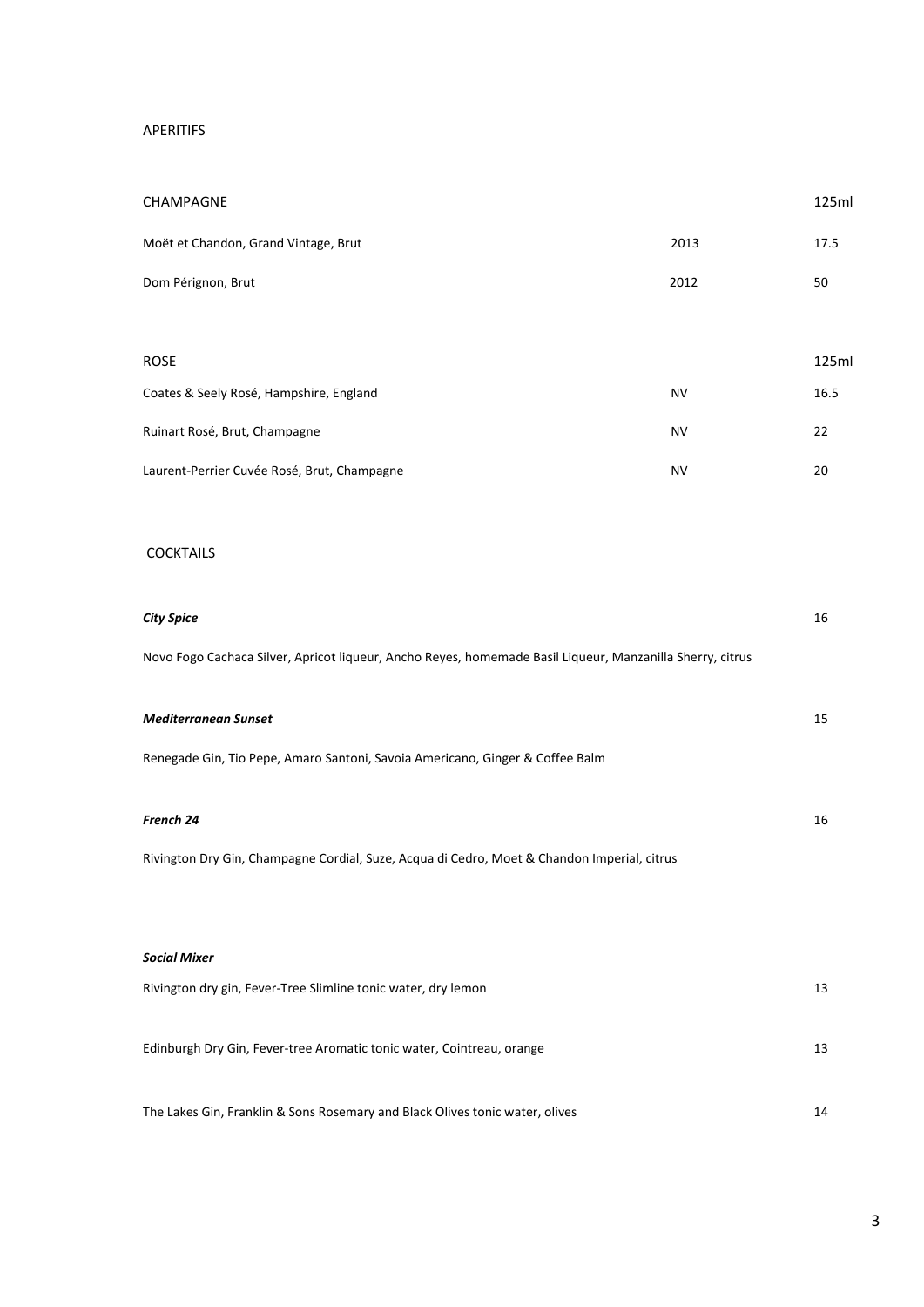#### WINE BY THE GLASS

| <b>WHITE</b>                                                                                |      | 125ml | 175ml |
|---------------------------------------------------------------------------------------------|------|-------|-------|
| Trebbiano/Passerina/Pecorino, Falerio Oris, Ciu Ciu, Marche, Italy                          | 2020 | 7     | 10    |
| Chardonnay Block 1, The Lane, Adelaide Hills, Australia                                     | 2019 | 9     | 13    |
| Inzolia/Grecanico, Rami, Cos, Sicily, Italy (Skin contact)                                  | 2020 | 11    | 15    |
| Chenin Blanc, Pollen Street Social Sélection, Dom. Des Grandes Vignes, Anjou, Loire, France | 2020 | 11.5  | 16.5  |
| Riesling, Le Kottabe, Domaine Josmeyer, Alsace, France                                      | 2019 | 14    | 20    |
| Sauvignon Blanc, Cloudy Bay, Marlborough, New Zealand                                       | 2021 | 14.5  | 22    |
| Viognier, Gramercy Cellars, Columbia Valley, Washington State                               | 2019 | 15    | 22.5  |
| Tokaji Furmint Estate, Szepsy, Hungary                                                      | 2017 | 16.5  | 23.5  |
| Saint-Joseph, Domaine Bernard Gripa, Rhône Valley, France                                   | 2018 | 17.5  | 25    |
| Chenin Blanc, Savennières Arena, René Mosse, Loire Valley, France                           | 2020 | 19    | 27    |
| Saint-Aubin 1 <sup>er</sup> Cru Sous Roche Dumay, Domaine Larue, Burgundy, France           | 2019 | 20    | 29    |

#### CORAVIN

| WHITE WINE                                                  |      | 50 <sub>ml</sub> | 125ml | 175ml |
|-------------------------------------------------------------|------|------------------|-------|-------|
| Coche, Niepoort, Douro Valley, Portugal                     | 2013 | 22               | 55    | 78    |
| Pouilly Fumé, Silex, Didier Dagueneau, Loire Valley, France | 2014 | 31               | 77    | 110   |
| Riesling, Clos St Hune, Domaine Trimbach, Alsace, France    | 2011 | 38               | 96    | 135   |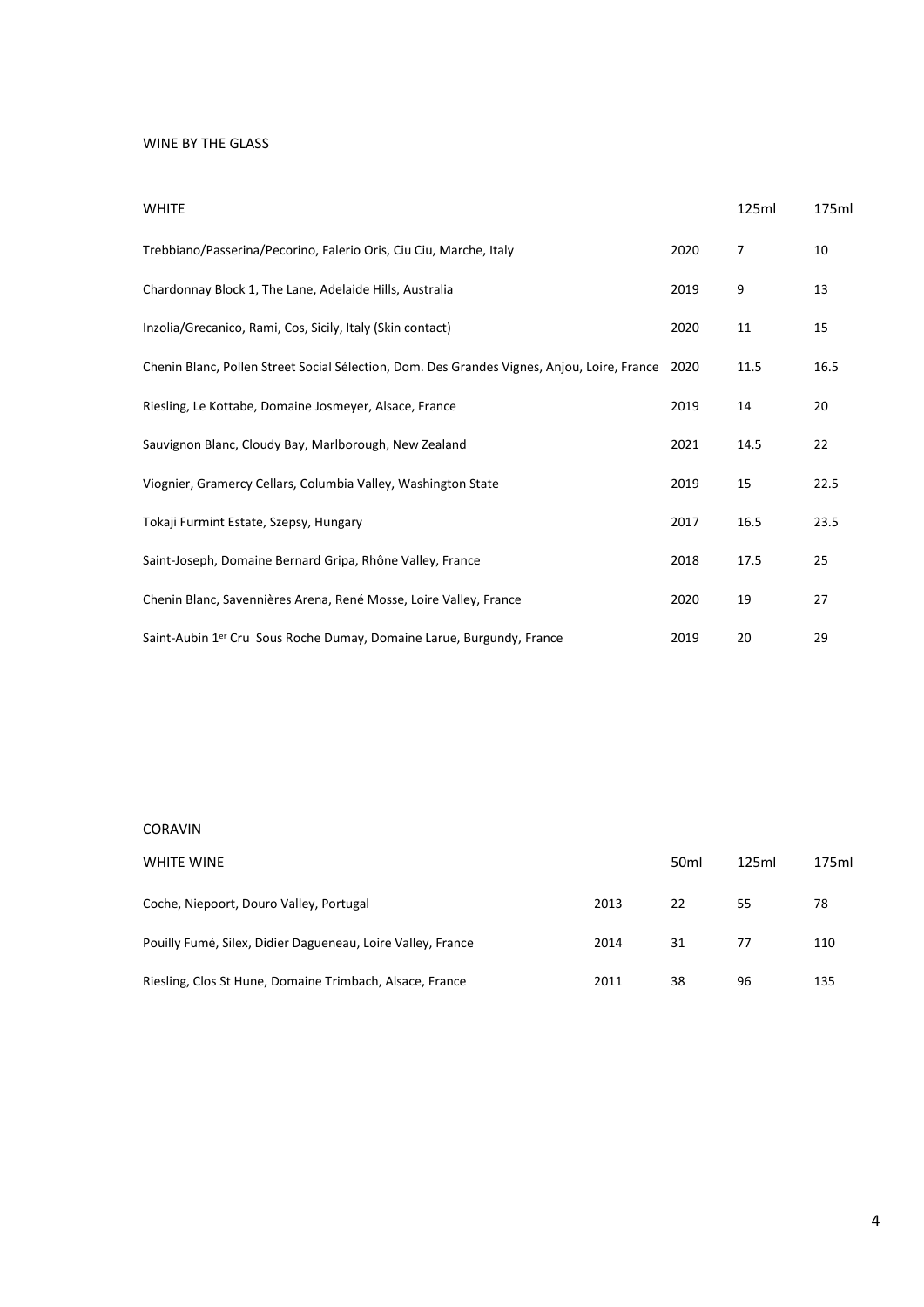# WINE BY THE GLASS

| ROSÉ                                                                                     |      | 125ml | 175ml |
|------------------------------------------------------------------------------------------|------|-------|-------|
| Tour Campanets, Coteaux d'Aix en Provence, France                                        | 2020 | 9     | 12    |
| Montepulciano, Le Cince, Cerasuolo d'Abruzzo Superiore, De Fermo, Abruzzo, Italy         | 2020 | 12.5  | 18    |
|                                                                                          |      |       |       |
| <b>RED</b>                                                                               |      | 125ml | 175ml |
| Syrah, Cabernet, Merlot, Grenache, La Guerre des Bouchons, M. Merlet, VDP D'Oc, France   | 2019 | 7.5   | 10.5  |
| Pinot Noir Evolution, Sokol Blosser, Willamette Valley, Oregon                           | 2019 | 11    | 16    |
| Cab Franc Cab Sauvignon, Pollen Street Social, Dom. Grandes Vignes, Anjou, Loire, France | 2019 | 11.5  | 16.5  |
| Crozes-Hermitage 'Beaumont', Domaine Les Bruyères, Rhône Valley, France                  | 2020 | 12.5  | 18    |
| Cabernet Sauvignon, Lower East, Gramercy Cellars, Columbia Valley, Washington State      | 2016 | 16    | 23    |
| Sangiovese Tin, Montesecondo, Tuscany, Italy                                             | 2018 | 17.5  | 25    |
| Psi, Peter Sisseck, Ribera Del Duero, Spain                                              | 2019 | 19    | 27    |
| Rioja Reserva, Vina Tondonia, Lopez de Heredia, Spain                                    | 2009 | 21    | 30    |
| Margaux du Château Margaux, Bordeaux, France                                             | 2014 | 24.5  | 35    |
|                                                                                          |      |       |       |

# CORAVIN

| <b>RED WINE</b>                                                                  |      | 50 <sub>ml</sub> | 125ml | 175ml |
|----------------------------------------------------------------------------------|------|------------------|-------|-------|
| Syrah/Grenache, Abelard, Chêne Bleu, Ventoux, Rhône Valley                       | 2011 | 13               | 32    | 45.5  |
| Le Château, Château Belle-Vue, Lebanon                                           | 2011 | 14               | 34    | 47    |
| Alter Ego de Palmer, Margaux, Bordeaux, France                                   | 2011 | 22               | 55    | 75    |
| The Mascot, Harlan Estate, Napa Valley                                           | 2015 | 29               | 73    | 100   |
| Sassicaia, Tenuta San Guido, Bolgheri Sassicaia, Tuscany, Italy                  | 2012 | 32               | 82    | 115   |
| Château Figeac, 1 <sup>er</sup> Grand Cru Classé B, St Emilion, Bordeaux, France | 2007 | 34               | 85    | 120   |

Gevrey-Chambertin Vieilles Vignes, Domaine Coillot, Burgundy, France 2017 27 38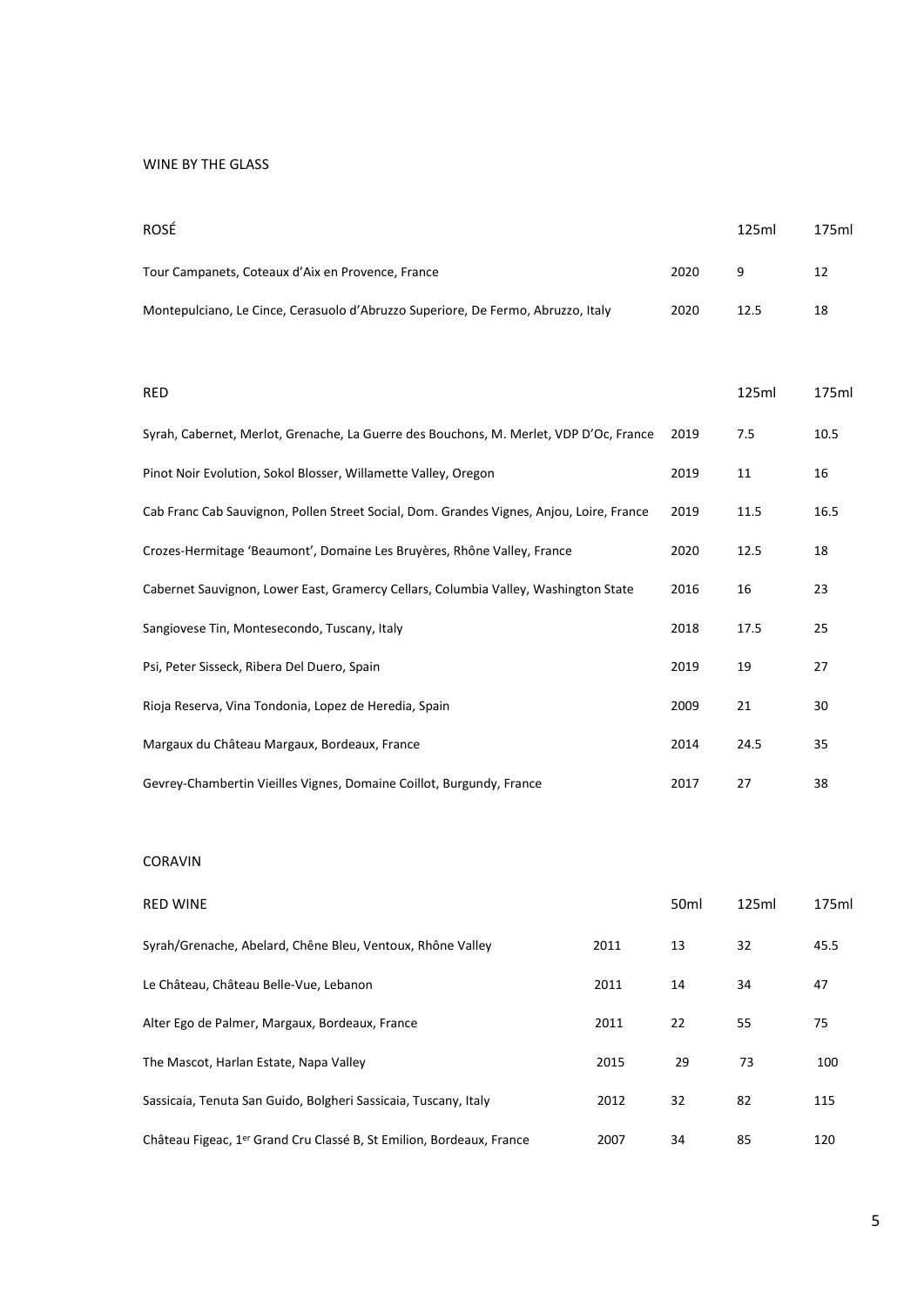# BY THE GLASS

#### SWEET 100ml

| Moscato d'Asti Adriano Marco e Vittorio, Piedmonte, Italy                       | 2020 | 9    |
|---------------------------------------------------------------------------------|------|------|
| Maury Tradition, Domaine de la Coume du Roy, Roussillon, France                 | 2015 | 11   |
| Coteaux de l'Aubance Les Trois Schistes, Montgilet, Loire Valley, France        | 2017 | 13.5 |
| Muscat de Rivesaltes, Vin doux Naturel, Les Enfants Sauvages, Rousillon, France | 2017 | 14   |
| Jurancon, Domaine de Souch, South West, France                                  | 2017 | 15.5 |

#### CORAVIN

| SWEET                                                                      |      | 50 <sub>ml</sub> | 100ml |
|----------------------------------------------------------------------------|------|------------------|-------|
| France                                                                     |      |                  |       |
| Château Lafaurie-Peyraguey 1 <sup>er</sup> Cru Classé, Sauternes           | 2005 | 17.5             | 35    |
| Château de Fargues, Sauternes                                              | 1998 | 24               | 48    |
| Château d'Yquem, 1er Grand Cru Classé Supérieur, Sauternes                 | 2004 | 55               | 110   |
| Italy                                                                      |      |                  |       |
| Passito di Pantelleria 'Ben Rye', Donnafugata, Sicily                      | 2018 | 17.5             | 35    |
| Germany                                                                    |      |                  |       |
| Riesling, Joh. Jos. Prum, Graacher Himmelreich, Auslese, Goldkapsel, Mosel | 2016 | 28               | 56    |
| Hungary                                                                    |      |                  |       |
| Tokaji Dobogó, 6 Puttonyos                                                 | 2016 | 15               | 30    |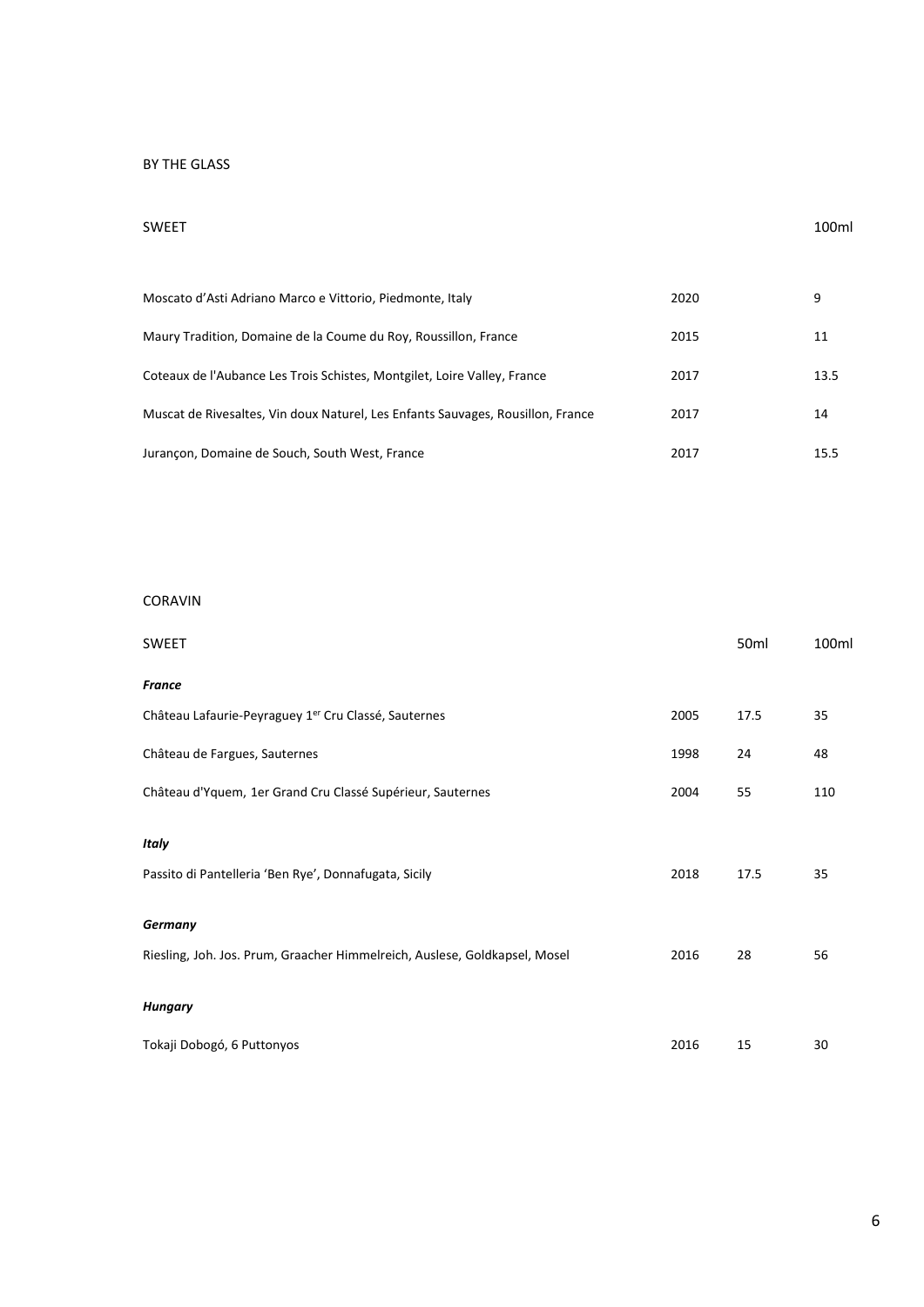#### BY THE GLASS

| <b>PORT</b>                                             |           | 50ml | 100ml |
|---------------------------------------------------------|-----------|------|-------|
| Ramos Pinto, Late Bottled Vintage                       | 2015      | 6    | 10    |
| Graham's, Tawny (Rehoboam)                              | 20 Y.O.   | 9    | 17    |
| Graham's, Tawny (Rehoboam)                              | 40 Y.O.   | 22.5 | 45    |
| Graham's, Single Harvest Tawny (Rehoboam)               | 1994      | 12.5 | 25    |
| Warre's, Vintage                                        | 1980      | 22.5 | 45    |
| <b>MADEIRA</b>                                          |           | 50ml | 100ml |
| Blandy's Bual (Jeroboam)                                | 10YRS     | 12.5 | 25    |
| <b>Blandy's Terrantez</b>                               | 1980      | 25   | 50    |
| <b>SHERRY</b>                                           |           | 50ml | 100ml |
| Pedro Ximenez, Emilio Hidalgo, Spain                    | <b>NV</b> | 7    | 14    |
| <b>MACVIN</b>                                           |           | 50ml | 100ml |
| Domaine de le Tournelle, Jura, France                   | <b>NV</b> | 8.5  | 17    |
| <b>VIN JAUNE</b>                                        |           | 50ml | 100ml |
| Château Chalon, Domaine Chevassu-Fassenet, Jura, France | 1999      | 12.5 | 25    |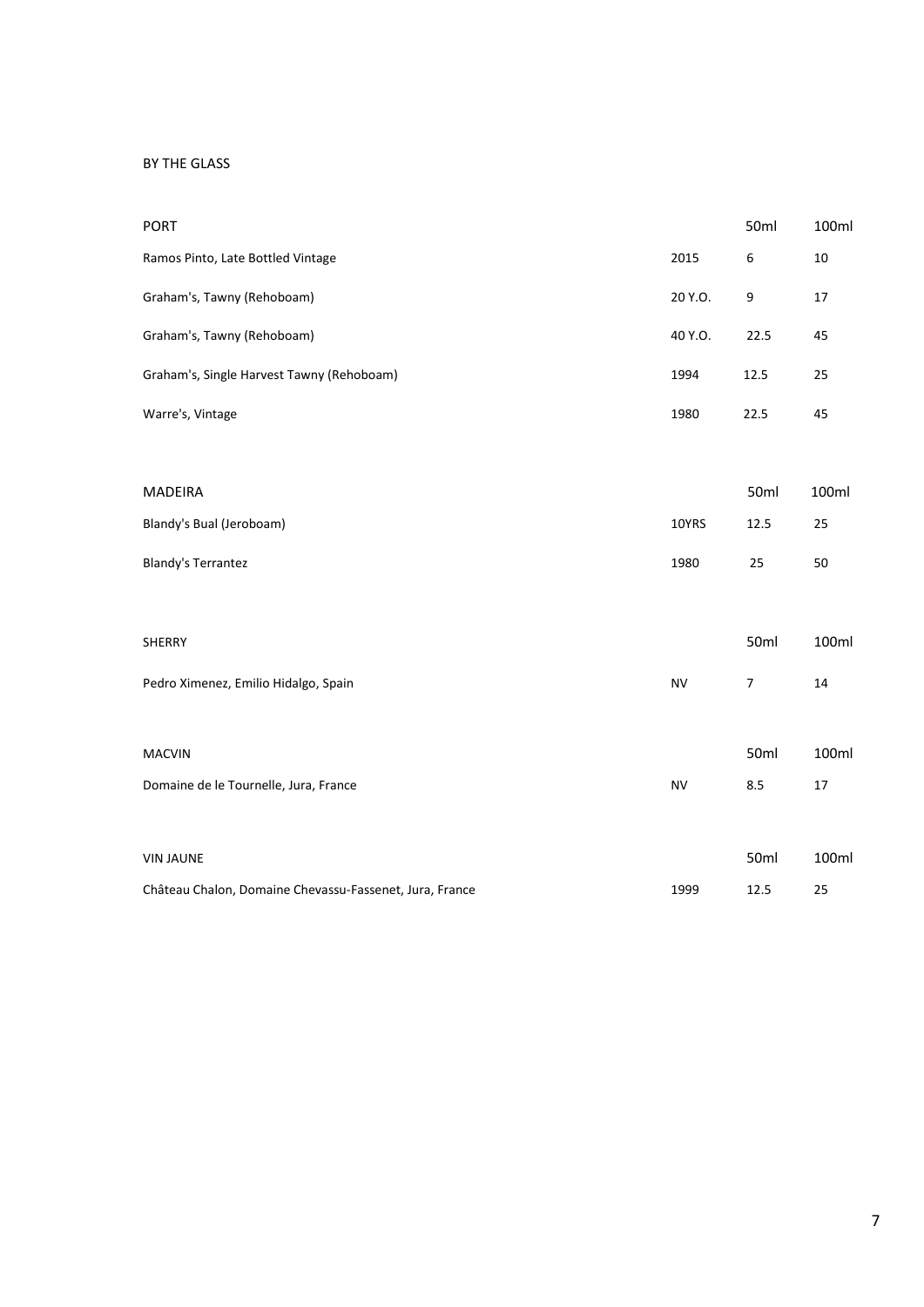# HALF BOTTLES CHAMPAGNE

| 4254                      | Ruinart, R de Ruinart                                           | NV        | 78  |
|---------------------------|-----------------------------------------------------------------|-----------|-----|
| 4002                      | Krug, Grande Cuvée                                              | NV        | 145 |
| 4181                      | Louis Roederer, Collection 242                                  | <b>NV</b> | 75  |
|                           |                                                                 |           |     |
|                           | HALF BOTTLES ROSE CHAMPAGNE                                     |           |     |
|                           |                                                                 |           |     |
| 4182                      | Ruinart, Rosé                                                   | <b>NV</b> | 95  |
|                           |                                                                 |           |     |
|                           | HALF BOTTLES WHITE                                              |           |     |
|                           |                                                                 |           |     |
|                           | France                                                          |           |     |
| LOIRE                     |                                                                 |           |     |
| <b>Muscadet</b>           |                                                                 |           |     |
| 6159                      | Garrance, Domaine Luneau Papin                                  | 2020      | 25  |
|                           |                                                                 |           |     |
| <b>BURGUNDY</b>           |                                                                 |           |     |
| <b>Chablis</b>            |                                                                 |           |     |
| 4501                      | 1 <sup>er</sup> Cru Fourchaume, Domaine Marcel et Blanche Fèvre | 2019      | 52  |
| <b>Puligny-Montrachet</b> |                                                                 |           |     |
| 6158                      | Jean Marc Boillot                                               | 2015      | 98  |
|                           |                                                                 |           |     |
|                           | <b>AUSTRIA</b>                                                  |           |     |
| KREMSTAL                  |                                                                 |           |     |
| 4129                      | Gruner Veltliner, Rainer Wess                                   | 2015      | 60  |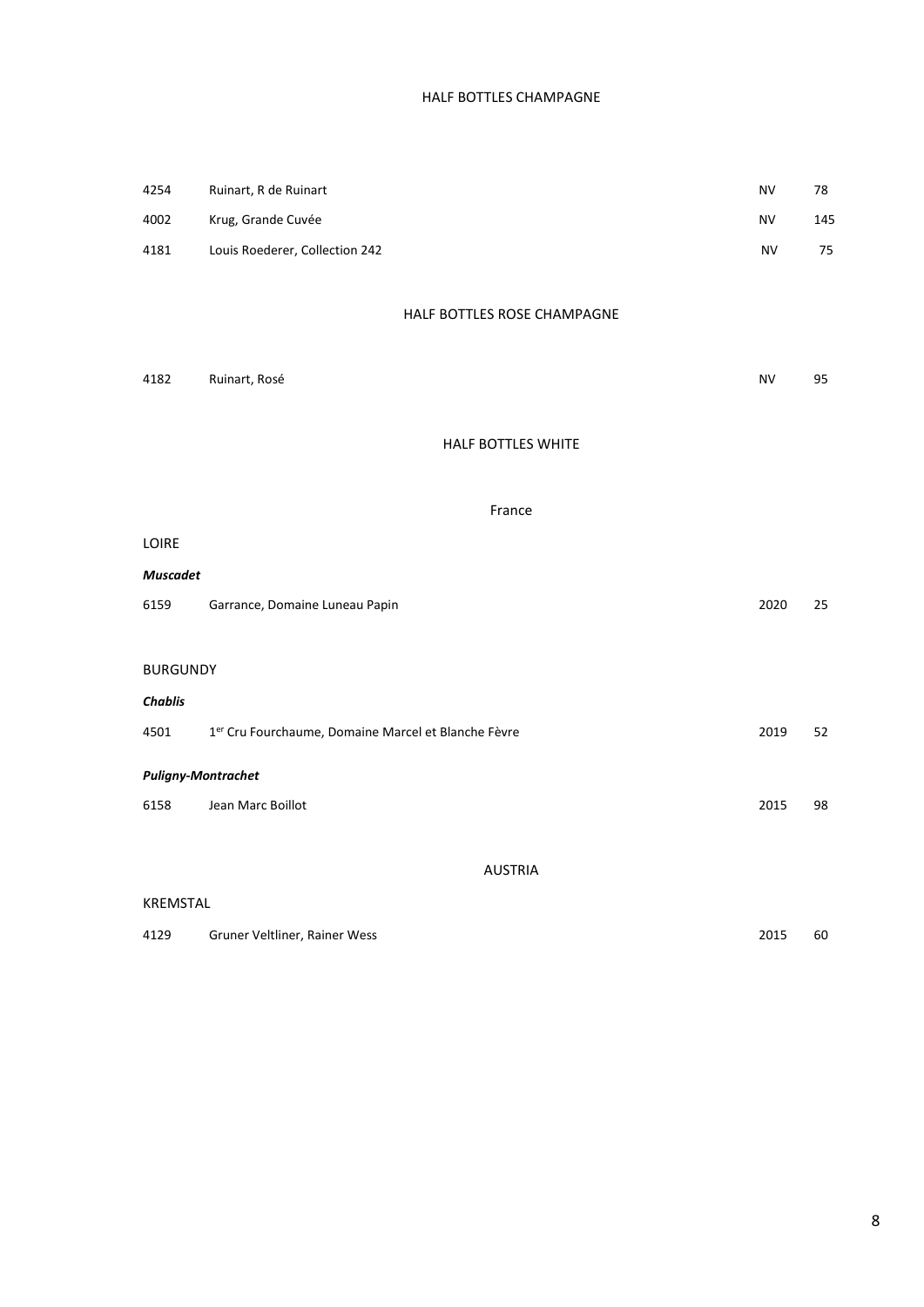# HALF BOTTLES RED

#### FRANCE

#### BORDEAUX

| 4502            | Château Siaurac, Lalande de Pomerol                                                       | 2014 | 55  |
|-----------------|-------------------------------------------------------------------------------------------|------|-----|
| 6160            | Le Petit Lion du Marquis de Las Cases, 2 <sup>nd</sup> Wine of Château Léoville-Las Cases | 2011 | 120 |
| <b>BURGUNDY</b> |                                                                                           |      |     |
| 5297            | Gevrey-Chambertin, Domaine Thierry Mortet                                                 | 2017 | 72  |
| 4503            | Chambolle-Musigny, Domaine Arlaud Père et Fils                                            | 2018 | 90  |
|                 |                                                                                           |      |     |
|                 | PORTUGAL                                                                                  |      |     |
| 6030            | Crasto, Quinta do Crasto, Douro                                                           | 2019 | 30  |
|                 |                                                                                           |      |     |
|                 | <b>SPAIN</b>                                                                              |      |     |
| 5319            | Rioja Reserva, Vina Tondonia, Lopez de Heredia                                            | 2009 | 69  |
|                 |                                                                                           |      |     |
|                 | <b>U.S.A.</b>                                                                             |      |     |
| 6176            | Cabernet Sauvignon One Point Five, Shafer, Napa Valley, California                        | 2016 | 125 |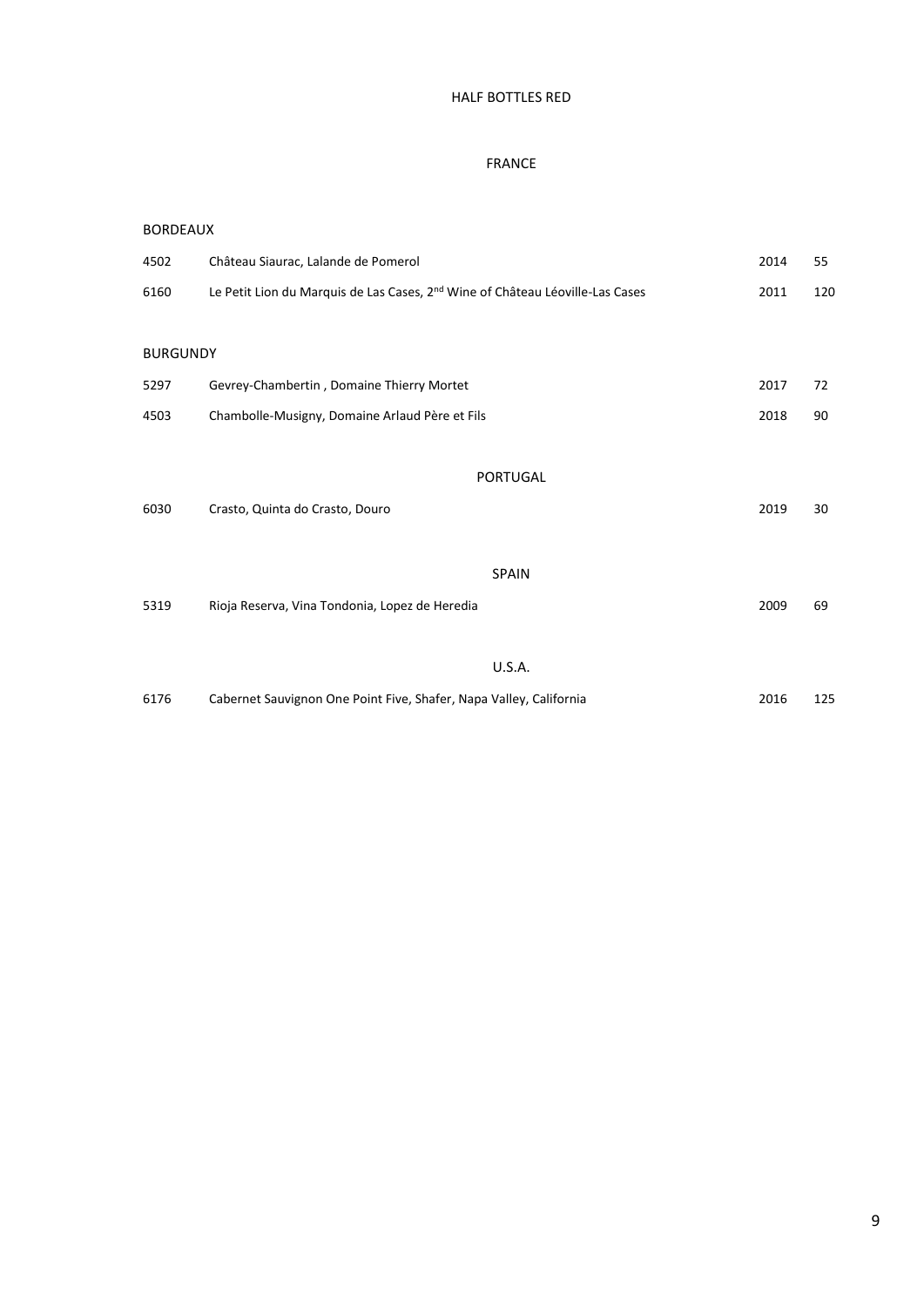# CHAMPAGNE

#### NON-VINTAGE

#### *Montagne de Reims*

| 5300 | Le Mont Benoît, Emmanuel Brochet, Extra Brut              | NV        | 160 |
|------|-----------------------------------------------------------|-----------|-----|
| 5022 | Eric Rodez, Blanc de Blancs, Brut                         | NV        | 185 |
| 1097 | Ruinart, Blanc de Blancs, Brut                            | NV        | 205 |
| 1137 | Mouzon Leroux, Grand Cru 'Verzy', l'Atavique Brut Réserve | NV        | 300 |
| 1012 | Krug, Grande Cuvée, Brut                                  | NV        | 450 |
| 4549 | Louis Roederer Collection 242, Brut                       | <b>NV</b> | 145 |
|      |                                                           |           |     |

#### *Vallée de la Marne*

| 1009 | Bollinger, Spécial Cuvée, Brut | NV | 175 |
|------|--------------------------------|----|-----|
|------|--------------------------------|----|-----|

#### *Côte des Blancs*

| 1081 | Pierre Peters, Blanc de Blanc, Extra Brut                     | NV        | 125 |
|------|---------------------------------------------------------------|-----------|-----|
| 1064 | Veuve Fourny et Fils, Blanc De Blancs, Vertus 1er Cru         | <b>NV</b> | 125 |
| 1131 | Brimoncourt, Blanc de Blancs, Brut                            | <b>NV</b> | 130 |
| 1032 | Agrapart & Fils, Les 7 Crus, Brut                             | NV        | 135 |
| 1130 | Delamotte, Brut                                               | <b>NV</b> | 145 |
| 1011 | La Closerie, Les Béguines, Jérôme Prévost, Extra Brut         | NV        | 200 |
| 1108 | Jacques Selosse, Substance, Brut                              | <b>NV</b> | 480 |
| 1109 | Jacques Selosse, Lieu Dit Les Carelles, Blanc de Blancs, Brut | NV        | 550 |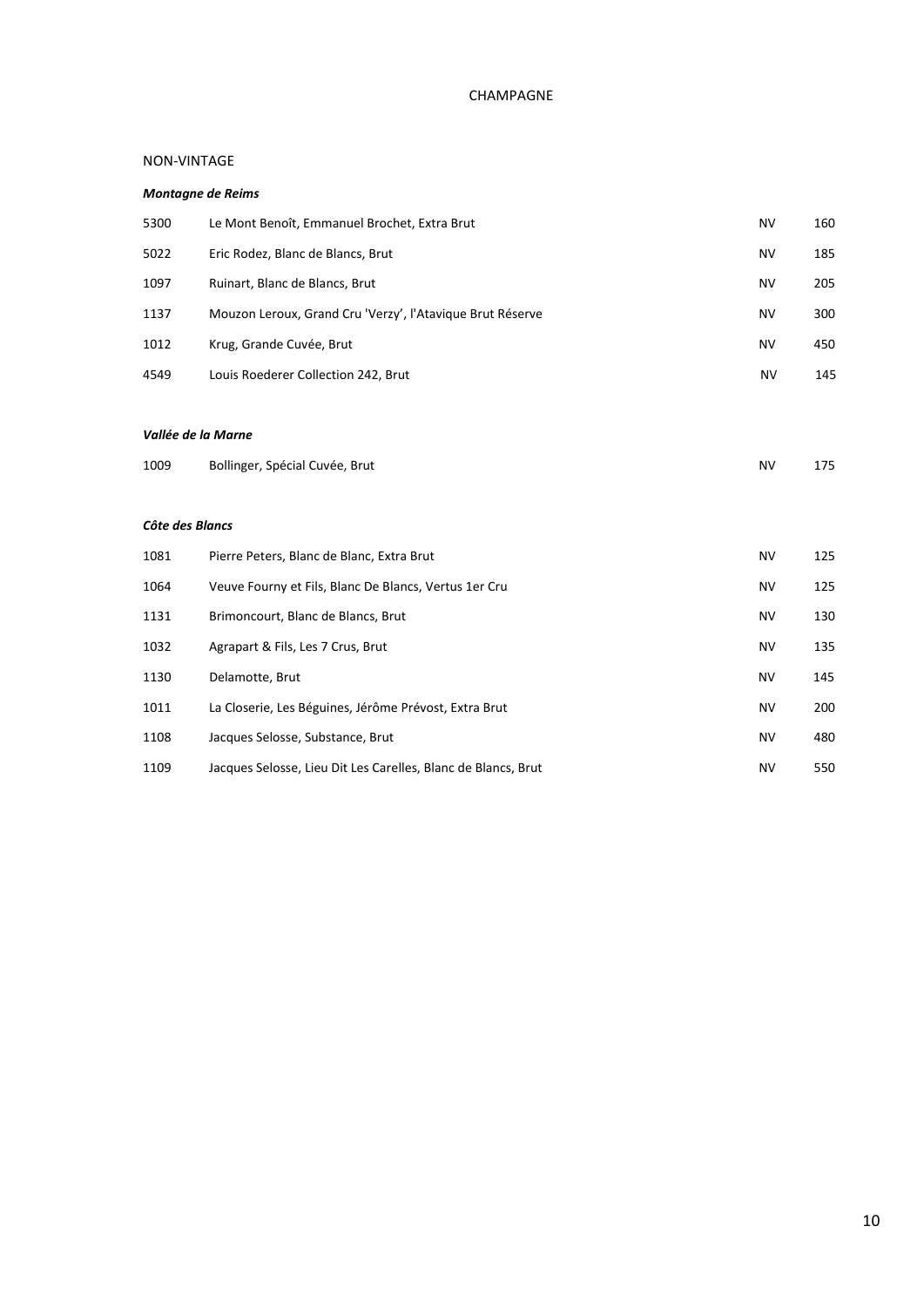#### CHAMPAGNE

#### VINTAGE

#### *Montagne de Reims*

#### MOET ET CHANDON COLLECTION

| 1038 | Grand Vintage, Brut                                    | 2013 | 99    |
|------|--------------------------------------------------------|------|-------|
| 1037 | Grand Vintage, Collection, Brut                        | 1996 | 370   |
| 1069 | Grand Vintage, Collection, Brut                        | 1988 | 400   |
|      |                                                        |      |       |
| 1135 | Dom Pérignon                                           | 2012 | 299   |
| 1127 | Dom Pérignon, "Plénitude 2"                            | 1999 | 750   |
| 1126 | Dom Pérignon, "Plénitude 2"                            | 1998 | 800   |
|      |                                                        |      |       |
| 1134 | Louis Roederer, Brut                                   | 2014 | 250   |
| 1133 | Charles Heidsieck, Blanc des Millénaires, Brut         | 2004 | 350   |
| 1139 | Bruno Paillard, Millésimé, Blanc de Blancs, Brut       | 2006 | 350   |
| 1123 | Taittinger, Blanc de Blancs, Comtes de Champagne, Brut | 2007 | 420   |
| 1110 | Pol Roger, Sir Winston Churchill                       | 2012 | 425   |
| 4553 | Louis Roederer, Cristal, Brut                          | 2009 | 480   |
| 1125 | Louis Roederer, Cristal, Brut                          | 2008 | 600   |
| 1090 | Krug, Vintage, Brut                                    | 1990 | 1,000 |
| 1022 | Krug, Clos du Mesnil, Brut                             | 2004 | 2,000 |

#### *Vallée de la Marne*

| 1054 | Philipponnat, Ay Le Leon, Extra Brut                       | 2006 | 300   |
|------|------------------------------------------------------------|------|-------|
| 1021 | Philipponnat, Clos des Goisses, Blanc de Noirs, Extra Brut | 2005 | 400   |
| 1052 | Philipponnat, Les Cintres, Blanc de Noirs, Extra Brut      | 2006 | 750   |
| 1051 | Philipponnat, Clos des Goisses L.V. Brut                   | 1993 | 1,000 |
| 1088 | Bollinger, RD, Extra Brut                                  | 1995 | 900   |
| 1113 | Egly-Ouriet, Grand Cru Millesimes                          | 2004 | 400   |

#### *Côte des Blancs*

| 2002<br>4551<br>Delamotte Blanc de Blancs, Brut | 180 |
|-------------------------------------------------|-----|
|-------------------------------------------------|-----|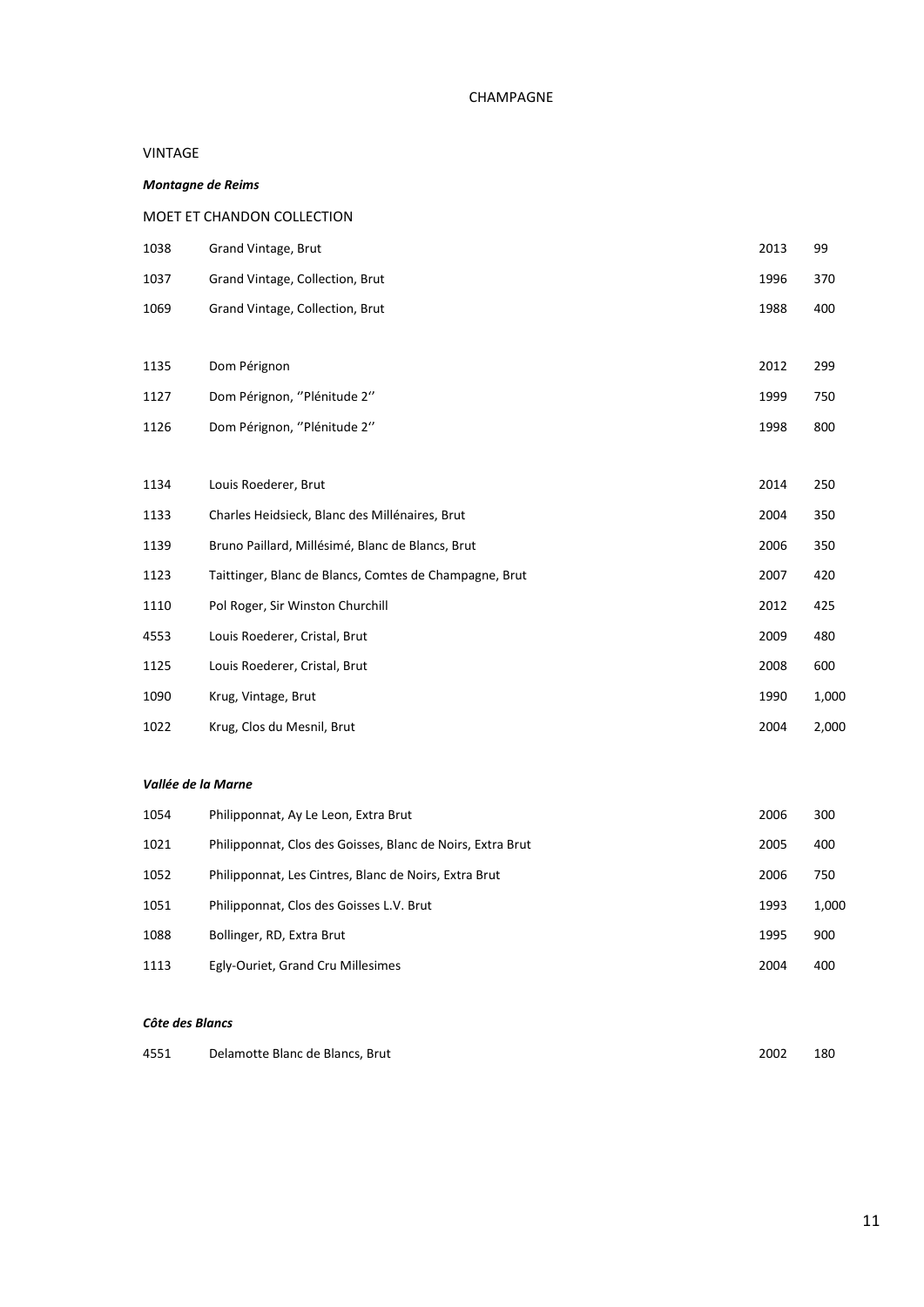# CHAMPAGNE

#### VINTAGE

# SALON COLLECTION

| 1080 | Blanc de Blancs, Le Mesnil, Brut | 2006 | 850   |
|------|----------------------------------|------|-------|
| 1107 | Blanc de Blancs, Le Mesnil, Brut | 1999 | 1,200 |
| 1082 | Blanc de Blancs, Le Mesnil, Brut | 2004 | 1,300 |
| 1085 | Blanc de Blancs, Le Mesnil, Brut | 2007 | 1,450 |
| 1079 | Blanc de Blancs, Le Mesnil, Brut | 1983 | 2,000 |
|      |                                  |      |       |

#### *Aube*

| Roses de Jeanne, Les Ursules, Blanc de Noirs, Cédric Bouchard, Brut | 2017 | 290 |
|---------------------------------------------------------------------|------|-----|
|                                                                     |      |     |

#### ROSE CHAMPAGNE

#### NON-VINTAGE

| 2531 | Laurent-Perrier Cuvée Rosé, Brut | NV | 120 |
|------|----------------------------------|----|-----|
| 1030 | Ruinart, Brut                    | NV | 130 |
| 1045 | Chartogne-Taillet, Brut          | NV | 130 |
| 1129 | Delamotte, Brut                  | NV | 198 |

#### VINTAGE

#### MOET ET CHANDON COLLECTION

| 1060 | Grand Vintage, Collection, Brut               | 1998 | 330   |
|------|-----------------------------------------------|------|-------|
| 1031 | Dom Pérignon, Brut                            | 1996 | 750   |
| 1136 | Dom Pérignon, Brut                            | 2005 | 950   |
|      |                                               |      |       |
| 1071 | Gosset, Cuvée Célébris, Millésime, Extra Brut | 2007 | 350   |
| 1121 | Cristal, Louis Roederer, Brut                 | 2002 | 2,200 |

# DEMI SEC CHAMPAGNE

| 5008 | Henriot, Brut (Semi Sweet) | 110 |
|------|----------------------------|-----|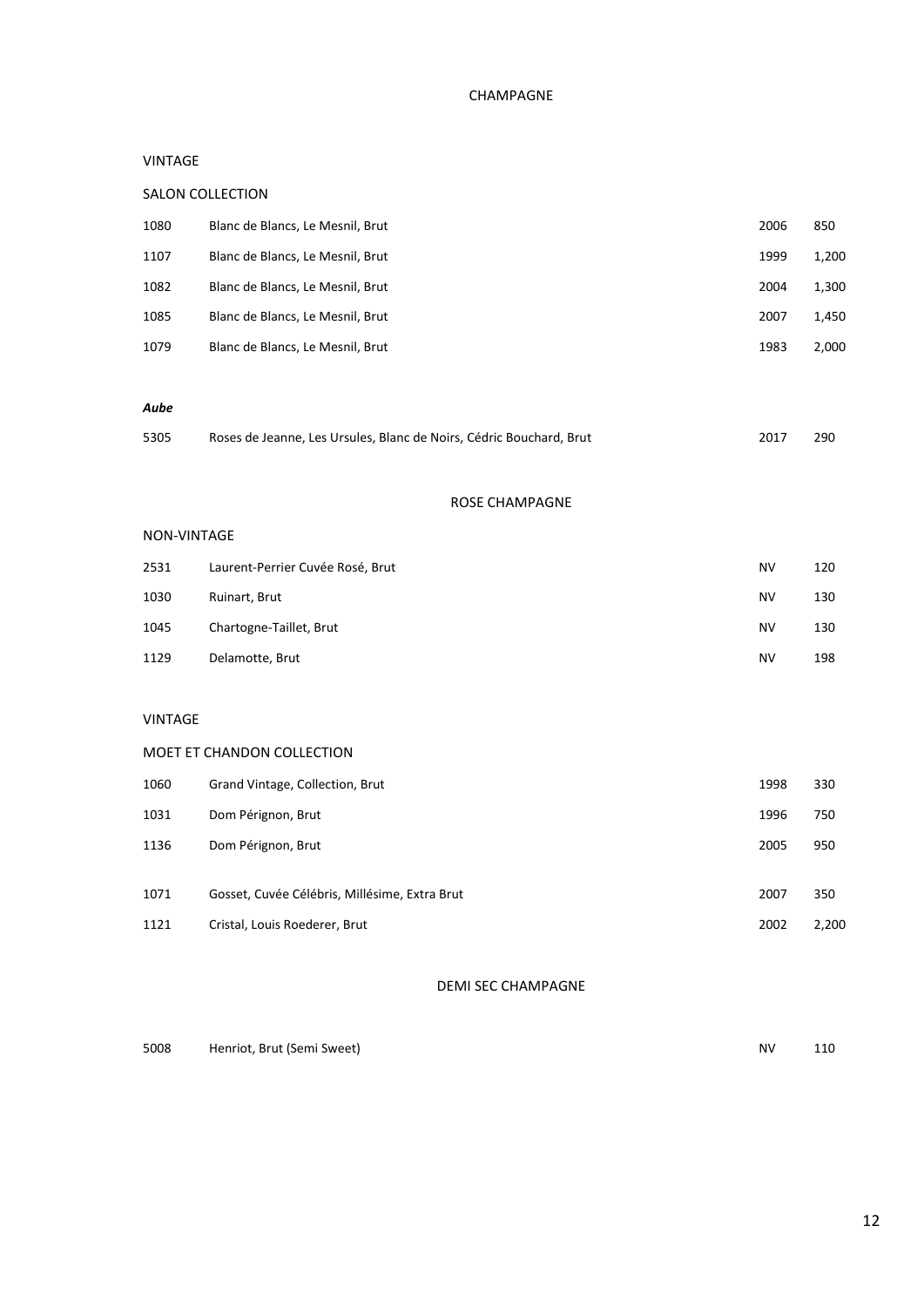# SPARKLING WINE

| 1084           | Franck Massard, Mas Sardana, Cava, Brut Nature                   | <b>NV</b> | 58  |
|----------------|------------------------------------------------------------------|-----------|-----|
| 4519           | Turo d'en Mota, Recaredo, Corpinnat, Brut Nature                 | 2007      | 310 |
|                |                                                                  |           |     |
| <b>ITALY</b>   |                                                                  |           |     |
| 1093           | Fratelli Berlucchi, Brut 25, Franciacorta, Blanc de Blancs       | <b>NV</b> | 75  |
|                |                                                                  |           |     |
| <b>FRANCE</b>  |                                                                  |           |     |
| 1620           | Crémant d'Alsace, Domaine Barmes Buecher, Alsace                 | 2020      | 80  |
| 1086           | Montlouis -Sur-Loire "Nouveau Nez" Grange Tiphaine, Loire Valley | 2020      | 85  |
| 1006           | Poiré 'Granit', Château de Hauteville, Normandie (Semi Sweet)    | 2018      | 55  |
|                |                                                                  |           |     |
| <b>ENGLAND</b> |                                                                  |           |     |
| Kent           |                                                                  |           |     |
| 1063           | Gusbourne, Estate, Blanc de Blancs, Brut                         | 2014      | 150 |
| 1114           | Gusbourne, Estate, Blanc de Blancs, Brut Late Disgorged          | 2009      | 200 |
| <b>Dorset</b>  |                                                                  |           |     |
| 1132           | Bride Valley, Blanc de Blancs, Brut                              | 2014      | 130 |

#### ROSE SPARKLING

ENGLAND

SPAIN

| <b>Hampshire</b> |                                        |      |     |  |
|------------------|----------------------------------------|------|-----|--|
| 1494             | Coates & Seely Rosé                    | NV   | 96  |  |
| Kent             |                                        |      |     |  |
| 1026             | Balfour, Brut Rosé                     | 2013 | 125 |  |
|                  |                                        |      |     |  |
| 5293             | Wild Idol, Alcohol Free Sparkling Rosé | 2020 | 75  |  |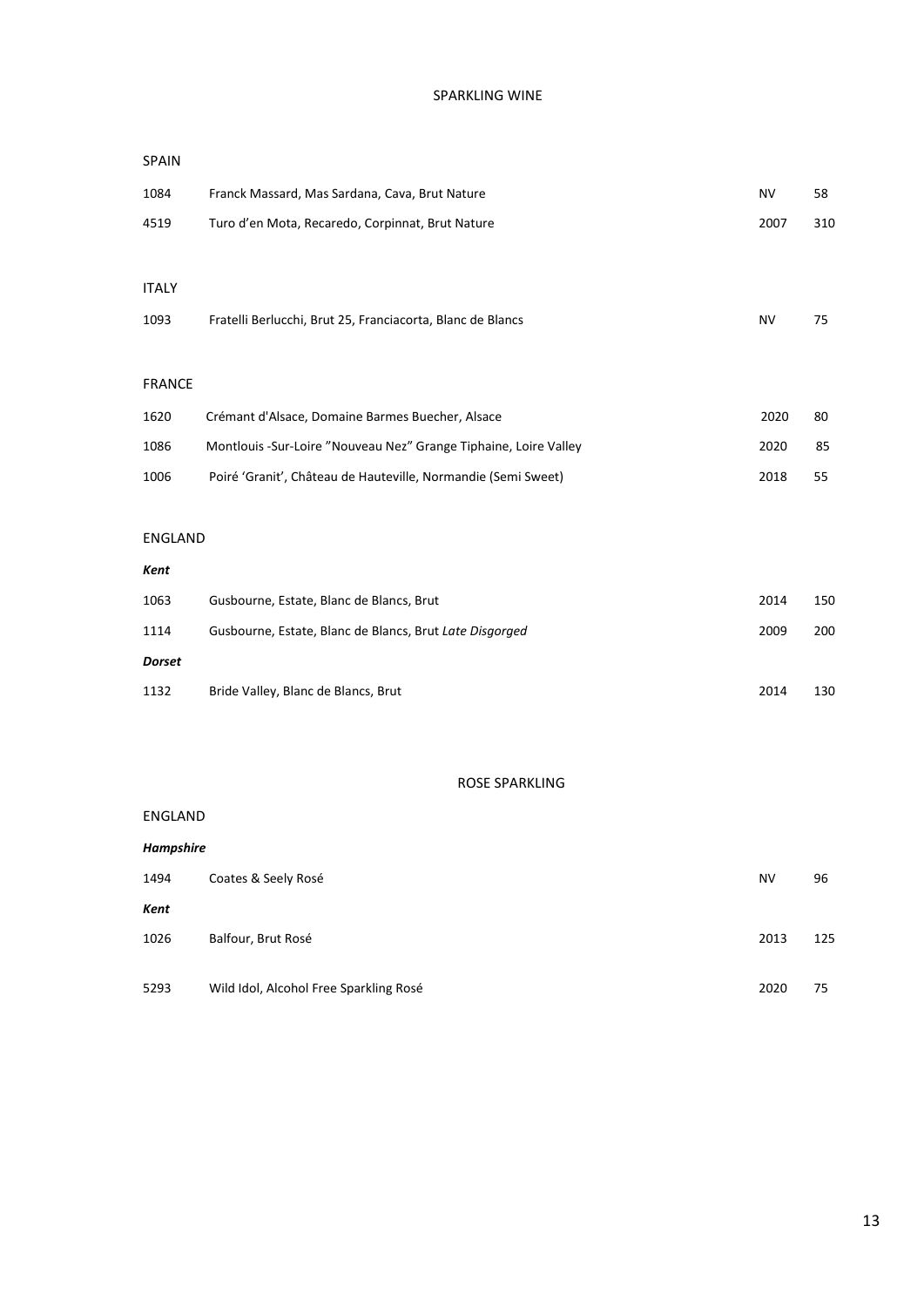# WHITE WINES

#### CHAMPAGNE

| <b>Montagne de Reims</b> |                                                            |      |     |  |  |
|--------------------------|------------------------------------------------------------|------|-----|--|--|
| 1073                     | Côteaux Champenois, Villers-Marmery Cru, Charles Heidsieck | 2017 | 190 |  |  |
|                          |                                                            |      |     |  |  |
| <b>ALSACE</b>            |                                                            |      |     |  |  |
| 2509                     | Gewürztraminer Les Fous, Domaine Leon Boesch               | 2019 | 59  |  |  |
| 2510                     | Gewürztraminer Beblenheim, Domaine Trapet                  | 2019 | 72  |  |  |
|                          |                                                            |      |     |  |  |
| 2107                     | Pinot Auxerrois 'H' Vielles Vignes, Domaine Josmeyer       | 2016 | 95  |  |  |
|                          |                                                            |      |     |  |  |
| 3281                     | Riesling, Le Kottabe, Domaine Josmeyer                     | 2019 | 82  |  |  |
| 2106                     | Riesling 'Le Dragon', Domaine Josmeyer                     | 2018 | 105 |  |  |
| 5021                     | Riesling, Grand Cru Hengst, Domaine Barmès-Buecher         | 2018 | 130 |  |  |
| 2381                     | Riesling, 'Cuvée Theo', Domaine Weinbach Clos des Capucins | 2015 | 160 |  |  |
| 2209                     | Riesling, Grand Cru Schlossberg, Domaine Trimbach          | 2016 | 165 |  |  |
| 5363                     | Riesling, Cuvée Fréderic Emile, Domaine Trimbach           | 2009 | 185 |  |  |
| 2377                     | Riesling, Clos St Hune, Domaine Trimbach                   | 2006 | 400 |  |  |
| 2376                     | Riesling, Clos St Hune, Domaine Trimbach                   | 2011 | 560 |  |  |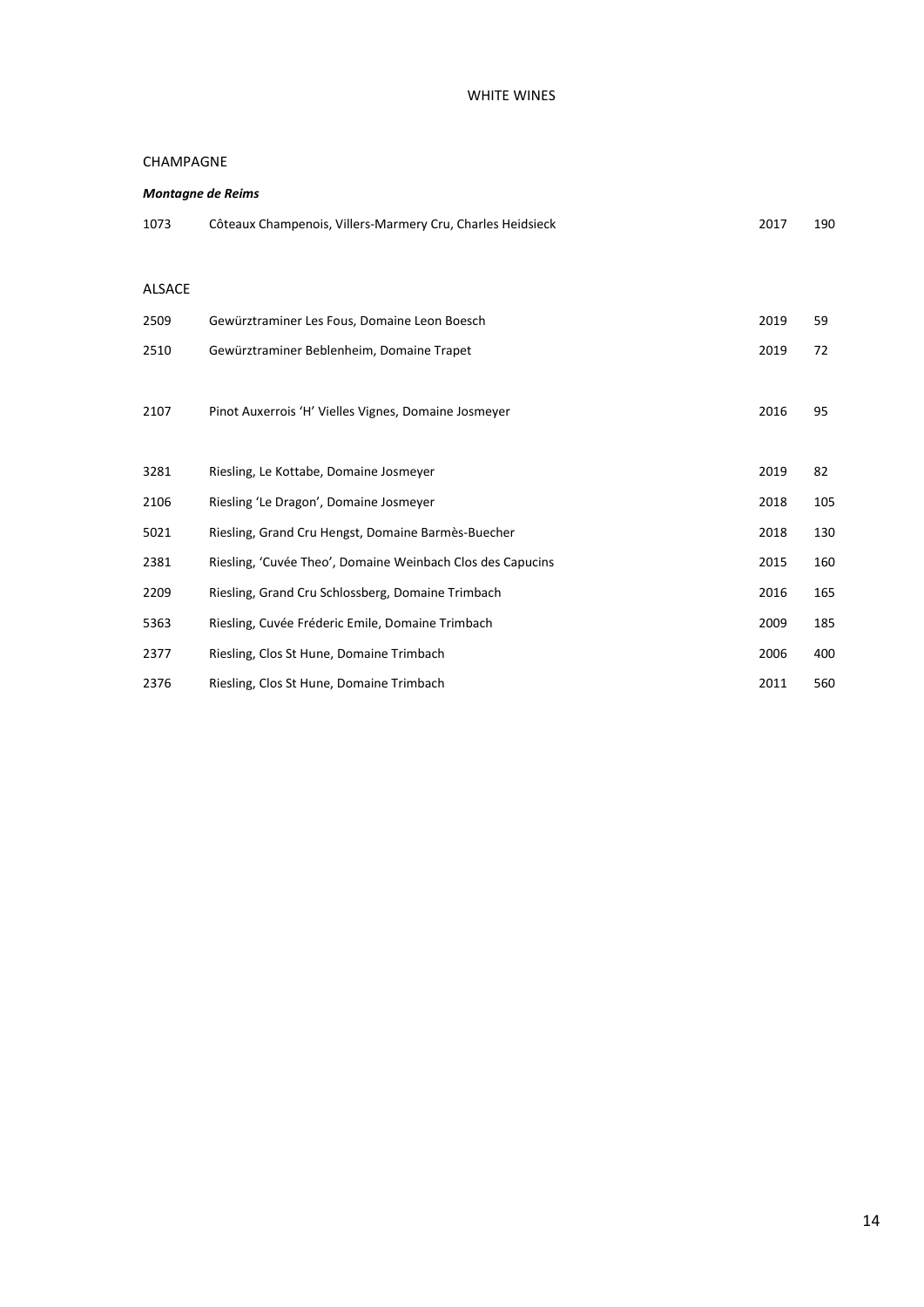|  | <b>LOIRE VALLEY</b> |
|--|---------------------|
|--|---------------------|

| <b>PAYS NANTAIS</b>        |                                                            |      |       |  |  |
|----------------------------|------------------------------------------------------------|------|-------|--|--|
| 2601                       | VDF Savagnin/Chardonnay La Justice, Domaine de Bellevue    | 2019 | 95    |  |  |
|                            | Muscadet Sèvre et Maine sur Lie                            |      |       |  |  |
| 3996                       | Garrance, Domaine Luneau Papin                             | 2020 | 50    |  |  |
| ANJOU-SAUMUR               |                                                            |      |       |  |  |
| Anjou                      |                                                            |      |       |  |  |
| 4157                       | Pollen Street Social Sélection, Domaine des Grandes Vignes | 2020 | 65    |  |  |
| 4231                       | 'Magnolia', Château la Roulerie                            | 2018 | 70    |  |  |
| <b>Savennières</b>         |                                                            |      |       |  |  |
| 4512                       | Roche aux Moines, Domaine aux Moines                       | 1998 | 75    |  |  |
| 5304                       | Le Pitrouillet, Clément Baraut                             | 2019 | 85    |  |  |
| 4513                       | Arena, Domaine René Mosse                                  | 2019 | 110   |  |  |
| 4483                       | 'Le Vieux Clos', Clos de La Coulée de Serrant              | 2018 | 120   |  |  |
| <b>Saumur</b>              |                                                            |      |       |  |  |
| 4213                       | Arcane, Château de Fosse-Sèche                             | 2018 | 105   |  |  |
| 4332                       | 'Brézé', Clos Rougeard                                     | 2013 | 550   |  |  |
| <b>TOURAINE</b>            |                                                            |      |       |  |  |
| 2513                       | Sauvignon Blanc, Herve Villemade                           | 2019 | 55    |  |  |
| <b>Montlouis-sur-Loire</b> |                                                            |      |       |  |  |
| 2290                       | "Touche Mitaine", le Rocher des Violettes                  | 2019 | 60    |  |  |
| 2424                       | Les Choisilles, Francois Chidaine                          | 2017 | 88    |  |  |
| Vouvray                    |                                                            |      |       |  |  |
| 2501                       | Le Clos de la Meslerie, Demi Sec                           | 2016 | 94    |  |  |
|                            | <b>CENTRAL VINEYARDS</b>                                   |      |       |  |  |
| <b>Sancerre</b>            |                                                            |      |       |  |  |
| 2528                       | Tournebride, Vincent Gaudry                                | 2020 | 82    |  |  |
| 2529                       | Monts Damnés, Gérard Boulay                                | 2020 | 120   |  |  |
| 2493                       | Monts Damnés, Francois Cotat                               | 2017 | 175   |  |  |
| Pouilly-Fumé               |                                                            |      |       |  |  |
| 5320                       | Terre d'Obus VDF, Alexandre Bain                           | 2019 | 84    |  |  |
| 2458                       | Pur Sang, Didier Dagueneau                                 | 2010 | 350   |  |  |
| 2456                       | Silex, Didier Dagueneau                                    | 2014 | 450   |  |  |
| 2459                       | Astéroide, Didier Dagueneau                                | 2015 | 2,000 |  |  |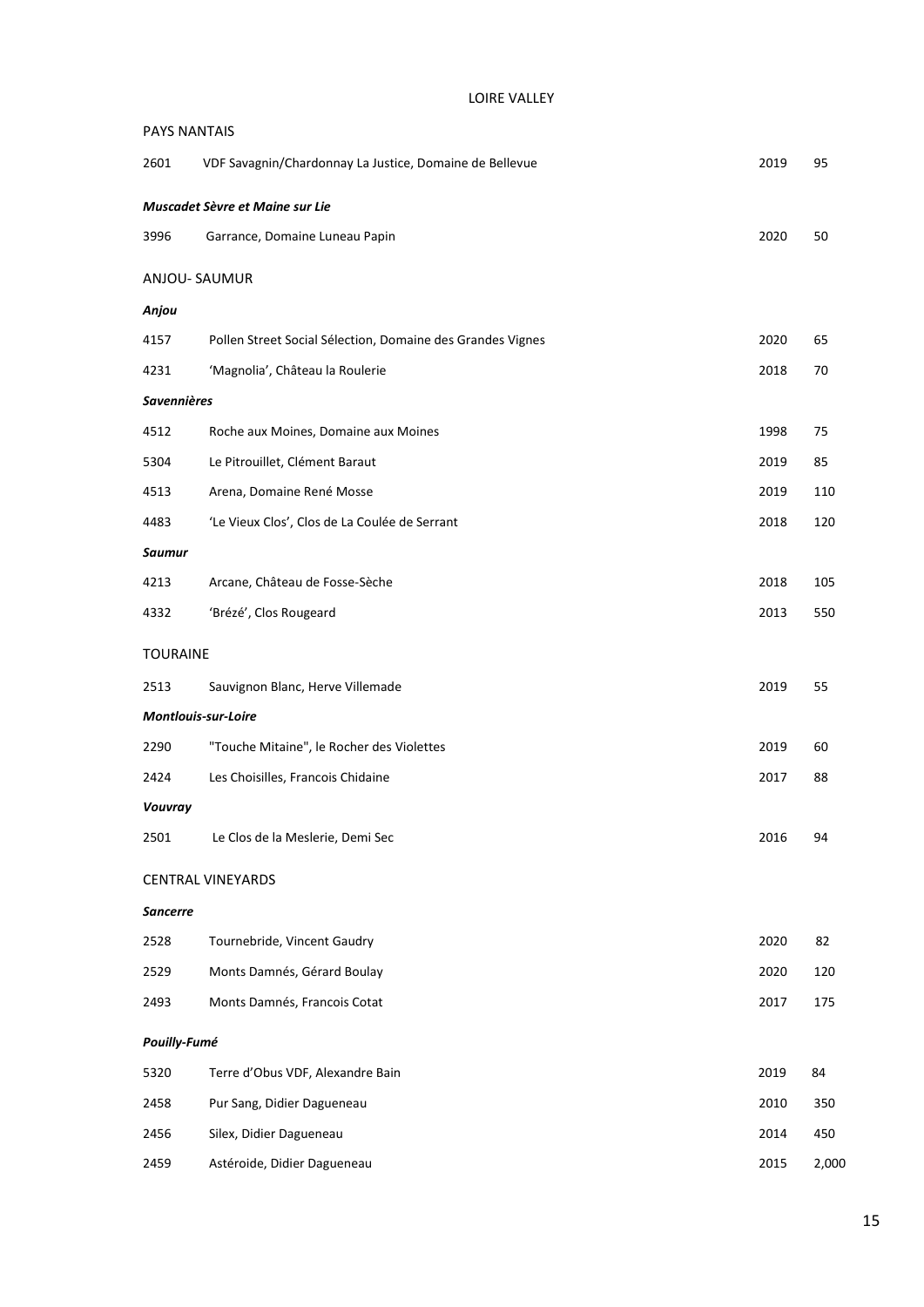| 2300                   | Vin Blanc de Palmer, Château Palmer                                     | 2016 | 450 |
|------------------------|-------------------------------------------------------------------------|------|-----|
| 2300                   | Vin Blanc de Palmer, Château Palmer                                     | 2014 | 450 |
|                        |                                                                         |      |     |
| <b>Entre-Deux-Mers</b> |                                                                         |      |     |
| 2388                   | Château Marjosse                                                        | 2018 | 70  |
| <b>Bordeaux</b>        |                                                                         |      |     |
| 2470                   | Les Champs Libres, Château Lafleur                                      | 2015 | 290 |
| 2475                   | Y, Château d'Yquem                                                      | 2009 | 750 |
| Pessac-Léognan         |                                                                         |      |     |
| 5316                   | L'Esprit de Chevalier, Domaine de Chevalier                             | 2017 | 100 |
|                        | <b>JURA</b>                                                             |      |     |
| 3752                   | Chardonnay En Chalasse Vieilles Vignes, VDT, Domaine Labet              | 2015 | 165 |
| Côtes du Jura          |                                                                         |      |     |
| 2515                   | Chardonnay, Les Molates, Domaine Les Marnes Blanches                    | 2020 | 75  |
| 1990                   | Chardonnay, Les Gryphées Vieilles Vignes, Domaine Jean François Ganevat | 2015 | 145 |
| 3754                   | Chardonnay En Billat, Domaine Labet                                     | 2018 | 159 |
| 3755                   | Chardonnay La Bardette, Domaine Labet                                   | 2015 | 164 |
| 1991                   | Savagnin, La Barraque, Domaine Jean François Ganevat                    | 2016 | 150 |
| 1992                   | Savagnin, Montferrand, Anne & Jean François Ganevat                     | 2016 | 150 |
| 3751                   | Fleur de Savagnin, Domaine Labet                                        | 2018 | 165 |
| <b>Arbois</b>          |                                                                         |      |     |
| 2383                   | Vin Jaune, Domaine de la Tournelle (62cl)                               | 2008 | 189 |
| 2382                   | Vin Jaune, Domaine de la Tournelle (62cl)                               | 2006 | 200 |
| Château Chalon         |                                                                         |      |     |
| 1931                   | Domaine Chevassu-Fassenet                                               | 1999 | 148 |
|                        | SAVOIE                                                                  |      |     |
| Roussette de Savoie    |                                                                         |      |     |
| 2189                   | Quintessence d'Altesse, Domaine des Orchis                              | 2017 | 69  |
| Vin de Savoie          |                                                                         |      |     |
| 2392                   | Chasselas, Les Vignes de Paradis '1515', Dominique Lucas                | 2016 | 80  |
|                        | <b>IGP St Pierre de Soucy</b>                                           |      |     |
| 5299                   | Vin des Allobroges, Argile Blanc, Domaine des Ardoisières               | 2020 | 85  |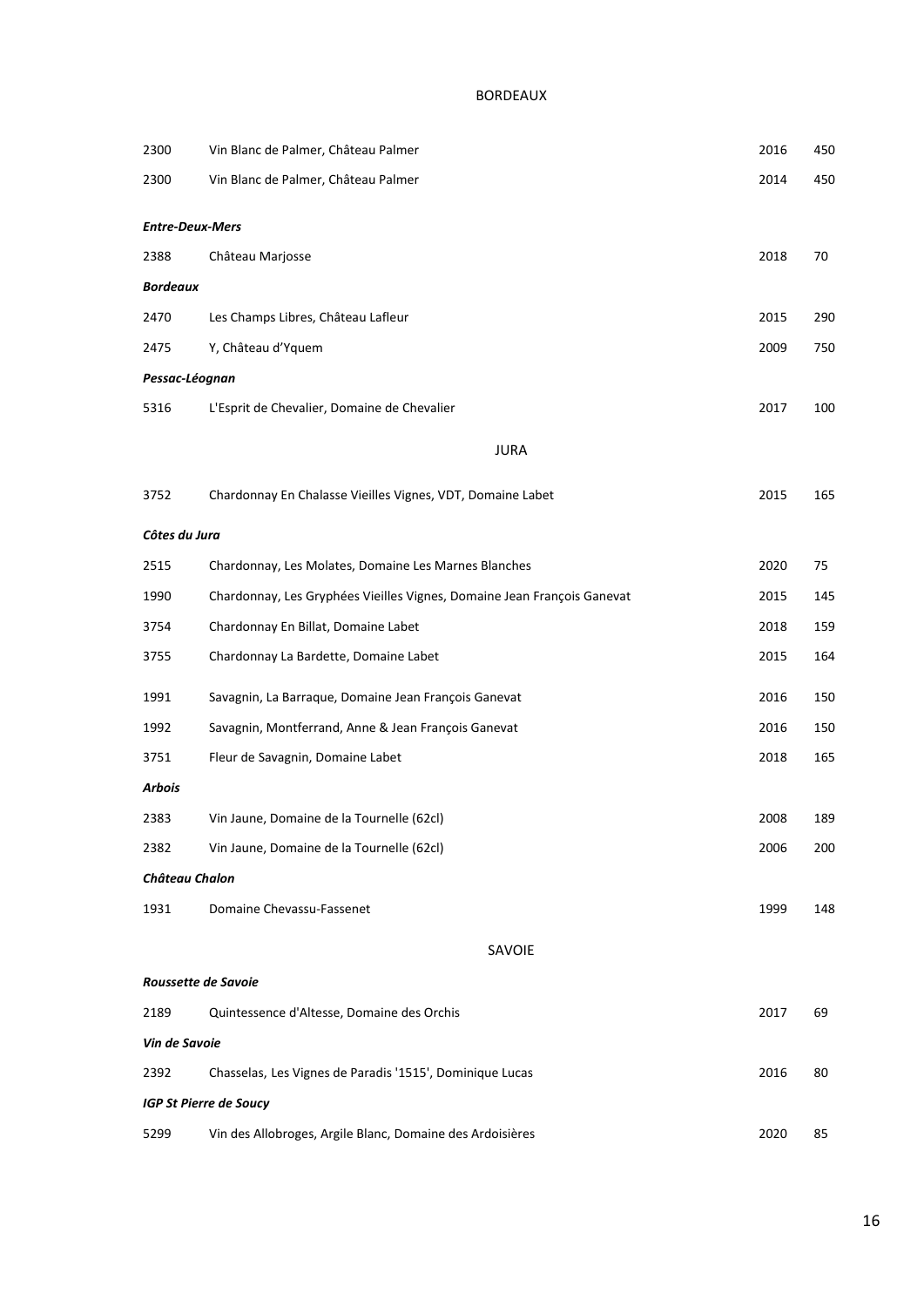#### *Chablis*

| 1955                     | Vieilles Vignes, Domaine Testut                    | 2019 | 75  |
|--------------------------|----------------------------------------------------|------|-----|
| 2287                     | Terroir de Béru, Château de Béru                   | 2018 | 99  |
| 2525                     | Clardy et Rosette, Domaine Alice & Olivier de Moor | 2019 | 130 |
| Chablis 1er Cru          |                                                    |      |     |
| 1961                     | Vaillons, Domaine Testut                           | 2020 | 125 |
| 2521                     | Montée de Tonnerre, Domaine Billaud Simon          | 2019 | 140 |
| 2502                     | Les Butteaux, Domaine Patrick Piuze                | 2019 | 180 |
| 1943                     | Vaillons, Dauvissat-Camut                          | 2011 | 550 |
| <b>Chablis Grand Cru</b> |                                                    |      |     |
| 3252                     | Vaudesir, Jean-Paul & Benoît Droin                 | 2020 | 210 |
| 1943                     | Vaudesir, William Fèvre                            | 2008 | 550 |
| 1956                     | Blanchots, Domaine Raveneau                        | 2009 | 800 |

#### *Bourgogne*

| 2516 | Domaine Pernot-Belicard               | 2017 | 69  |
|------|---------------------------------------|------|-----|
| 6048 | La Demoiselle, Domaine Berlancourt    | 2018 | 165 |
| 3916 | Domaine Comte Georges de Vogüe        | 2014 | 990 |
|      |                                       |      |     |
| 2517 | Aligoté, Domaine Jean-Philippe Fichet | 2019 | 60  |
| 1979 | Aligoté, Domaine Ramonet              | 2013 | 160 |
| 4415 | Aligoté, Domaine Coche Dury           | 2018 | 195 |

# CÔTE DE NUITS

#### *Nuits-St-Georges*

| 2489 | La Gerbotte, Domaine de l'Arlot | 2017 | 190 |
|------|---------------------------------|------|-----|
|      |                                 |      |     |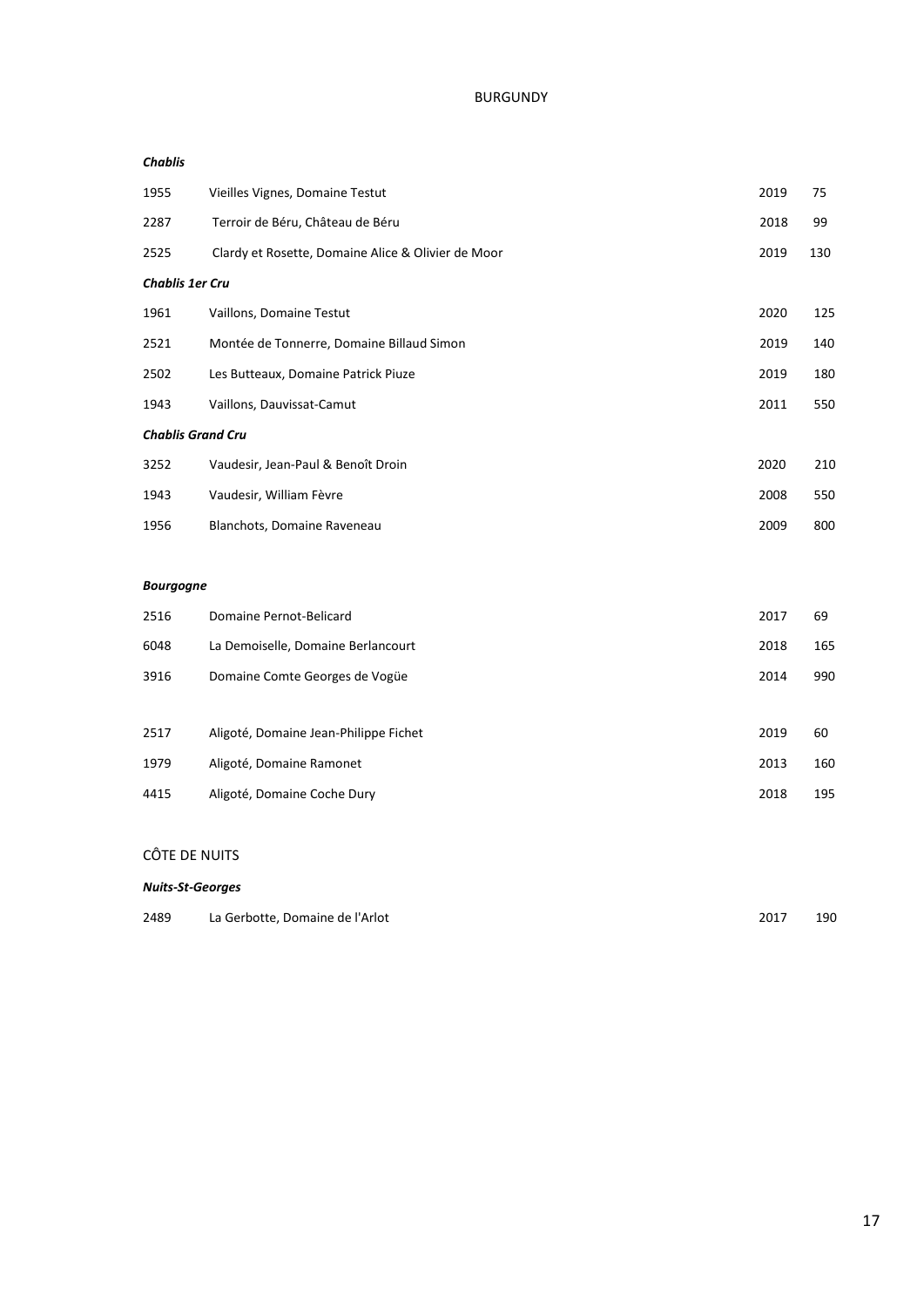# CÔTE DE BEAUNE

|                          | <b>Corton Charlemagne Grand Cru</b>            |      |       |  |  |  |  |
|--------------------------|------------------------------------------------|------|-------|--|--|--|--|
| 4547                     | Domaine Patrick Javillier                      | 2018 | 350   |  |  |  |  |
| 2401                     | Bonneau du Martray                             | 1997 | 750   |  |  |  |  |
| <b>Meursault</b>         |                                                |      |       |  |  |  |  |
| 5321                     | Vieilles Vignes, Domaine Pernot-Belicard       | 2019 | 145   |  |  |  |  |
| 5285                     | Vendanges Sélectionnées Domaine Michel Lafarge | 2015 | 285   |  |  |  |  |
| 1970                     | Domaine Coche Dury                             | 2004 | 1,200 |  |  |  |  |
| 2403                     | Domaine Coche Dury                             | 1999 | 1,300 |  |  |  |  |
| 2356                     | Domaine Coche Dury                             | 2008 | 1,400 |  |  |  |  |
| <b>Meursault 1er Cru</b> |                                                |      |       |  |  |  |  |
| 2411                     | Charmes, Domaine Potinet-Ampeau                | 1998 | 240   |  |  |  |  |
| 5277                     | Les Bouchères, Domaine Genot-Boulanger         | 2011 | 240   |  |  |  |  |
| 2454                     | Les Narvaux, Pierre-Yves Colin-Morey           | 2010 | 450   |  |  |  |  |
| 1957                     | Clos des Bouchères Monopole, Domaine Roulot    | 2013 | 800   |  |  |  |  |
|                          | <b>Puligny-Montrachet 1er Cru</b>              |      |       |  |  |  |  |
| 1913                     | Clavoillon, Domaine Leflaive                   | 2016 | 430   |  |  |  |  |
| 1958                     | Clavoillon, Domaine Leflaive                   | 2012 | 600   |  |  |  |  |
| 1228                     | En La Richarde, Benoit Ente                    | 2015 | 560   |  |  |  |  |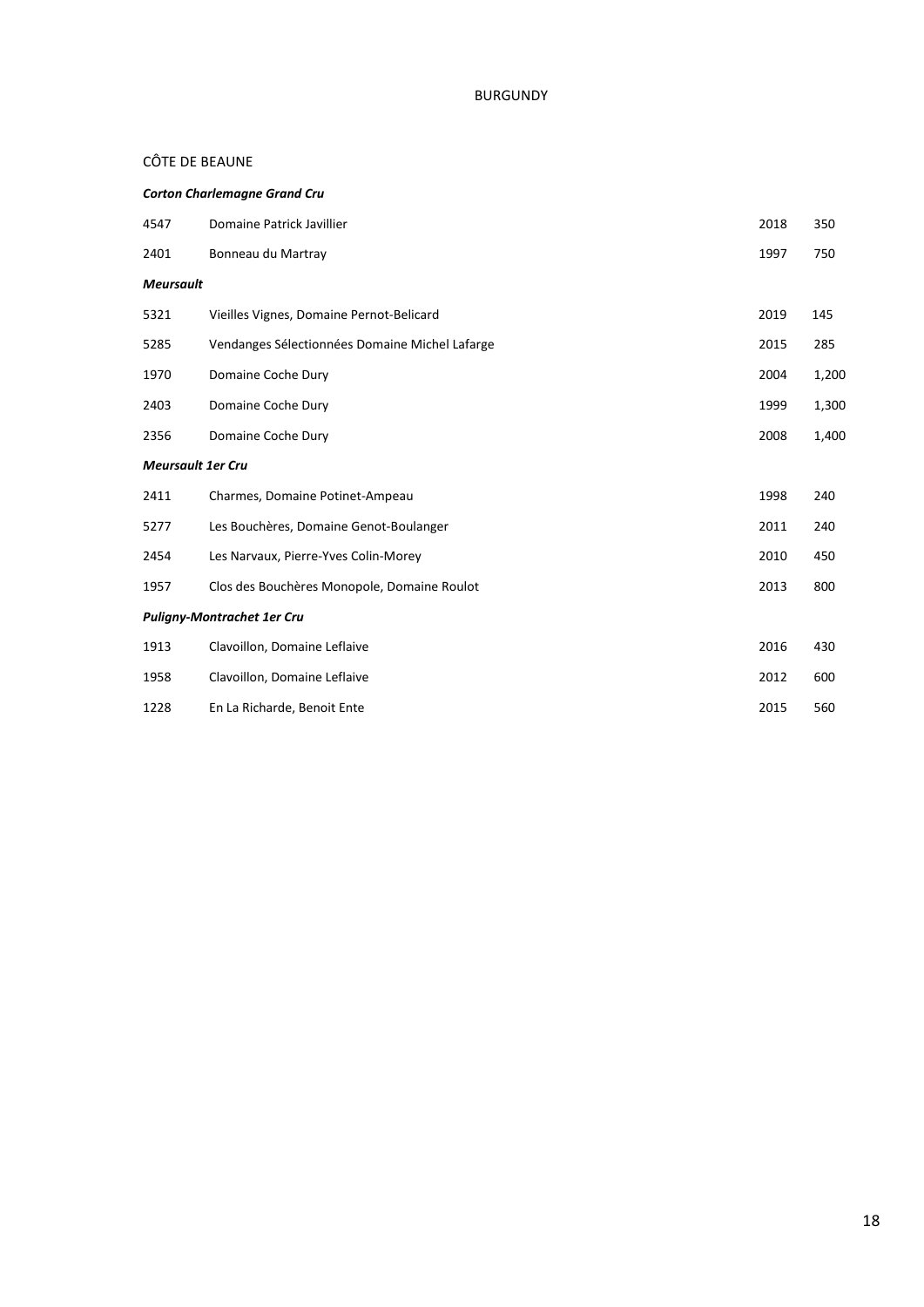#### *Chassagne-Montrachet*

| 2162                        | <b>Domaine Bertrand Bachelet</b>              | 2019 | 145   |  |  |
|-----------------------------|-----------------------------------------------|------|-------|--|--|
|                             | Chassagne-Montrachet 1er Cru                  |      |       |  |  |
| 2449                        | Baudines, Pierre-Yves Colin-Morey             | 2010 | 550   |  |  |
| 2451                        | Les Caillerets, Pierre-Yves Colin-Morey       | 2008 | 810   |  |  |
| <b>Grand Cru</b>            |                                               |      |       |  |  |
| 2455                        | Chevalier-Montrachet, Bouchard Père & Fils    | 2009 | 950   |  |  |
| 2124                        | Batard-Montrachet, Domaine Leflaive           | 2011 | 1,150 |  |  |
| 2262                        | Le Montrachet, Morey-Blanc                    | 2003 | 1,500 |  |  |
| 2452                        | Chevalier-Montrachet, Pierre-Yves Colin-Morey | 2015 | 2,000 |  |  |
| 2355                        | Le Montrachet, Domaine de la Romanée-Conti    | 2008 | 8,000 |  |  |
| Saint-Aubin 1er Cru<br>2530 | Sous Roche Dumay, Domaine Larue               | 2019 | 115   |  |  |
|                             | <b>CÔTE CHALONNAISE</b>                       |      |       |  |  |
| Montagny 1er Cru            |                                               |      |       |  |  |
| 2522                        | Domaine Jean-Marc Boillot                     | 2018 | 90    |  |  |
|                             |                                               |      |       |  |  |
| <b>MACONNAIS</b>            |                                               |      |       |  |  |
| Pouilly-Fuissé              |                                               |      |       |  |  |
| 2523                        | <b>Domaine Carrette</b>                       | 2020 | 85    |  |  |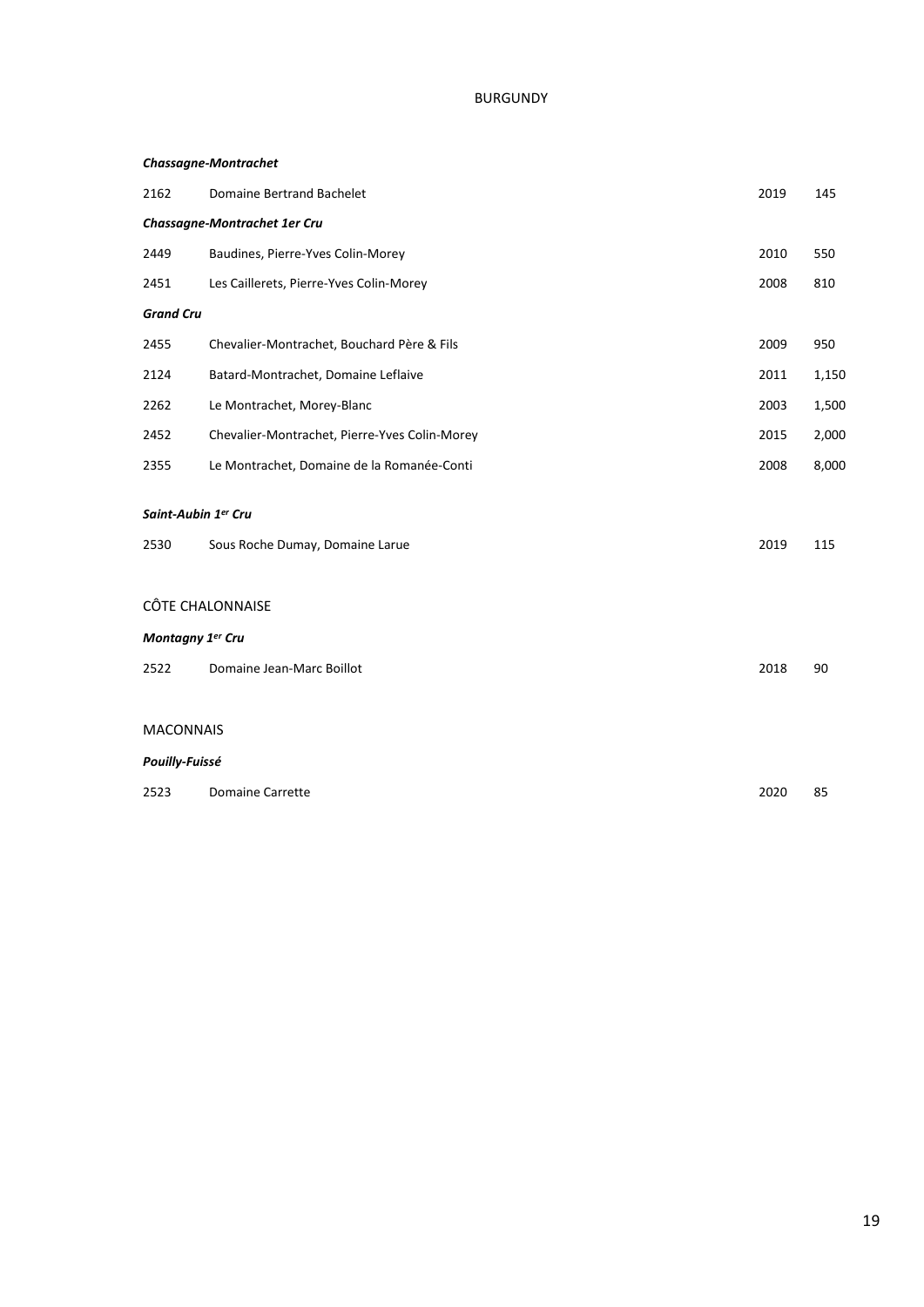# RHONE VALLEY

| NORTHERN RHÔNE         |                                                    |      |     |
|------------------------|----------------------------------------------------|------|-----|
| 2626                   | 'Les Vignes d'à Côté' Viognier IGP, Yves Cuilleron | 2020 | 79  |
| Côtes du Rhône         |                                                    |      |     |
| 2351                   | Château Grillet                                    | 2016 | 250 |
| Condrieu               |                                                    |      |     |
| 3543                   | La Petite Cote, Yves Cuilleron                     | 2018 | 145 |
| <b>Hermitage</b>       |                                                    |      |     |
| 2354                   | Jean-Louis Chave                                   | 2011 | 560 |
| 2360                   | M. Chapoutier, 'L'Ermite Blanc'                    | 2000 | 750 |
|                        |                                                    |      |     |
| SOUTHERN RHÔNE         |                                                    |      |     |
| Côtes du Rhône         |                                                    |      |     |
| 4219                   | Bloom x Remi Puizin, Vin des Potes                 | 2018 | 62  |
|                        | Châteauneuf-du-Pape                                |      |     |
| 1027                   | Château de Beaucastel                              | 2017 | 250 |
| 1023                   | Château de Beaucastel, Roussanne Vieilles Vignes   | 2013 | 300 |
| 1025                   | Château de Beaucastel, Roussanne Vieilles Vignes   | 1999 | 48C |
| <b>Ventoux</b>         |                                                    |      |     |
| 2237                   | Viognier, Château Pesquié, 974                     | 2019 | 45  |
|                        |                                                    |      |     |
|                        | <b>CORSICA</b>                                     |      |     |
| 2430                   | Clos Canarelli, Figari                             | 2015 | 98  |
| 1019                   | Patrimonio Blanc, Orenga de Gaffory                | 2018 | 65  |
|                        | <b>REGIONAL France</b>                             |      |     |
| Côtes de Gascogne      |                                                    |      |     |
| 2022                   | Cuvée Marine, Domaine de Ménard                    | 2018 | 30  |
| <b>Irouleguy</b>       |                                                    |      |     |
| 2024                   | Herri Mina, Domaine Jean Claude Berrouet           | 2016 | 65  |
| <b>Côtes Catalanes</b> |                                                    |      |     |
| 4980                   | Le Soula                                           | 2016 | 85  |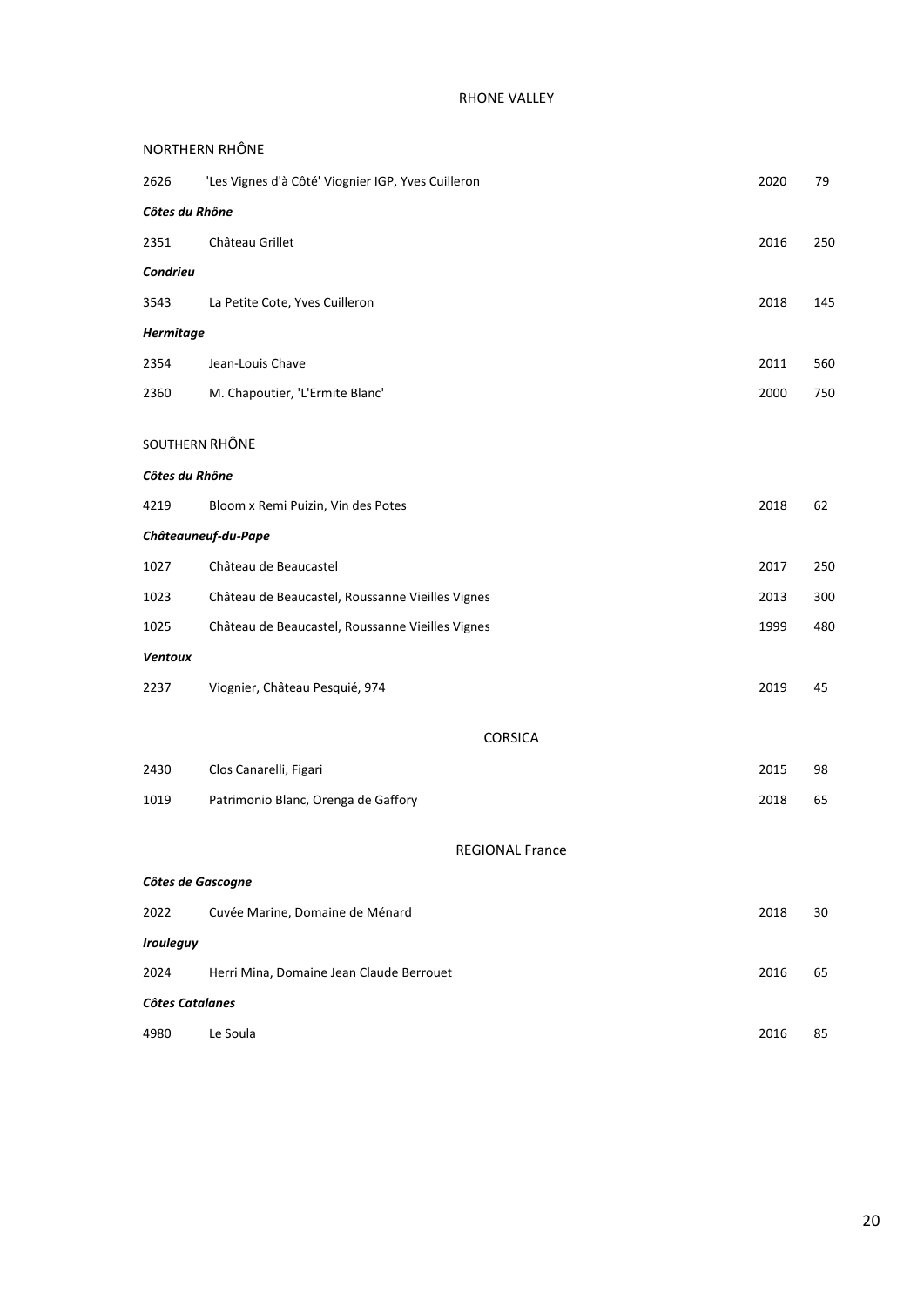ITALY

#### PIEDMONT

| 2371           | Chardonnay, Gaja, Gaia and Rey, Langhe                  | 2015 | 500    |
|----------------|---------------------------------------------------------|------|--------|
|                | FRIULI-VENEZIA GIULIA                                   |      |        |
| 2296           | Friulano Galea, i Clivi                                 | 2015 | 85     |
| 2405           | Dessimis' Pinot Grigio, Vie di Romans                   | 2020 | 110    |
| 2482           | 'Terre Alte', Livio Felluga                             | 2016 | 175    |
| <b>VENETO</b>  |                                                         |      |        |
| Soave          |                                                         |      |        |
| 2301           | Sereole, Bertani                                        | 2020 | 55     |
| <b>TUSCANY</b> |                                                         |      |        |
| 2379           | Chardonnay 'Collezione Privata', Isole e Olena          | 2019 | 149    |
| 2405           | Ornellaia Bianco                                        | 2018 | 550    |
| <b>ABRUZZO</b> |                                                         |      |        |
| 2288           | Chardonnay, IGT Colline Pescaresi 'Launegild', De Fermo | 2018 | 89     |
| 4518           | Trebbiano d'Abruzzo, Valentini                          | 2007 | 390    |
| 5318           | Trebbiano d'Abruzzo, Valentini                          | 2016 | 380    |
| <b>MARCHE</b>  |                                                         |      |        |
| 2314           | Trebbiano/Passerina/Pecorino, Falerio Oris, Ciu Ciu     | 2020 | 40     |
| 4526           | Verdicchio, Campo delle Oche, Fattoria San Lorenzo      | 2017 | 69     |
|                |                                                         |      |        |
| <b>SICILY</b>  |                                                         |      |        |
| 2363           | Grillo `Bertolino Soprano`, Mandrarossa                 | 2018 | $90\,$ |
| 5025           | Inzolia/Grecanico, Rami, Cos (Skin contact)             | 2020 | 62     |
| 2362           | Zibbibo Integer, Marco de Bartoli (skin contact)        | 2019 | 110    |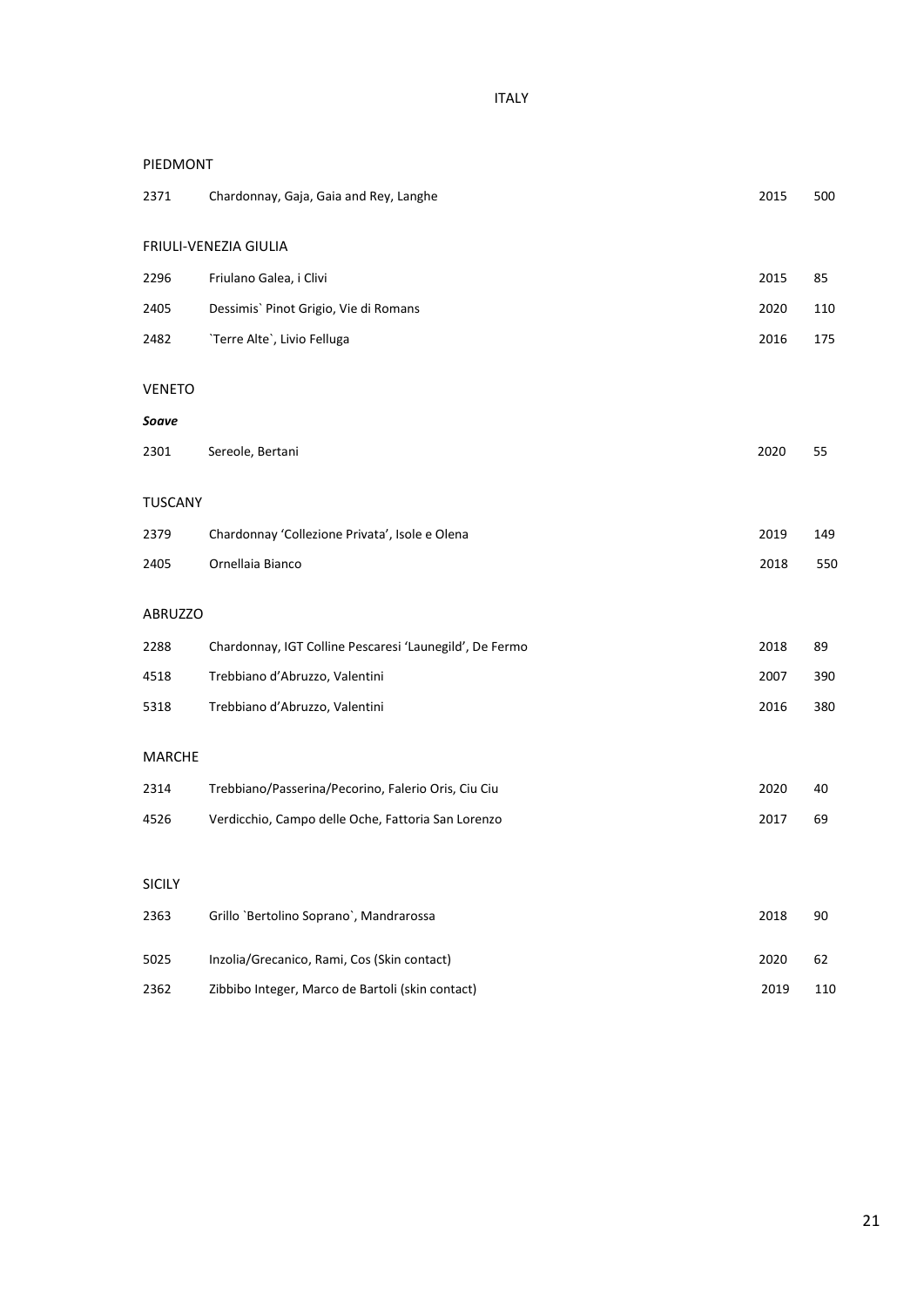SPAIN

# GALICIA

| <b>Rias Baixas</b> |                                                        |      |     |
|--------------------|--------------------------------------------------------|------|-----|
| 4159               | Albariño, Leirana, Florjas del Salnes                  | 2020 | 69  |
| 5314               | Albariño `3000 Cepas`, Lagar de Pintos                 | 2018 | 80  |
|                    |                                                        |      |     |
| <b>RIOJA</b>       |                                                        |      |     |
| 3445               | "Las Tasugueras" Tempranillo blanco, Bodegas Moraza    | 2018 | 65  |
| 4983               | Reserva, Vina Tondonia, Lopez de Herdia                | 2009 | 120 |
|                    |                                                        |      |     |
|                    | CASTILLA AND LEÓN                                      |      |     |
| Rueda              |                                                        |      |     |
| 2060               | Verdejo La Seca, Martinsancho                          | 2019 | 40  |
|                    |                                                        |      |     |
| <b>PENEDES</b>     |                                                        |      |     |
| 2393               | Xarel Lo, Aloers Celler Credo                          | 2015 | 65  |
|                    |                                                        |      |     |
|                    | PORTUGAL                                               |      |     |
| <b>DOURO</b>       |                                                        |      |     |
| 5290               | Guru, Wine & Soul                                      | 2020 | 115 |
| 2353               | Coche, Niepoort                                        | 2013 | 250 |
|                    |                                                        |      |     |
| LISBOA             |                                                        |      |     |
| 2171               | Malvasia, Adega Regional de Colares, Arenae (50cl)     | 2012 | 85  |
|                    |                                                        |      |     |
|                    | CROATIA                                                |      |     |
| 2091               | Alba, Malvazija Istarska, Matosevic                    | 2018 | 55  |
|                    |                                                        |      |     |
|                    | <b>GREECE</b>                                          |      |     |
| 4499               | Assyrtiko, Argyros Estate, Santorini                   | 2020 | 95  |
| 4493               | Assyrtiko, Cuvée Monsignori, Argyros Estate, Santorini | 2018 | 110 |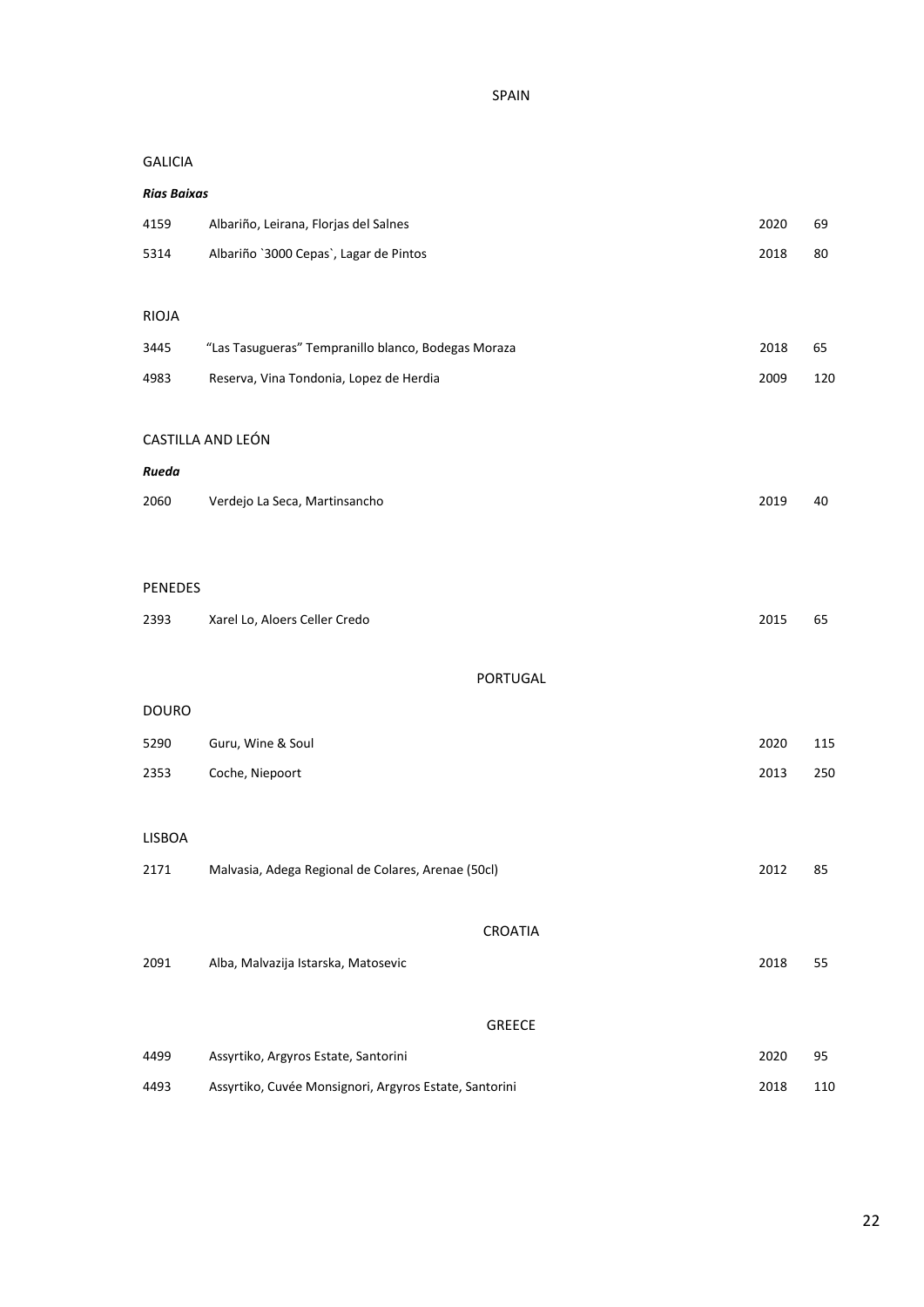#### GERMANY

| <b>MOSEL</b>      |                                                                  |      |     |
|-------------------|------------------------------------------------------------------|------|-----|
| 5291              | Riesling Kabinett Feinherb, Bernkasteler Badstube, Dr H Thanisch | 2017 | 90  |
| 2629              | Riesling Wehlener Sonnenuhr, Kabinett, JJ Prum                   | 2018 | 99  |
| 4539              | Riesling Rottgen, Heymann-Lowenstein                             | 2017 | 120 |
| 5023              | Riesling Scharzhof Qba, Egon Muller                              | 2018 | 139 |
| RHEINHESSEN       |                                                                  |      |     |
| 2140              | Riesling, Schätzel                                               | 2018 | 64  |
|                   | <b>AUSTRIA</b>                                                   |      |     |
|                   | NIEDERÖSTERREICH                                                 |      |     |
| Kamptal           |                                                                  |      |     |
| 2369              | Grüner Veltliner, 'Lamm', Schloss Gobelsburg                     | 2013 | 125 |
| <b>Kremstal</b>   |                                                                  |      |     |
| 2364              | Grüner Veltliner, 'Weinzielberg', Stadt Krems                    | 2020 | 60  |
| 1952              | Riesling, 'Pfaffenberg', Rainer Wess,                            | 2015 | 100 |
| Wachau            |                                                                  |      |     |
| 3762              | Grüner Veltliner, Ried Hinter der Burg, Federspiel, Prager       | 2020 | 85  |
| 5004              | Gruner Veltliner, Smaragd, Spitaler, Mathias Hirtzberger         | 2016 | 119 |
| 3763              | Gruner Veltliner, Smaragd, Loibenberg, Emmerich Knoll            | 2017 | 135 |
| 4492              | Gruner Veltliner, Honivogl Smaragd, Weingut Franz Hirtzberger    | 2019 | 265 |
| 2387              | Riesling, Vinothek, Weingut Nikolaihof                           | 1997 | 300 |
| <b>BURGENLAND</b> |                                                                  |      |     |
| Leithaberg        |                                                                  |      |     |
| 2175              | Pinot Blanc, Ried Haidsatz, Weingut Prieler                      | 2015 | 120 |
|                   | SWITZERLAND                                                      |      |     |
| 2468              | Muller Thurgau (Riesling x Sylvaner), Domaine de Beudon          | 2019 | 95  |
| 2471              | Muller Thurgau (Riesling x Sylvaner), Domaine de Beudon          | 2016 | 100 |
|                   | <b>HUNGARY</b>                                                   |      |     |
| 5020              | Tokaji Furmint Estate, Szepsy                                    | 2017 | 95  |
| 2095              | Tokaji Furmint, Szent Tamas, Szepsy                              | 2017 | 290 |
|                   | <b>GEORGIA</b>                                                   |      |     |
| 2365              | Rkatsiteli, Okro's Wine, Kakheti, Georgia (Skin Contact)         | 2018 | 69  |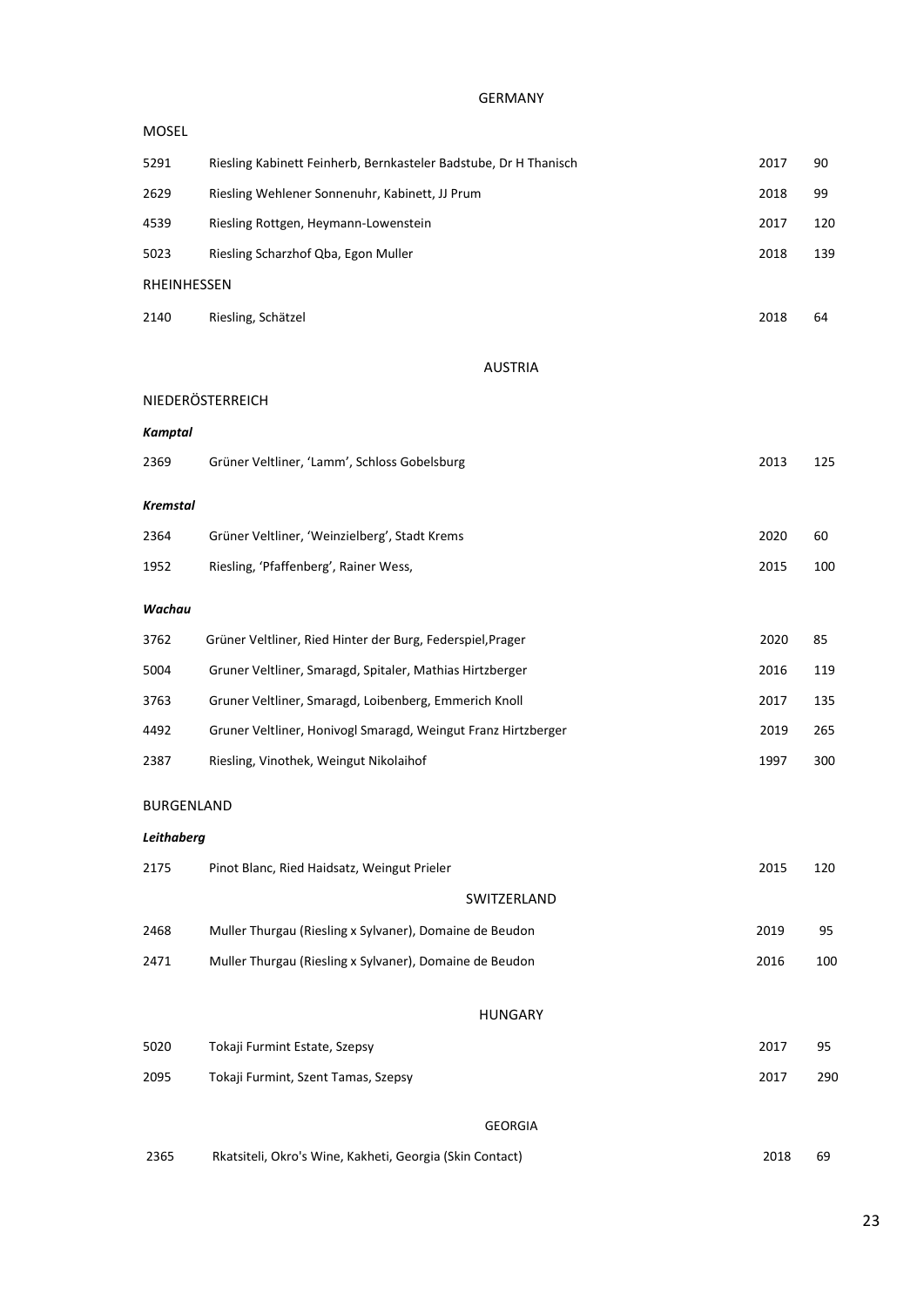# AUSTRALIA

#### NEW SOUTH WALES

| <b>Hunter Valley</b>  |                                                 |      |     |
|-----------------------|-------------------------------------------------|------|-----|
| 5009                  | Semillon VAT 1, Tyrrell's Winemaker's Selection | 2015 | 110 |
| 1985                  | Semillon, Mount Pleasant Lovedale               | 2011 | 135 |
|                       |                                                 |      |     |
|                       | SOUTH AUSTRALIA                                 |      |     |
| <b>Clare Valley</b>   |                                                 |      |     |
| 2479                  | Riesling, `Polish Hill` Grosset                 | 2018 | 125 |
| <b>Eden Valley</b>    |                                                 |      |     |
| 2464                  | Riesling Julius, Henschke                       | 2021 | 105 |
| <b>Adelaide Hills</b> |                                                 |      |     |
| 5310                  | Chardonnay, Block 1, The Lane                   | 2019 | 54  |
| 2603                  | Riesling Kanta, Egon Muller                     | 2016 | 70  |
|                       |                                                 |      |     |

# WESTERN AUSTRALIA

#### *Margaret River*

| 2212 | Sauvignon/ Semillon, Mangan Estate, Cullen | 2017 |     |
|------|--------------------------------------------|------|-----|
| 2448 | Chardonnay, Art Series, Leeuwin Estate     | 2014 | 200 |
| 2478 | Chardonnay, `Kevin John`, Cullen           | 2015 | 220 |

#### TASMANIA

#### *Caol River Valley*

| 2480 | Chardonnay, Tolpuddle Vineyard | 2018 | 120 |
|------|--------------------------------|------|-----|
|      |                                |      |     |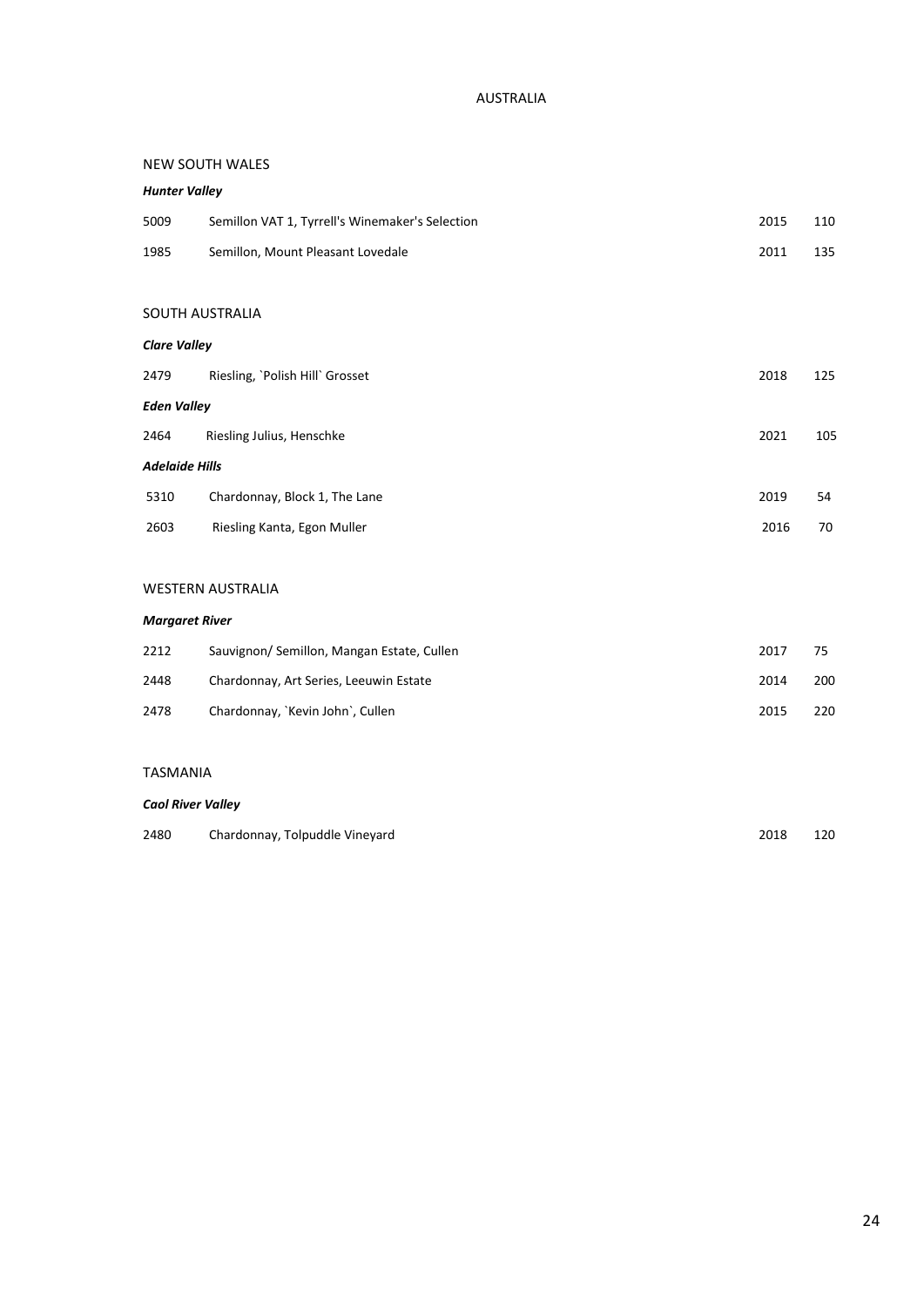# SOUTH ISLAND

# *Canterbury* 2318 Chardonnay, Bell Hill Vineyard 2014 320 *Marlborough* 5359 Grüner Veltliner, Blank Canvas 2015 59 2249 Riesling, Greywacke 2019 65 1902 Sauvignon Blanc, Cloudy Bay 2021 85 *Central Otago* 1973 Dry Riesling, Prophet's Rock 2019 85 3594 Riesling, Block 1, Bannockburn, Felton Road 2017 115 2251 Riesling/Grüner Veltliner, Burn Cottage 2015 138 NORTH ISLAND *Wairarapa*

| 3758 | Sauvignon Blanc 'Te Wa', Ata Rangi, Martinborough | 2019 | 54  |
|------|---------------------------------------------------|------|-----|
| 2485 | Chardonnay Ata Rangi 'Craighall', Martinborough   | 2018 | 110 |
|      |                                                   |      |     |

# *Auckland*

| 4494<br>Estate Chardonnay, Kumeu River<br>2018 | 89 |
|------------------------------------------------|----|
|------------------------------------------------|----|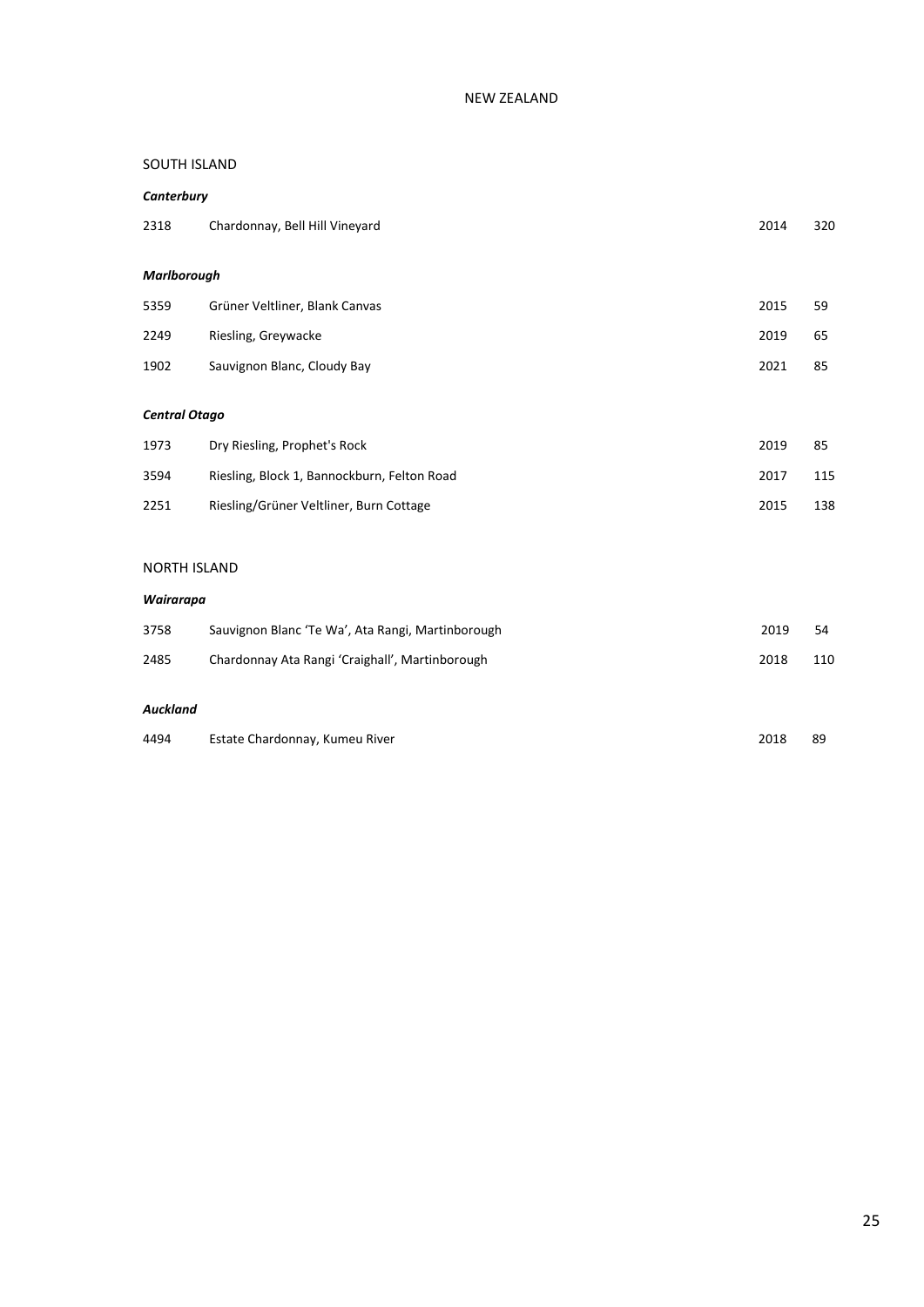# SOUTH AFRICA

# COASTAL REGION

#### SWARTLAND

| 2216 | Old Vines, Mullineux           | 2018 | 68 |
|------|--------------------------------|------|----|
| 1010 | Grenache Gris, Momento         | 2018 | 75 |
| 2373 | Chenin Blanc, 'Kama', Dorrance | 2018 | 80 |

#### STELLENBOSCH

| 3994 | Chenin Blanc, Renaissance, Radford Dale    | 2017 | 69  |
|------|--------------------------------------------|------|-----|
| 4343 | Chardonnay, The White Lady, Warwick Estate | 2018 | 105 |
| 3735 | Chenin Blanc, The FMC, Ken Forrester Wines | 2019 | 120 |
| 4331 | Chenin Blanc, Mev. Kirsten, Eben Sadie     | 2017 | 280 |

#### WESTERN CAPE

#### OVERBERG

| 5360 | Ferrum Chardonnay, Crystalum | 2020 | 99 |
|------|------------------------------|------|----|
|      |                              |      |    |

# CAPE SOUTH COAST REGION

# ELGIN

| 1915 | Chardonnay, Clonal Selection, Richard Kershaw | 2016 | 115 |
|------|-----------------------------------------------|------|-----|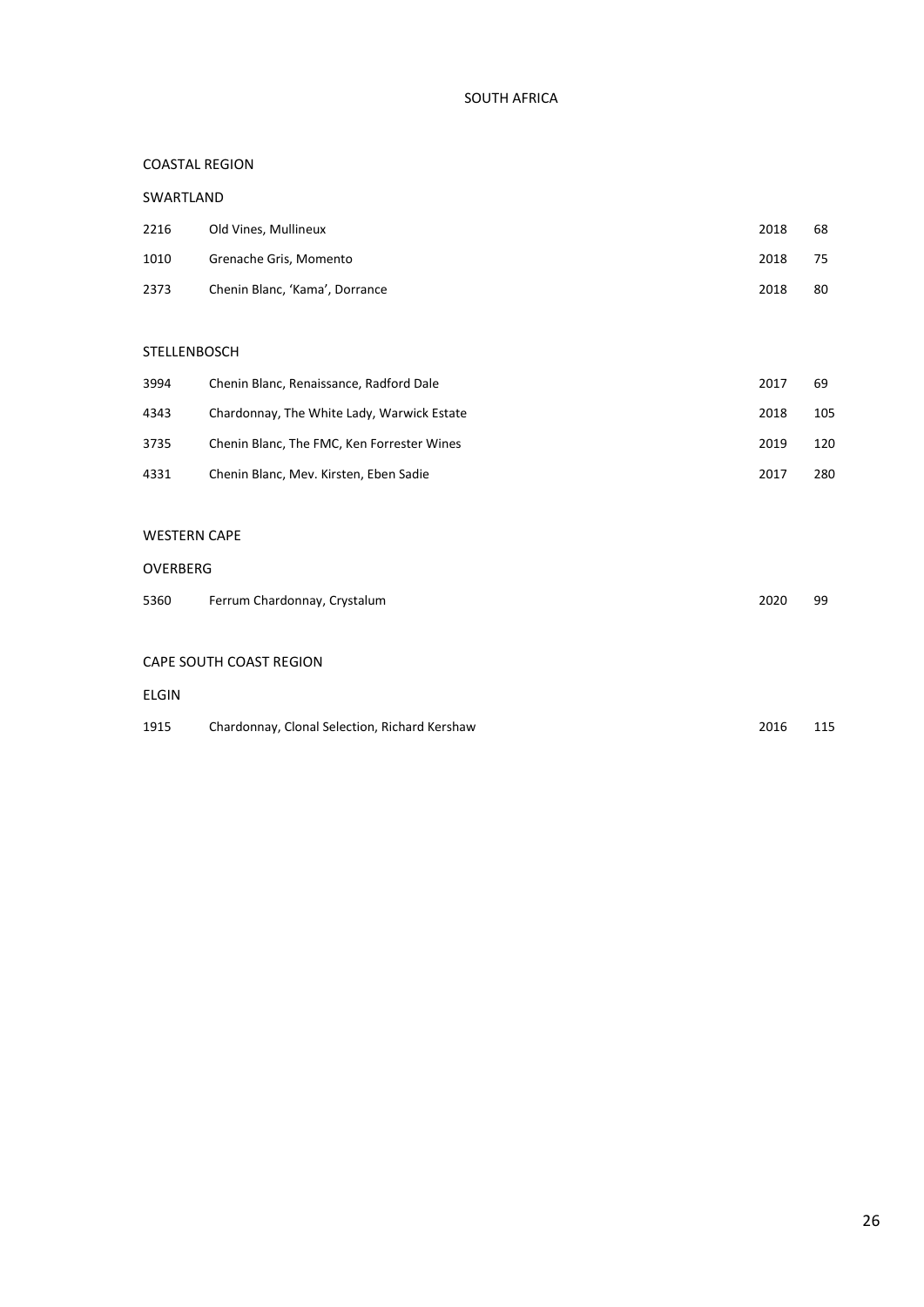# UNITED STATES OF AMERICA

# CALIFORNIA

# NORTH COAST

# *Napa Valley*

| 2490                  | Sauvignon Blanc, Snowden Vineyards                                      | 2015 | 150 |
|-----------------------|-------------------------------------------------------------------------|------|-----|
| 2413                  | Chardonnay, Hyde Vineyards, Massican Winery                             | 2018 | 185 |
| 5306                  | Chardonnay, Kongsgaard                                                  | 2018 | 485 |
| Sonoma Coast          |                                                                         |      |     |
| 4533                  | Chardonnay, Ramey, Russian River Valley                                 | 2018 | 135 |
| <b>CENTRAL COAST</b>  |                                                                         |      |     |
| 2491                  |                                                                         | 2018 | 85  |
|                       | Chardonnay, Calera                                                      |      |     |
|                       | <b>Santa Barbara County</b>                                             |      |     |
| 1969                  | Chardonnay, Au Bon Climat                                               | 2019 | 90  |
| 2120                  | Roussanne, Holus Bolus, Black Sheep Finds, Santa Rita Hills             | 2017 | 145 |
| 2253                  | Chardonnay, Sanford & Benedict Vineyard, Tyler Winery, Santa Rita Hills | 2014 | 225 |
| <b>Monterey</b>       |                                                                         |      |     |
| 2134                  | Malvasia, Birichino                                                     | 2018 | 53  |
| OREGON                |                                                                         |      |     |
| 2181                  | Chardonnay, Oregon, Bachelder, Willamette Valley                        | 2015 | 110 |
|                       | <b>WASHINGTON STATE</b>                                                 |      |     |
| 2322                  | Semillon, L'École No 41, Columbia Valley, Walla Walla                   | 2016 | 65  |
| 5311                  | Viognier, Gramercy Cellars, Columbia Valley, Walla Walla                | 2019 | 85  |
| <b>NEW YORK STATE</b> |                                                                         |      |     |
|                       |                                                                         |      |     |
| 2311                  | Chardonnay, Nathan Kendall, Finger Lake                                 | 2017 | 115 |
|                       | <b>CHILE</b>                                                            |      |     |
| 1014                  | Sauvignon Blanc, Matetic Vineyards, San Antonio Valley                  | 2018 | 55  |
|                       |                                                                         |      |     |
|                       | CANADA                                                                  |      |     |
| 2389                  | Riesling, Old vines, Tantalus, Okanagan Valley                          | 2012 | 125 |
|                       | <b>CHINA</b>                                                            |      |     |
| 4346                  | Chardonnay, Silver Heights Family Reserve                               | 2017 | 100 |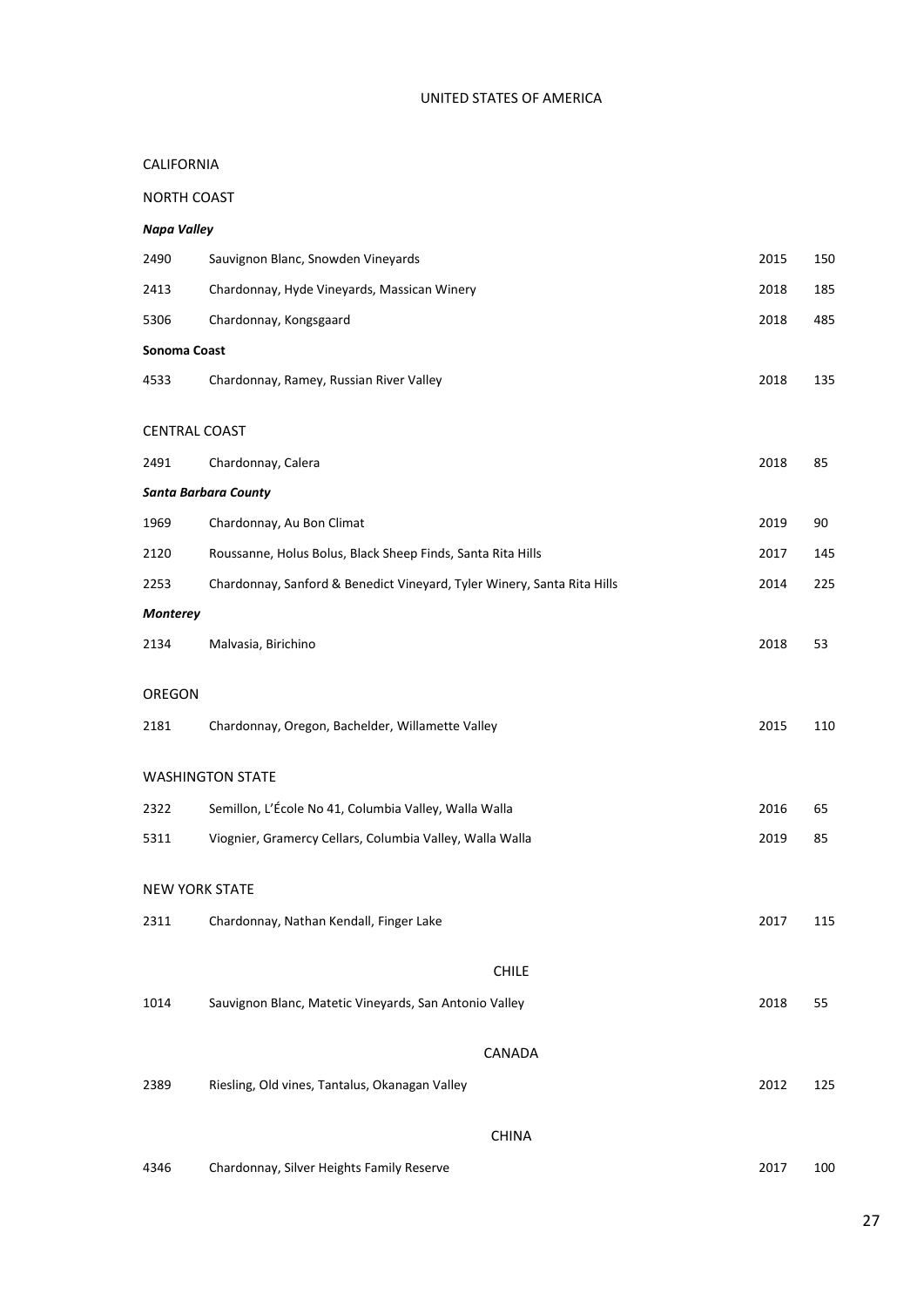# ROSE WINES

# FRANCE

| <b>PROVENCE</b> |                                                         |      |     |
|-----------------|---------------------------------------------------------|------|-----|
| 3879            | Tour Campanets, Coteaux d'Aix en Provence               | 2020 | 52  |
| 5033            | Château de Pibarnaon, Bandol                            | 2020 | 89  |
| 2605            | Petale de Rose, Château Barbeyrolles, Côtes de Provence | 2020 | 105 |
|                 |                                                         |      |     |
| LOIRE           |                                                         |      |     |
| 3865            | Rosé d'Equinoxe, Yannick Amirault, Bourgueil            | 2019 | 60  |

#### ITALY

# ABRUZZO 2606 Montepulciano, Le Cince, Cerasuolo d'Abruzzo Superiore, De Fermo 2020 75

SAKE 4479 Junmai Daiginjo, Gin No Yume, Tosa Shuzo Keigetsu, Kochi 72cl Mortum Channel Roman Roman Roman Roman Roma

JAPAN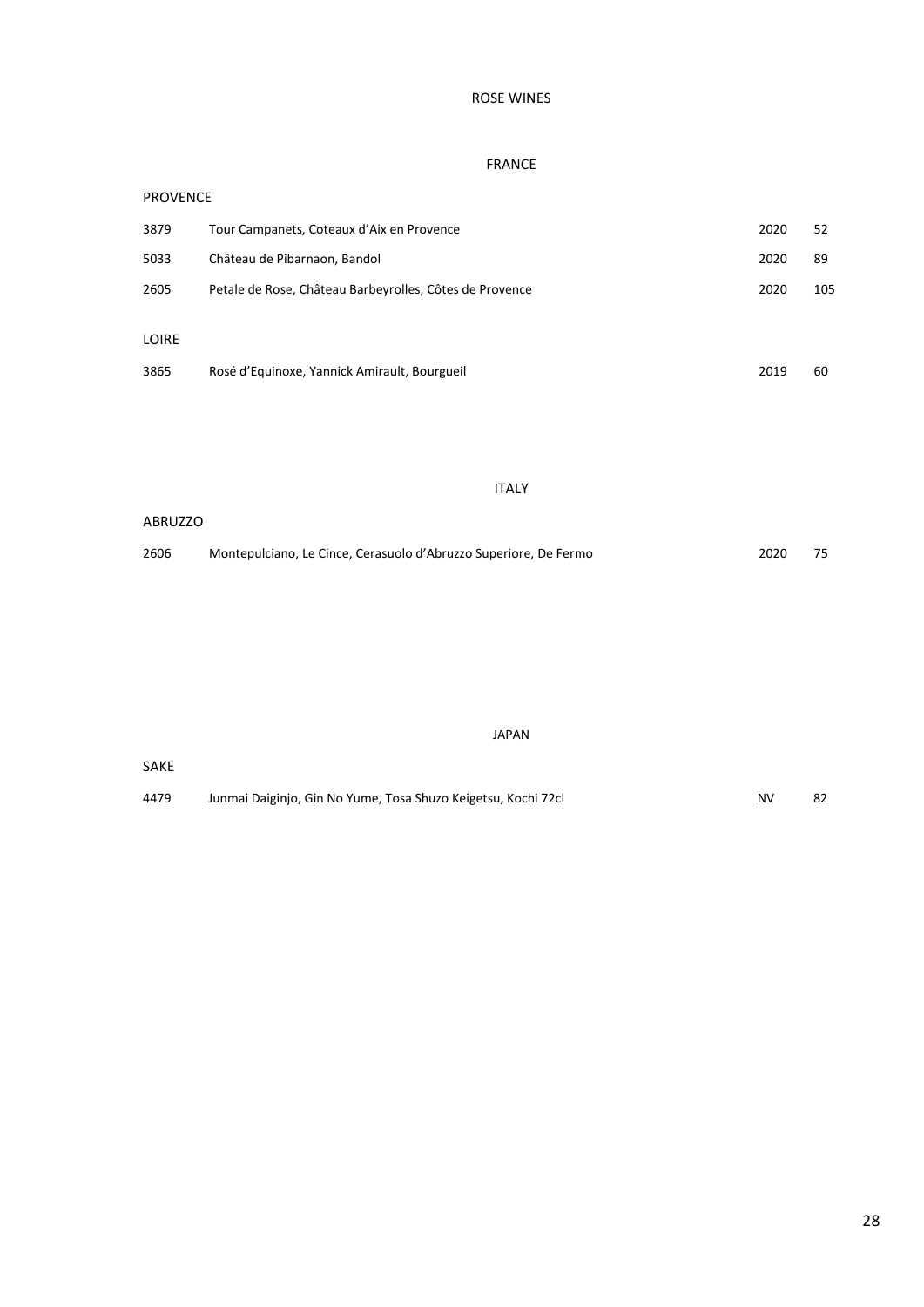# RED WINES

#### FRANCE

# CHAMPAGNE

|                     | <b>Montagne de Reims</b>                                                            |           |       |  |  |
|---------------------|-------------------------------------------------------------------------------------|-----------|-------|--|--|
| 1004                | Pinot Meunier 'Cumières', Geoffroy                                                  | <b>NV</b> | 115   |  |  |
|                     | <b>JURA</b>                                                                         |           |       |  |  |
| Arbois              |                                                                                     |           |       |  |  |
| 3955                | Syrah/Trousseau, Cul du Brey, Domaine de la Tournelle                               | 2015      | 125   |  |  |
| Côtes du Jura       |                                                                                     |           |       |  |  |
| 2444                | Poulsard, Enfant Terrible, Domaine Jean Francois Ganevat                            | 2017      | 185   |  |  |
|                     |                                                                                     |           |       |  |  |
|                     | <b>LOIRE VALLEY</b>                                                                 |           |       |  |  |
| IGP du Val de Loire |                                                                                     |           |       |  |  |
| 4401                | Grolleau, Clau de Nell                                                              | 2015      | 100   |  |  |
|                     |                                                                                     |           |       |  |  |
| ANJOU-SAUMUR        |                                                                                     |           |       |  |  |
| Anjou               |                                                                                     |           |       |  |  |
| 4158                | Cab Franc Cab Sauvignon, Pollen Street Social Selection, Domaine des Grandes Vignes | 2019      | 65    |  |  |
|                     | Saumur-Champigny                                                                    |           |       |  |  |
| 2607                | Les Poyeux, Domaine Le Petit Saint-Vincent                                          | 2016      | 85    |  |  |
| 5026                | Franc de Pied, Domaine des Roches Neuves, Thierry Germain                           | 2019      | 115   |  |  |
| 4481                | Clos Rougeard                                                                       | 2013      | 420   |  |  |
| 4334                | Clos Rougeard, 'Le Bourg'                                                           | 2013      | 1,450 |  |  |
|                     |                                                                                     |           |       |  |  |
| <b>TOURAINE</b>     |                                                                                     |           |       |  |  |
| <b>Bourgueil</b>    |                                                                                     |           |       |  |  |
| 4514                | Cuvée de la Chevalerie, Domaine de la Chevalerie                                    | 2005      | 125   |  |  |
| 1924                | Domaine Pierre Breton, Les Perrières                                                | 2003      | 165   |  |  |
| Chinon              |                                                                                     |           |       |  |  |
| 3960                | La Cuisine de ma Mère, Domaine Nicolas Grosbois                                     | 2019      | 49    |  |  |
| 5295                | Clos de Turpenay, Château de Coulaine                                               | 2014      | 75    |  |  |
| 5027                | Les Picasses, Domaine Catherine et Pierre Breton                                    | 2002      | 140   |  |  |
| Vin de France       |                                                                                     |           |       |  |  |
| 3739                | 100%, Gamay, Julien Courtois                                                        | 2009      | 145   |  |  |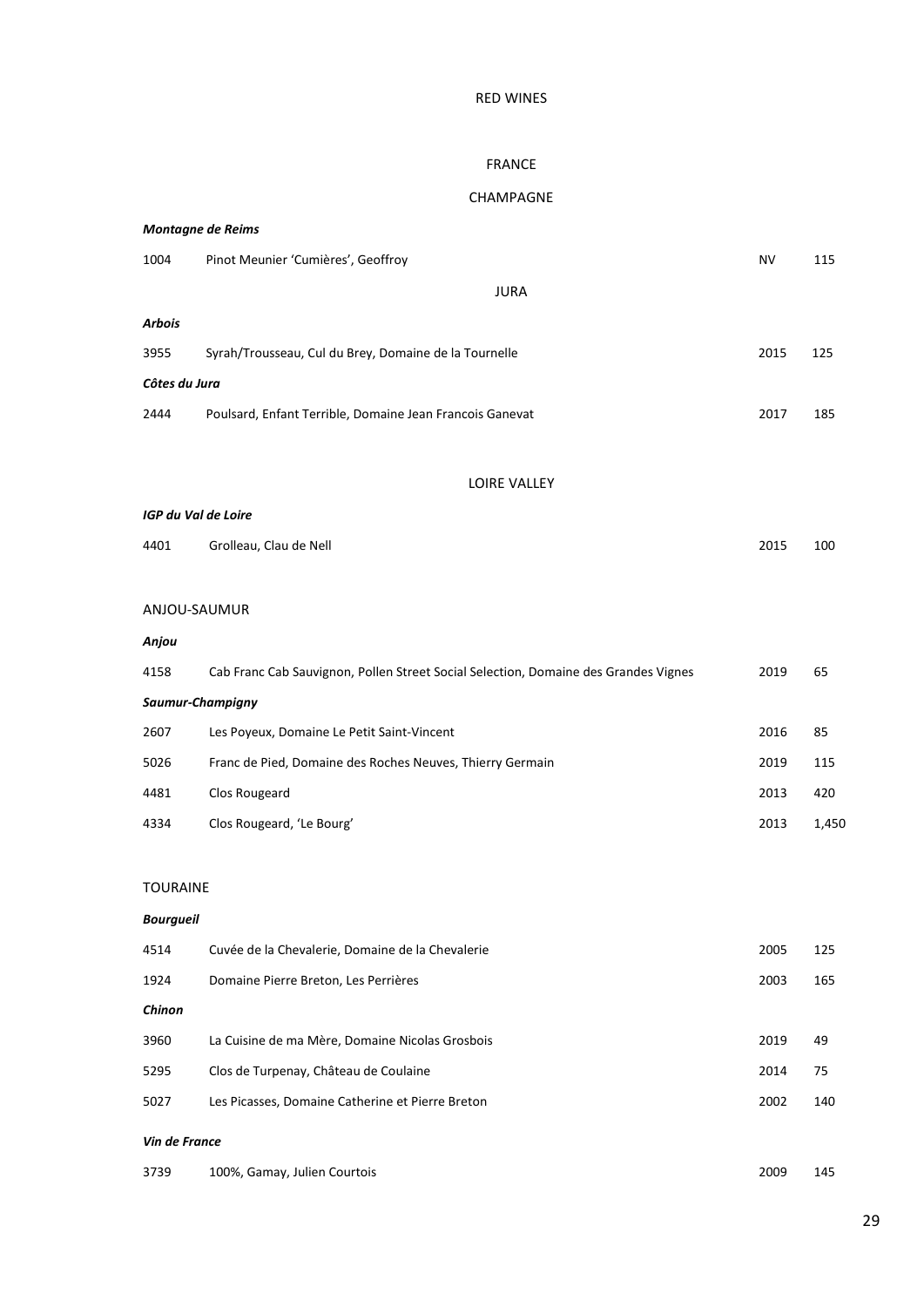| <b>MEDOC</b> |                                                                             |      |       |
|--------------|-----------------------------------------------------------------------------|------|-------|
| 4082         | Château Potensac                                                            | 2009 | 189   |
| HAUT-MEDOC   |                                                                             |      |       |
| 4300         | Château Peyrabon                                                            | 2008 | 80    |
| 4074         | Château La Lagune                                                           | 2008 | 250   |
| 4428         | Château Larose-Tritandon                                                    | 2000 | 450   |
| PAUILLAC     |                                                                             |      |       |
| 3059         | Château Tour Pibran                                                         | 2016 | 95    |
| 5322         | Château Pontet Canet, 5 <sup>ème</sup> Cru Classé                           | 1988 | 345   |
| 4978         | Pauillac de Lynch-Bages                                                     | 2017 | 100   |
| 3910         | Château Lynch Bages, 5 <sup>ème</sup> Cru Classé                            | 2008 | 500   |
| 5317         | Château Lynch Bages, 5 <sup>ème</sup> Cru Classé                            | 2005 | 650   |
| 5283         | Château Lynch Bages, 5 <sup>ème</sup> Cru Classé                            | 1990 | 990   |
| 5323         | Château Pichon Baron Longueville, 2 <sup>ème</sup> Cru Classé               | 2002 | 555   |
| 5324         | Château Pichon Baron Longueville, 2 <sup>ème</sup> Cru Classé               | 1999 | 595   |
| 4427         | Château Pichon Baron Longueville, 2 <sup>ème</sup> Cru Classé               | 1989 | 850   |
| 4122         | Reserve de Pichon Comtesse                                                  | 2016 | 165   |
| 4369         | Château Pichon Longueville Comtesse de Lalande, 2 <sup>ème</sup> Cru Classé | 1988 | 790   |
| 3062         | Château Latour, 1er Grand Cru Classé                                        | 1988 | 1,450 |
| 3775         | Château Duhart Milon, 4 <sup>eme</sup> Cru Classé                           | 2010 | 400   |
| 3841         | Château Mouton Rothschild, 1er Cru Classé                                   | 1993 | 990   |
| 4425         | Château Mouton Rothschild, 1er Cru Classé                                   | 1989 | 1,600 |
| 3392         | Carruades de Lafite, 2 <sup>nd</sup> Wine of Château Lafite Rothschild      | 2001 | 750   |
| 3842         | Carruades de Lafite, 2 <sup>nd</sup> Wine of Château Lafite Rothschild      | 2003 | 790   |
| 3631         | Château Lafite Rothschild, 1er Cru Classé                                   | 1988 | 2,100 |
| 3981         | Château Lafite Rothschild, 1er Cru Classé                                   | 1967 | 2,200 |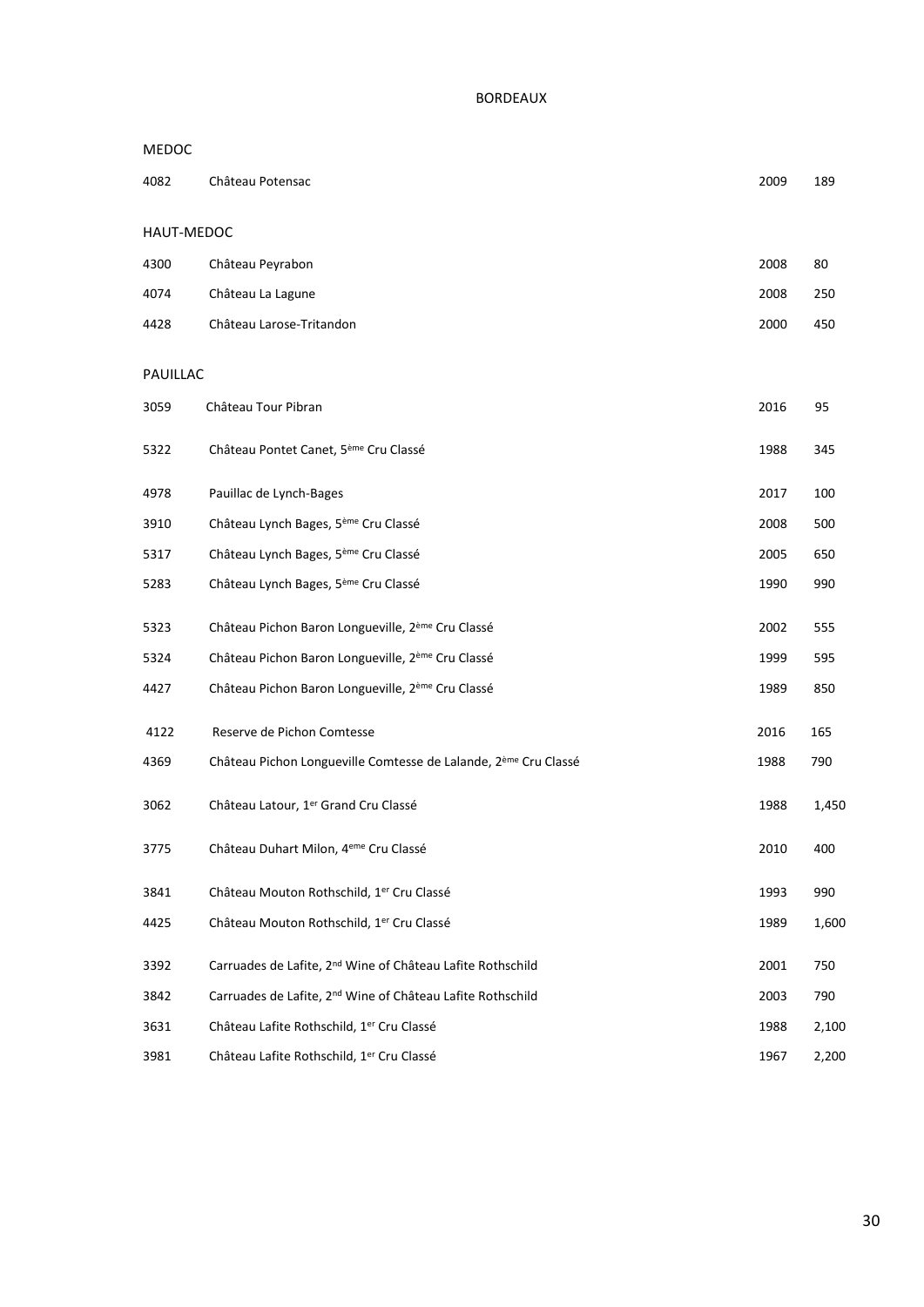# SAINT-ESTÈPHE

| 3779           | Château de Pez, Cru Bourgeois                                                             | 2016    | 125   |
|----------------|-------------------------------------------------------------------------------------------|---------|-------|
| 3626           | Château Phelan Ségur                                                                      | 2018    | 180   |
| 4165           | La Dame de Montrose, Château Montrose                                                     | 2011    | 120   |
| 4468           | Château Montrose, 2 <sup>eme</sup> Cru Classé                                             | 2006    | 400   |
| 3347           | Château Cos d'Estournel, 2 <sup>eme</sup> Grand Cru Classé                                | 1990    | 610   |
| SAINT-JULIEN   |                                                                                           |         |       |
| 4984           | Les Fiefs de Lagrange, 2 <sup>nd</sup> Wine of Château Lagrange                           | 2014    | 115   |
| 5325           | Château Lagrange, 3 <sup>ème</sup> Cru Classé                                             | 1989    | 395   |
| 5326           | Château Gruaud Larose, 2 <sup>ème</sup> Cru Classé                                        | 2004    | 325   |
| 4080           | Le Petit Lion du Marquis de Las Cases, 2 <sup>nd</sup> Wine of Château Léoville-Las Cases | 2009    | 270   |
| 3637           | Château Léoville-Las Cases, 2 <sup>ème</sup> Cru Classé                                   | 2004    | 560   |
| 3905           | Château Léoville-Las Cases, 2 <sup>ème</sup> Cru Classé                                   | 1999    | 690   |
|                | MOULIS-EN-MÉDOC                                                                           |         |       |
| 3402           | Château Bel-Air Lagrave                                                                   | 1990    | 125   |
| MARGAUX        |                                                                                           |         |       |
| 4982           | S de Siran, 2 <sup>nd</sup> Wine of Château Siran                                         | 2016    | 90    |
| 5302           | Nout, Clos du Jaugueyron                                                                  | 2016    | 140   |
| 4497           | Margaux du Château Margaux, 3rd wine of Château Margaux                                   | 2014    | 145   |
| 3835           | Château Margaux, 1 <sup>er</sup> Grand Cru Classé                                         | 2000    | 2,000 |
| 4456           | Alter Ego, 2 <sup>nd</sup> Wine of Château Palmer                                         | 2011    | 300   |
| 3603           | Château Palmer, 3 <sup>eme</sup> Grand Cru Classé                                         | 1999    | 950   |
| 4412           | Château Palmer, 3 <sup>eme</sup> Grand Cru Classé                                         | 2000    | 1,150 |
| 3928           | Château Palmer, Historical XIXth Century, Vin de France                                   | L.20.06 | 950   |
| CÔTES DE BOURG |                                                                                           |         |       |
| 3665           | Roc de Cambes                                                                             | 2015    | 275   |
| PESSAC-LÉOGNAN |                                                                                           |         |       |
| 3623           | Château Picque Caillou                                                                    | 2016    | 95    |
| 5282           | Château Smith Haut Lafitte, Grand Cru Classé                                              | 2006    | 300   |
| 3988           | Château Pape Clément, Grand Cru Classé                                                    | 1967    | 400   |
| 3568           | Château Haut Brion, 1er Grand Cru Classé                                                  | 1998    | 1,950 |
| 3570           | Château Haut Brion, 1er Grand Cru Classé                                                  | 1999    | 1,250 |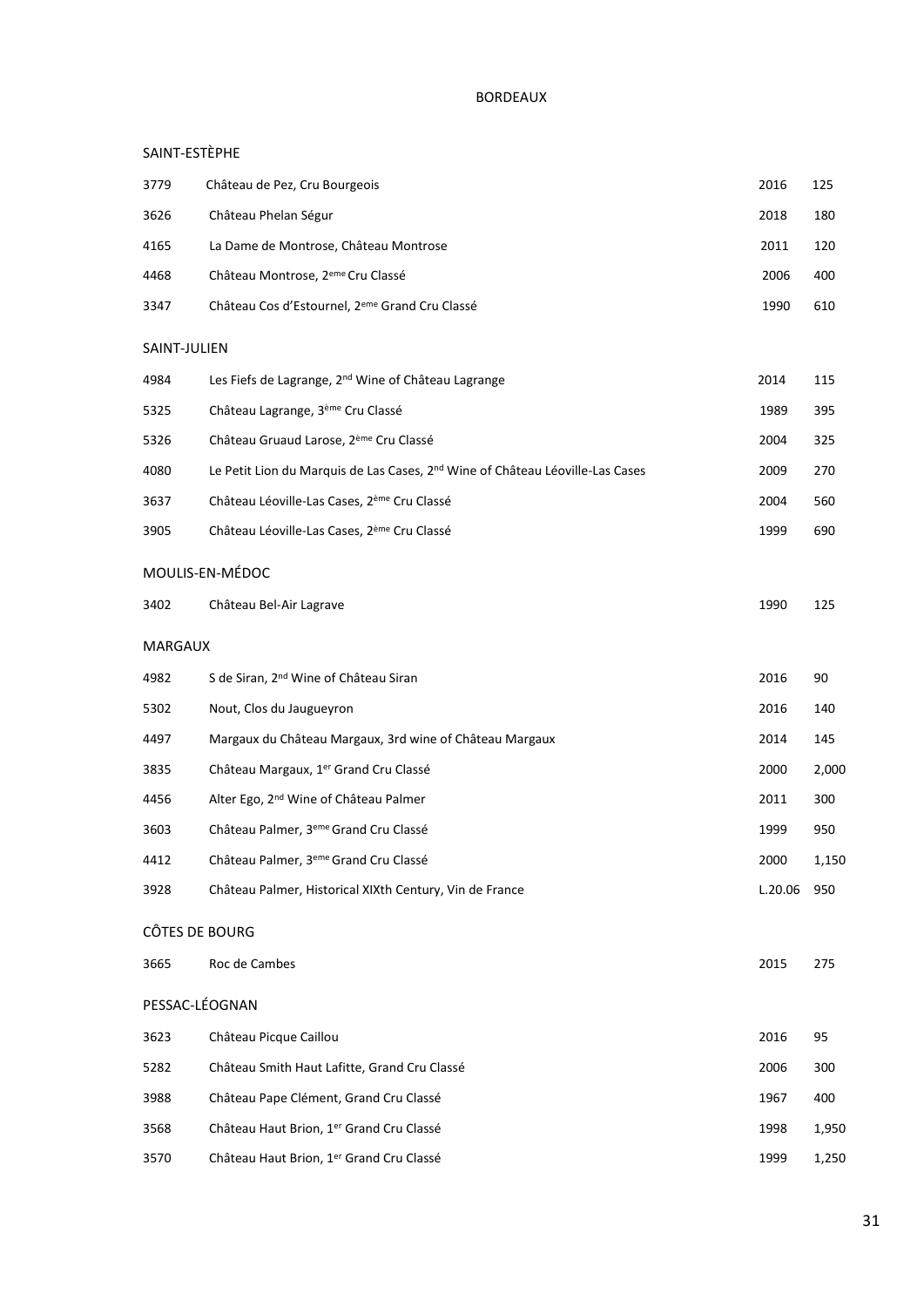| PESSAC-LÉOGNAN  |                                                           |      |       |
|-----------------|-----------------------------------------------------------|------|-------|
| 3597            | VDF, Denarius, Liber Pater                                | 2018 | 1,450 |
| 3598            | VDF, Denarius, Liber Pater                                | 2015 | 1,450 |
|                 | CÔTES DE CASTILLON                                        |      |       |
| 4264            | Domaine de l'A                                            | 2014 | 120   |
| CÔTES DE FRANCS |                                                           |      |       |
| 4436            | Chateau Le Puy, VDF "Emilien"                             | 2018 | 115   |
| SAINT-ÉMILION   |                                                           |      |       |
| 3471            | Clavis Orea                                               | 2019 | 90    |
| 4426            | Château Pavie Macquin, 1er Grand Cru Classé B             | 2014 | 210   |
| 4073            | Château Canon, 1er Grand Cru Classé B                     | 2011 | 350   |
| 4467            | Château Figeac, 1 <sup>er</sup> Grand Cru Classé B        | 2007 | 500   |
| 4395            | Tertre Roteboeuf, Grand Cru Classé                        | 2008 | 420   |
| 4391            | Tertre Roteboeuf, Grand Cru Classé                        | 2011 | 650   |
| 4403            | Tertre Roteboeuf, Grand Cru Classé                        | 2013 | 550   |
| 5024            | Le Carillon d'Angelus, Grand Cru Classé                   | 2015 | 375   |
| 4535            | Château Angelus, 1er Grand Cru Classé A                   | 2012 | 1,200 |
| 3845            | Château Cheval Blanc, 1er Grand Cru Classé A              | 2000 | 2,300 |
| 4388            | Château Cheval Blanc, 1er Grand Cru Classé A              | 2005 | 2,500 |
| 4386            | Château Cheval Blanc, 1er Grand Cru Classé A              | 2007 | 1,500 |
| 4078            | Chapelle d'Ausone, 2 <sup>nd</sup> Wine of Château Ausone | 2007 | 680   |
| 4419            | Château Ausone, 1er Grand Cru Classé A                    | 1995 | 1,200 |
| 6661            | Château Ausone, 1er Grand Cru Classé A                    | 2011 | 1,400 |
| POMEROL         |                                                           |      |       |
| 3624            | Château Plince                                            | 2015 | 135   |
| 3875            | Château Gombaude-Guillot                                  | 2016 | 185   |
| 4546            | Château Certan de May                                     | 2005 | 390   |
| 2627            | Château Hosanna                                           | 2010 | 469   |
| 5327            | Vieux Château Certan                                      | 1999 | 745   |
| 4076            | Château L'Eglise Clinet                                   | 2008 | 565   |
| 4075            | Château L'Eglise Clinet                                   | 2000 | 850   |
| 4003            | Château La Conseillante                                   | 2010 | 780   |
| 4442            | Petrus                                                    | 2004 | 6,500 |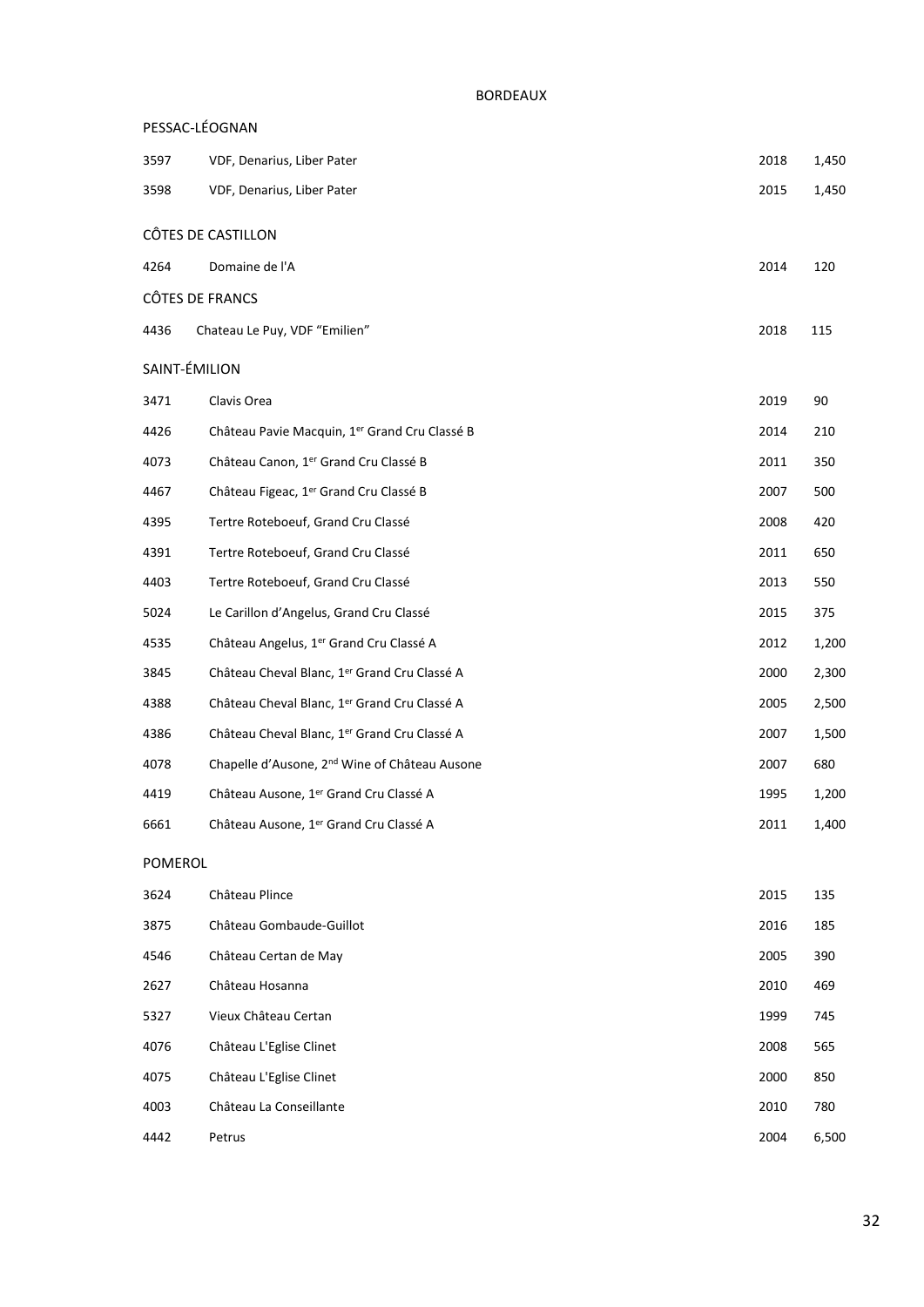#### BOURGOGNE

| 2609 | Oka, Vins d'Arlaud                            | 2017 | 69  |
|------|-----------------------------------------------|------|-----|
| 2610 | 'Les Grands Chaillots', Thibault Liger-Belair | 2018 | 89  |
| 1929 | <b>Francois Millet</b>                        | 2018 | 125 |
| 3677 | Pinoterie, Domaine Prieuré Roch               | 2011 | 450 |

#### COTE DE NUITS

#### *Marsannay*

| 3001                     | Domaine Coillot, Les Boivins                         | 2017 | 99  |  |
|--------------------------|------------------------------------------------------|------|-----|--|
| 5307                     | Les Longeroies, Domaine Denis Mortet                 | 2018 | 165 |  |
| <b>Gevrey-Chambertin</b> |                                                      |      |     |  |
| 4540                     | Vieilles Vignes, Domaine Coillot                     | 2017 | 155 |  |
| 3789                     | Vieilles Vignes, Domaine Rossignol-Trapet            | 2018 | 160 |  |
| 4281                     | 'Clos Prieur', Domaine Marc Roy                      | 2015 | 220 |  |
| 3780                     | 'Les Seuvrées ', Domaine Robert Groffier Père & Fils | 2016 | 260 |  |
| 4083                     | Claude Dugat                                         | 2008 | 550 |  |

#### *Gevrey-Chambertin 1er Cru*

| 5315 | La Petite Chapelle, Domaine Rossignol-Trapet  | 2014 | 245 |
|------|-----------------------------------------------|------|-----|
| 4238 | Aux Combottes, Domaine des Beaumont           | 2017 | 270 |
| 4381 | Estournelles St Jacques, Domaine Henri Magnin | 2016 | 280 |
| 3953 | Lavaux St-Jacques, Domaine Denis Mortet       | 2013 | 390 |

#### *Gevrey-Chambertin Grand Cru*

| 3997 | Charmes-Chambertin, Charles Van Canneyt      | 2013 | 550   |
|------|----------------------------------------------|------|-------|
| 3954 | Charmes-Chambertin, Claude Dugat             | 1998 | 1,150 |
| 3956 | Chambertin Clos de Bèze, Charles Van Canneyt | 2013 | 700   |
| 4087 | Chambertin Clos de Bèze, Frederic Magnien    | 2009 | 900   |
| 3778 | Latricières-Chambertin, Domaine Louis Remy   | 1992 | 300   |
| 3193 | Latricières-Chambertin, Faiveley             | 1995 | 480   |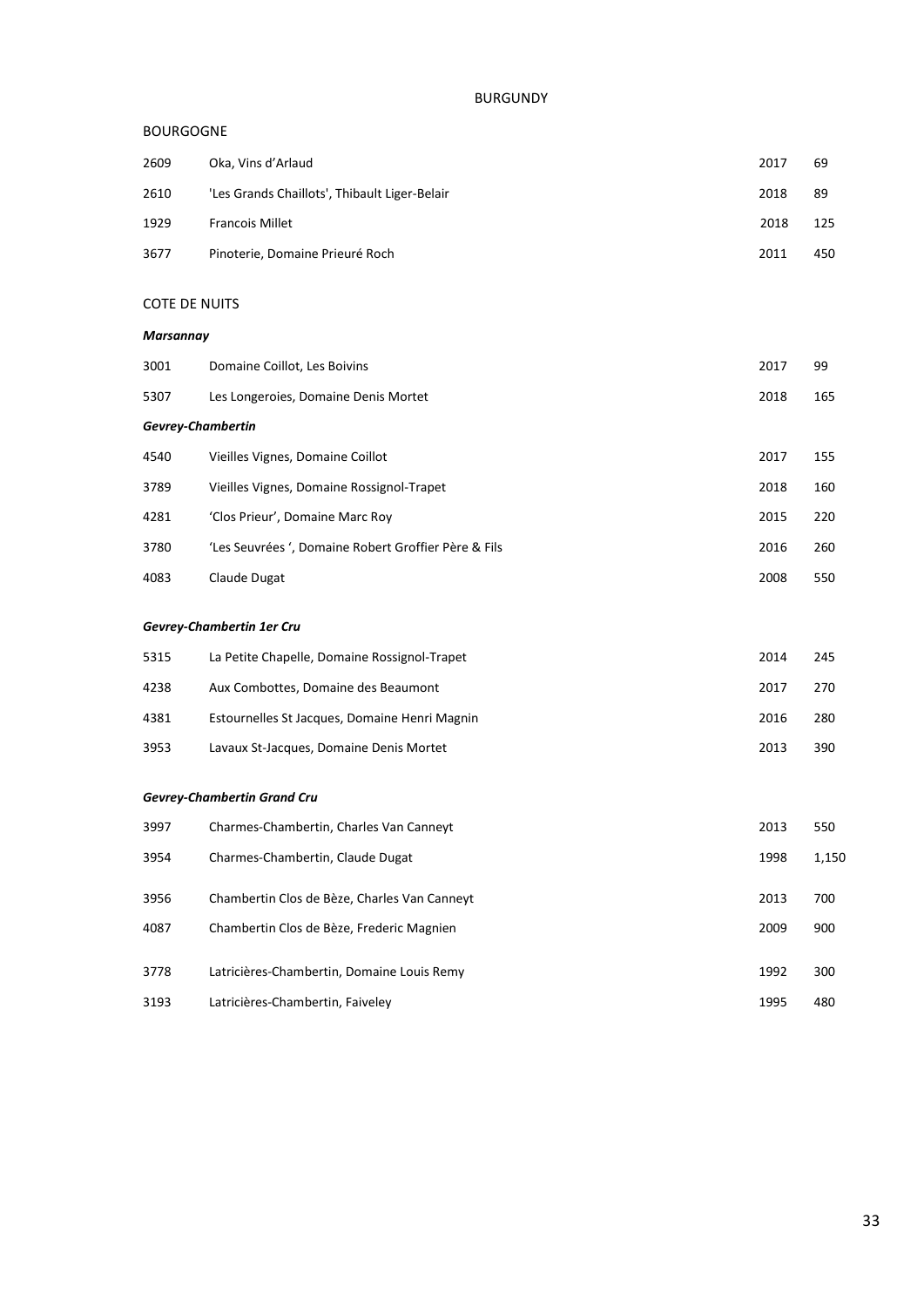| <b>Chambolle Musigny</b> |                                                         |      |     |  |
|--------------------------|---------------------------------------------------------|------|-----|--|
| 5355                     | Combe d'Orveaux, Domaine Jean Grivot                    | 2012 | 395 |  |
|                          | <b>Chambolle Musigny 1er Cru</b>                        |      |     |  |
| 5294                     | Charmes, Domaine Armiot-Servelle                        | 2015 | 295 |  |
| 3619                     | Domaine Comte Georges de Vogüé                          | 2000 | 700 |  |
|                          | Morey-St-Denis 1er Cru                                  |      |     |  |
| 3759                     | Clos de la Bussière, Domaine Georges Roumier            | 2015 | 850 |  |
|                          | <b>Morey-St-Denis Grand Cru</b>                         |      |     |  |
| 4090                     | Clos Saint-Denis, Domaine Jean-Paul et Stéphane Magnien | 2004 | 265 |  |
| 4484                     | Clos Saint-Denis, Domaine Arlaud Père & Fils            | 2011 | 690 |  |
| 4488                     | Clos de la Roche, Domaine H&L Lignier                   | 2014 | 850 |  |
| 4268                     | Clos de Tart Monopole, Mommessin                        | 2013 | 875 |  |
|                          | <b>Nuits-St-Georges 1er Cru</b>                         |      |     |  |
| 4085                     | Les Pruliers, Domaine Henri Gouges                      | 2011 | 250 |  |
| 4086                     | Clos des Porrets Monopole, Domaine Henri Gouges         | 2011 | 270 |  |
| 3895                     | Vieilles Vignes, Domaine Prieuré Roch                   | 2015 | 425 |  |
| 3675                     | Clos des Corvées, Domaine Prieuré Roch                  | 2013 | 950 |  |

#### *Clos de Vougeot Grand Cru*

| 4084 | Domaine Méo-Camuzet       | 2011 | 750 |
|------|---------------------------|------|-----|
| 5356 | Domaine François Lamarche | 2010 | 790 |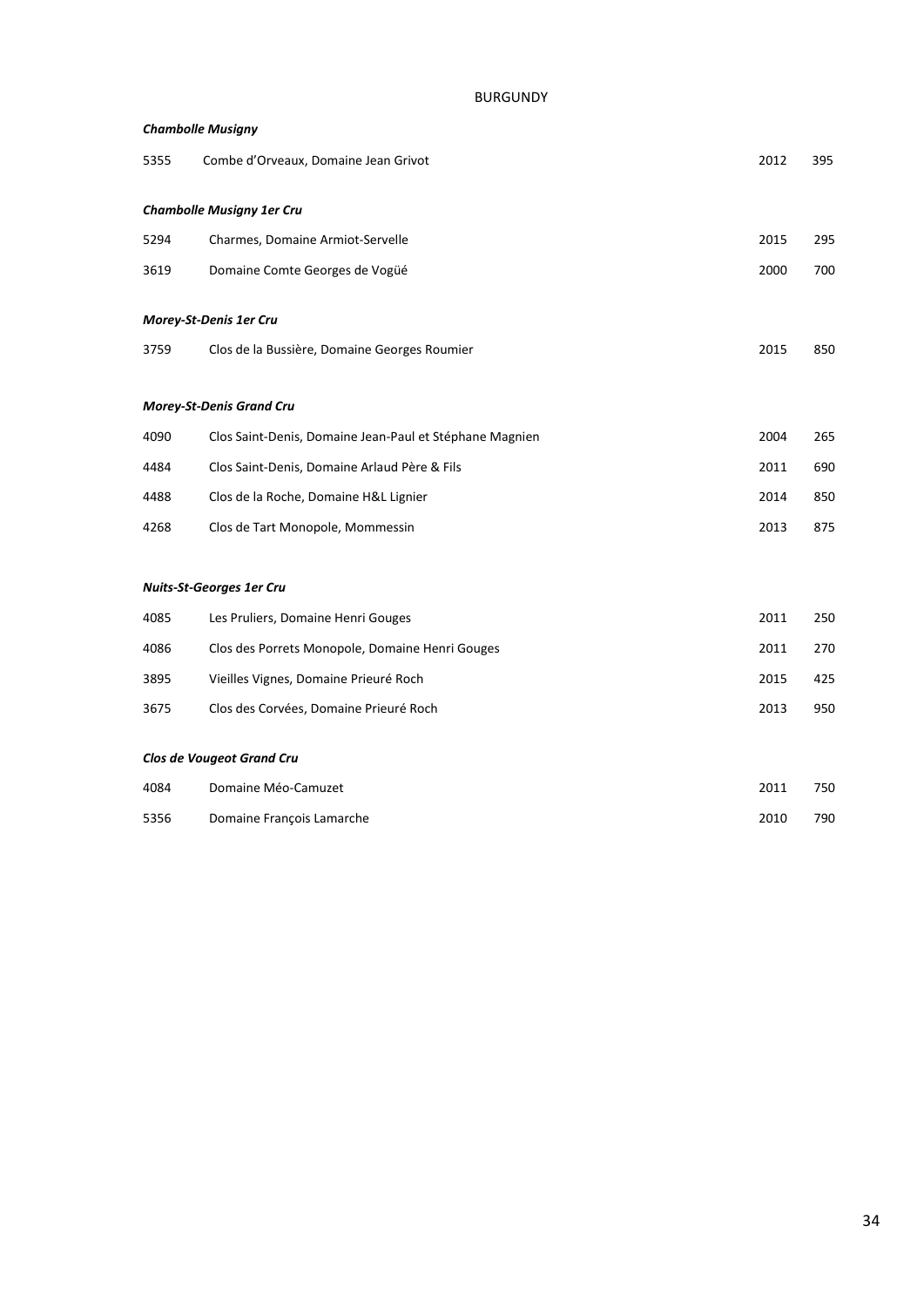| Vosne-Romanée           |                                                            |      |       |  |
|-------------------------|------------------------------------------------------------|------|-------|--|
| 5308                    | Les Chalandins, Domaine A.-F. Gros                         | 2017 | 235   |  |
| 3676                    | "Les Clous", Domaine Prieuré Roch                          | 2013 | 650   |  |
|                         | Vosne-Romanée 1er Cru                                      |      |       |  |
| 3947                    | Cuvée Duvault-Blochet, Domaine de la Romanée-Conti         | 2009 | 2,500 |  |
|                         | Vosne-Romanée Grand Cru                                    |      |       |  |
| 3302                    | Echézeaux, 'En Orveaux' Vieilles Vignes, Dominique Laurent | 2013 | 700   |  |
| 5357                    | Echézeaux, Domaine Jean Grivot                             | 2006 | 960   |  |
| 3949                    | Echézeaux, Domaine de la Romanée-Conti                     | 2010 | 3,200 |  |
| 3950                    | Grands-Echézeaux, Domaine de la Romanée-Conti              | 2013 | 3,800 |  |
| 3921                    | La Tache, Domaine de la Romanée-Conti                      | 1996 | 8,500 |  |
|                         |                                                            |      |       |  |
| CÔTE DE BEAUNE          |                                                            |      |       |  |
| <b>Beaune 1er Cru</b>   |                                                            |      |       |  |
| 4543                    | Domaine Fanny Sabre                                        | 2014 | 140   |  |
| 2417                    | Les Teurons, Domaine Rossignol-Trapet                      | 2017 | 175   |  |
| Aloxe-Corton            |                                                            |      |       |  |
| 4088                    | <b>Domaine Tollot-Beaut</b>                                | 2009 | 400   |  |
|                         |                                                            |      |       |  |
| <b>Corton Grand Cru</b> |                                                            |      |       |  |
| 4093                    | Les Maréchaudes Louis Jadot                                | 1998 | 210   |  |
| 3760                    | Les Perrières, Domaine Méo-Camuzet                         | 2016 | 655   |  |
| Pommard 1er Cru         |                                                            |      |       |  |
| 4562                    | Domaine Comte Armand                                       | 2010 | 335   |  |
|                         |                                                            |      |       |  |
| Monthélie               |                                                            |      |       |  |
| 5278                    | Domaine de Montille, Vin Nature                            | 2019 | 125   |  |
| Volnay                  |                                                            |      |       |  |
| 3715                    | Jean Javillier                                             | 2018 | 99    |  |
| 4432                    | Dominique Lafon                                            | 2017 | 165   |  |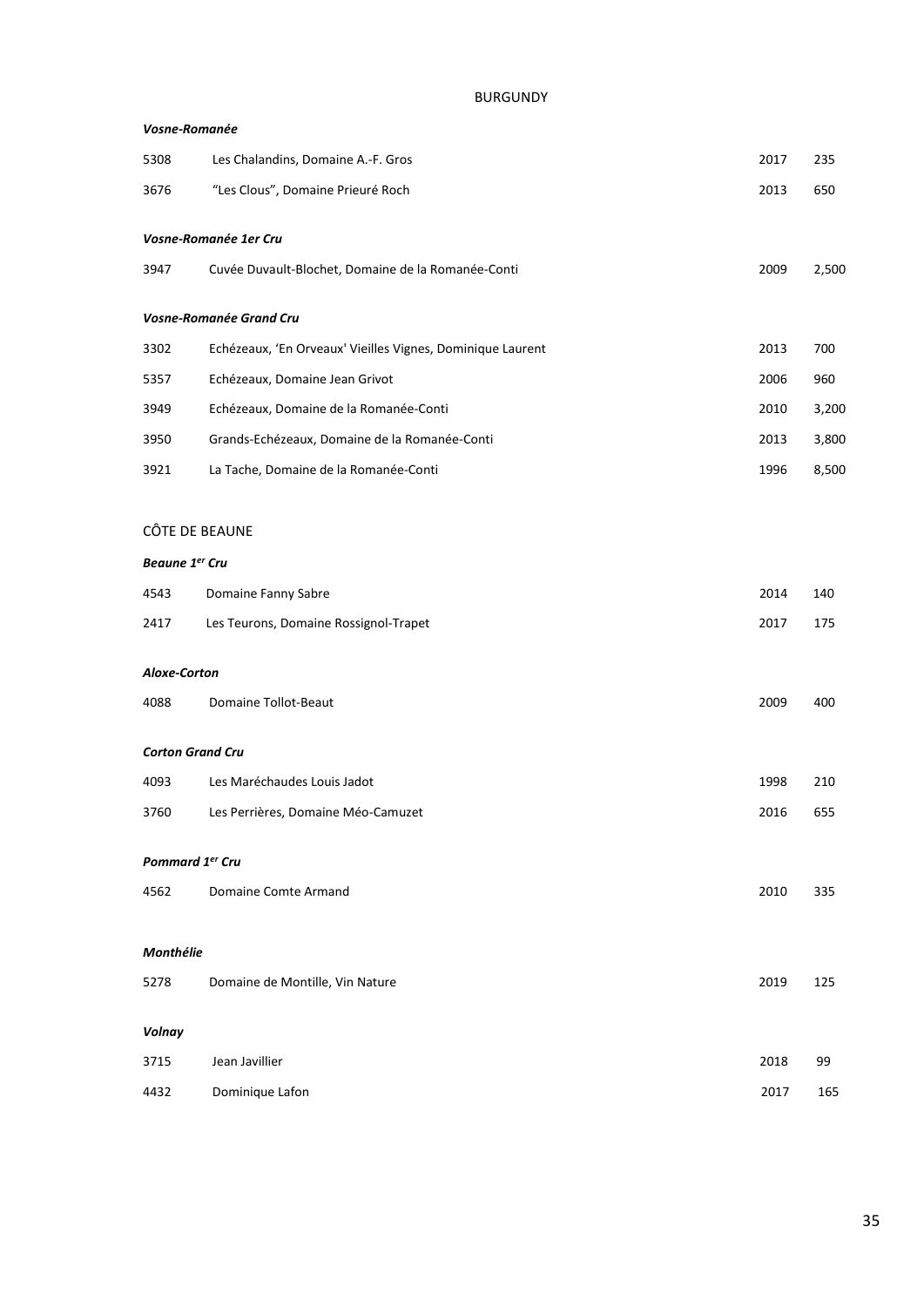| <b>Volnay 1er Cru</b> |                                             |      |     |
|-----------------------|---------------------------------------------|------|-----|
| 4298                  | Clos d'Audignac, Domaine de la Pousse d'Or  | 1999 | 300 |
| 5284                  | Champans, Domaine Marquis d'Angerville      | 2014 | 295 |
| 4089                  | Les Mitans, Domaine de Montille             | 2014 | 325 |
| 4239                  | Clos des Ducs, Domaine Marquis d'Angerville | 1999 | 850 |
| <b>Blagny 1er Cru</b> |                                             |      |     |
| 4006                  | La Piece Sous le Bois, Domaine Matrot       | 2013 | 270 |
| <b>St Romain</b>      |                                             |      |     |
| 3255                  | Domaine Taupenot-Merme                      | 2018 | 90  |
| <b>Maranges</b>       |                                             |      |     |
| 3999                  | Domaine Fiona Leroy                         | 2018 | 85  |
|                       |                                             |      |     |
|                       | CÔTE CHALONNAISE                            |      |     |
| <b>Rully</b>          |                                             |      |     |
| 3021                  | Domaine Jean-Baptiste Ponsot                | 2016 | 75  |
| <b>MACONNAIS</b>      |                                             |      |     |
| <b>Macon-Cruzille</b> |                                             |      |     |
| 4517                  | Manganite, Clos des Vignes du Maynes        | 2019 | 135 |
|                       | <b>BEAUJOLAIS</b>                           |      |     |
| <b>Julienas</b>       |                                             |      |     |
| 3429                  | Les Trois Verres, David-Beaupère            | 2019 | 65  |
| Moulin-a-vent         |                                             |      |     |
| 4532                  | Yvon Metras                                 | 2018 | 135 |
| <b>Fleurie</b>        |                                             |      |     |
| 2614                  | Printemps, Yvon Metras                      | 2020 | 115 |
| <b>Morgon</b>         |                                             |      |     |
| 3394                  | Marcel Lapierre                             | 2020 | 79  |
| <b>Brouilly</b>       |                                             |      |     |
| 2615                  | La croix des Rameaux, JC Lapalu             | 2019 | 80  |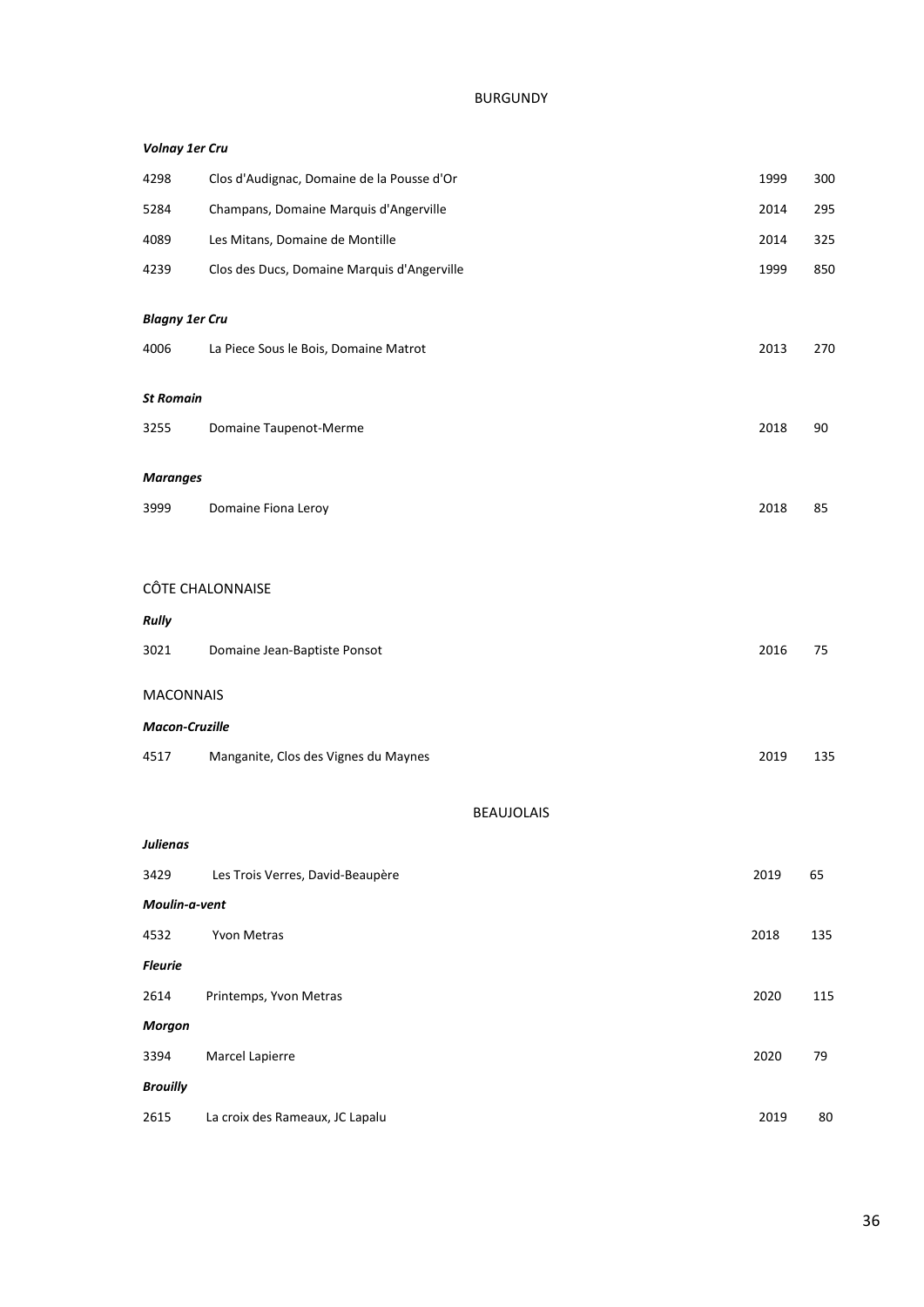#### NORTHERN RHÔNE

# *IGP Collines Rhodaniennes* Syrah Les Vignes d'a Coté, Yves Cuilleron 2020 49 *Côte-Rôtie* Rozier, Domaine Stéphane Otheguy 2018 160 Ampodium, Domaine René Rostaing 2017 210 La Landonne, Domaine René Rostaing 2011 370 Domaine Jamet 2018 315

| 3742 | Domaine Jamet | 2013 | 350 |
|------|---------------|------|-----|
| 3743 | Domaine Jamet | 2014 | 400 |

#### *Saint-Joseph*

| 5035 | René Jean Dard & Francois Ribo | 2020 | 145 |
|------|--------------------------------|------|-----|
| 2618 | Pierre Gonon                   | 2019 | 165 |

#### *Hermitage*

| 4371 | Le Greal, Marc Sorrel                               | 2011 | 320   |
|------|-----------------------------------------------------|------|-------|
| 3963 | Domaine Jean-Louis Chave                            | 1980 | 600   |
| 3965 | Domaine Jean-Louis Chave                            | 2011 | 720   |
| 3952 | Ermitage 'Cuvée Cathelin', Domaine Jean-Louis Chave | 2009 | 8,550 |
| 3951 | Ermitage 'Cuvée Cathelin', Domaine Jean-Louis Chave | 2003 | 9,400 |

#### *Crozes-Hermitage*

| 4139 | 'Beaumont', Domaine Les Bruyères             | 2020 | 75 |
|------|----------------------------------------------|------|----|
| 4981 | Georges, David Reynaud, Domaine les Bruyères | 2019 | 89 |

#### *Cornas*

| 3649 | Granit 60, Domaine Vincent Paris | 2017 | 110 |
|------|----------------------------------|------|-----|
| 3349 | Domaine du Tunnel                | 2017 | 165 |
| 4106 | Domaine Auguste Clape            | 2011 | 380 |
| 2527 | Reynard, Thierry Allemand        | 2017 | 560 |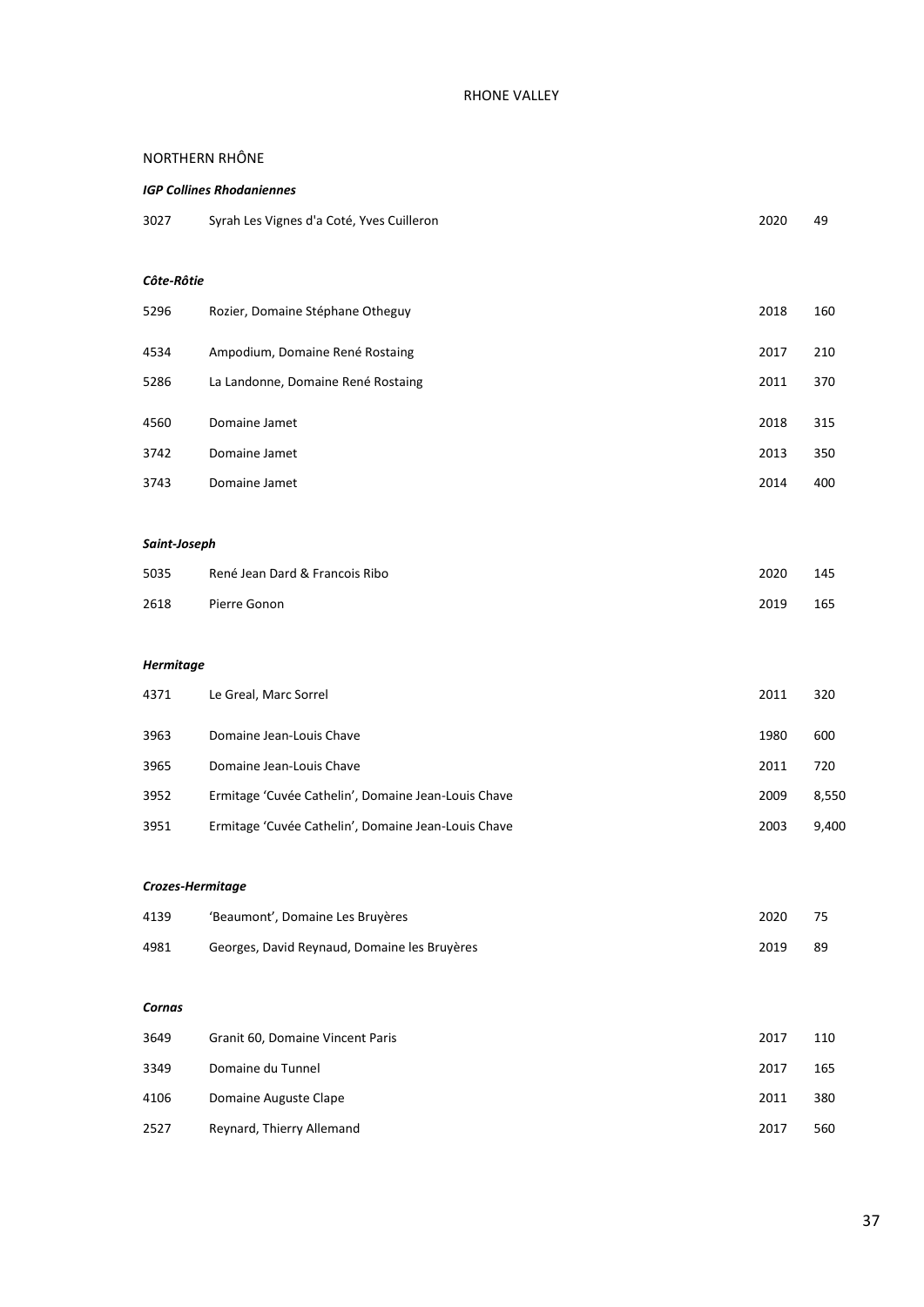# SOUTHERN RHÔNE

| 4358              | Les Rouliers, Henri Bonneau                     | <b>NV</b> | 185 |
|-------------------|-------------------------------------------------|-----------|-----|
| Côtes-du-rhône    |                                                 |           |     |
| 3748              | Petit Ours, Matthieu Barret                     | 2020      | 69  |
| 3730              | Cairanne, Domaine Richaud                       | 2019      | 90  |
| <b>Vacqueyras</b> |                                                 |           |     |
| 4511              | Le Clos, Domaine de Montirius                   | 2014      | 95  |
| <b>Gigondas</b>   |                                                 |           |     |
| 5298              | Tradition, Moulin de la Gardette                | 2019      | 95  |
|                   | Châteauneuf-du-Pape                             |           |     |
| 2620              | Domaine de la Barroche                          | 2017      | 140 |
| 5028              | Pure, Domaine de la Barroche                    | 2018      | 310 |
| 3571              | Henri Bonneau                                   | 2010      | 350 |
| 4359              | Célestins, Henri Bonneau                        | 2012      | 990 |
| 4448              | Château de Beaucastel                           | 2000      | 420 |
| 4449              | Château de Beaucastel                           | 1998      | 355 |
| 3350              | Vieilles Vignes, Domaine de la Vieille Julienne | 2001      | 445 |
| Lirac             |                                                 |           |     |
| 5014              | La Lorentine, Domaine de Marcoux                | 2018      | 70  |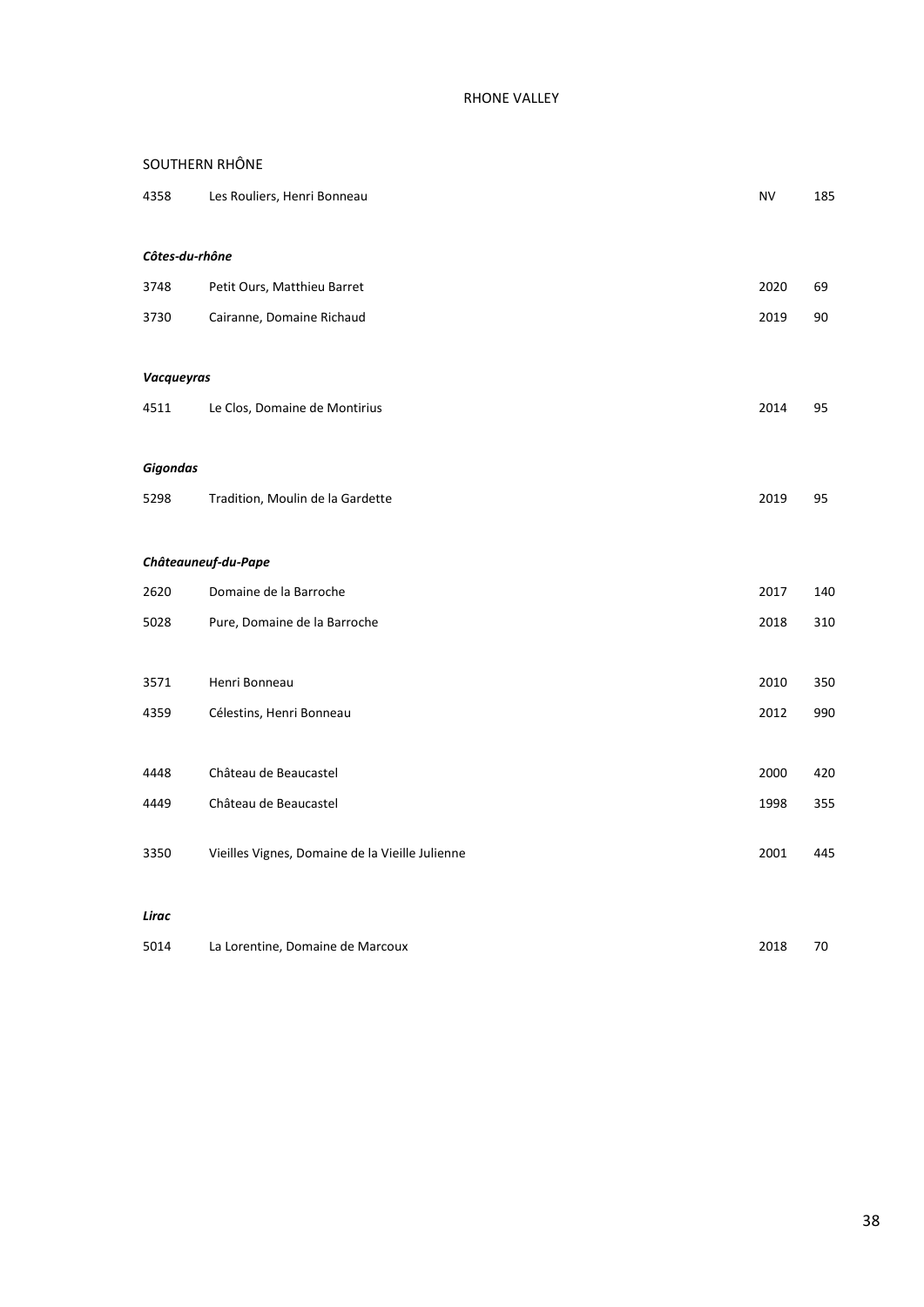#### SOUTH WEST FRANCE

| <b>Cahors</b>    |                                        |      |     |
|------------------|----------------------------------------|------|-----|
| 3593             | La Fage, Domaine Cosse Maisonneuve     | 2016 | 72  |
|                  | Côtes du Marmandais                    |      |     |
| 5029             | Chante Coucou, Domaine Elian Da Ros    | 2017 | 80  |
|                  | <b>PROVENCE</b>                        |      |     |
| Palette          |                                        |      |     |
| 3858             | Château Simone                         | 2013 | 190 |
| Bandol           |                                        |      |     |
| 3859             | Cuvée Cabassaou, Domaine Tempier       | 2011 | 300 |
| 3857             | Cuvée Classique, Domaine Tempier       | 2000 | 350 |
|                  | VDP des Bouches du Rhône               |      |     |
| 3856             | Domaine de Trévallon                   | 1986 | 500 |
|                  | LANGUEDOC- ROUSSILLON                  |      |     |
| VDP d'Oc         |                                        |      |     |
| 3338             | La Guerre des Bouchons, Mathieu Merlet | 2020 | 45  |
| <b>Minervois</b> |                                        |      |     |
| 3943             | La Nine, Domaine JB Senat              | 2019 | 62  |
|                  | <b>Terrasses du Larzac</b>             |      |     |
| 4444             | Les Vignes Oubliées                    | 2017 | 70  |
| <b>Faugères</b>  |                                        |      |     |

|  | 4510 Jadis, Léon Barral | 2017 | 110 |
|--|-------------------------|------|-----|
|--|-------------------------|------|-----|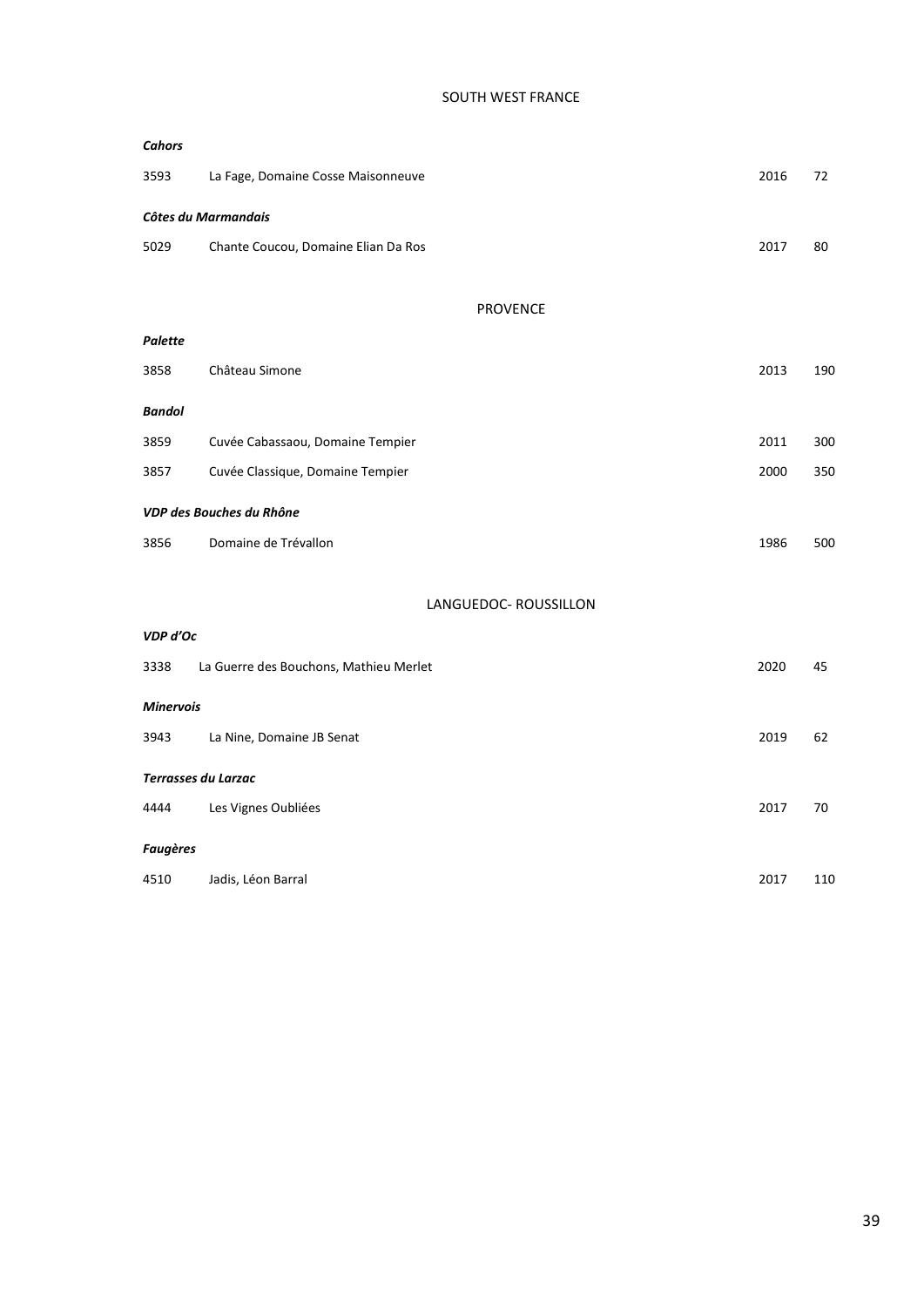| VALLE D'AOSTA     |                                                               |      |       |
|-------------------|---------------------------------------------------------------|------|-------|
| 4374              | Pinot Noir, Elio Ottin                                        | 2018 | 75    |
| LOMBARDY          |                                                               |      |       |
|                   | Valtellina Superiore                                          |      |       |
| 5309              | Sassella Nuova Regina, Riserva, Arpepe                        | 2013 | 225   |
| PIEDMONT          |                                                               |      |       |
| Langhe            |                                                               |      |       |
| 5030              | Nebbiolo, Roccalini                                           | 2020 | 69    |
| 3826              | Nebbiolo/Barbera Conteisa, Gaja                               | 2004 | 450   |
| Dolcetto d'Alba   |                                                               |      |       |
| 4505              | Luca Roagna                                                   | 2020 | 65    |
| Barbera d'Alba    |                                                               |      |       |
| 5288              | Francia, Giacomo Conterno                                     | 2016 | 240   |
| <b>Barbaresco</b> |                                                               |      |       |
| 4522              | Barbaresco, Roccalini                                         | 2018 | 115   |
| 5287              | Vursu Vigneto Valeirano, La Spinetta                          | 2007 | 475   |
| 4321              | Asili, Bruno Giacosa                                          | 2015 | 530   |
| <b>Barolo</b>     |                                                               |      |       |
| 3283              | GD Vajra, Le Albe                                             | 2017 | 130   |
| 3727              | Cannubi, E.Pira                                               | 2017 | 275   |
| 5292              | la Serra, Roberto Voerzio                                     | 2008 | 595   |
| 3692              | Monfortino Riserva, Giacomo Conterno                          | 2008 | 1,450 |
| <b>VENETO</b>     |                                                               |      |       |
| Verona            |                                                               |      |       |
| 3663              | Cab Sauvignon/Cab Franc/Merlot 'Alzero', Giuseppe Quintarelli | 2008 | 850   |
|                   | Valpolicella Classico                                         |      |       |
| 3103              | Ca' La Bionda                                                 | 2019 | 65    |
|                   | Valpolicella Ripasso                                          |      |       |
| 2630              | Musella                                                       | 2017 | 75    |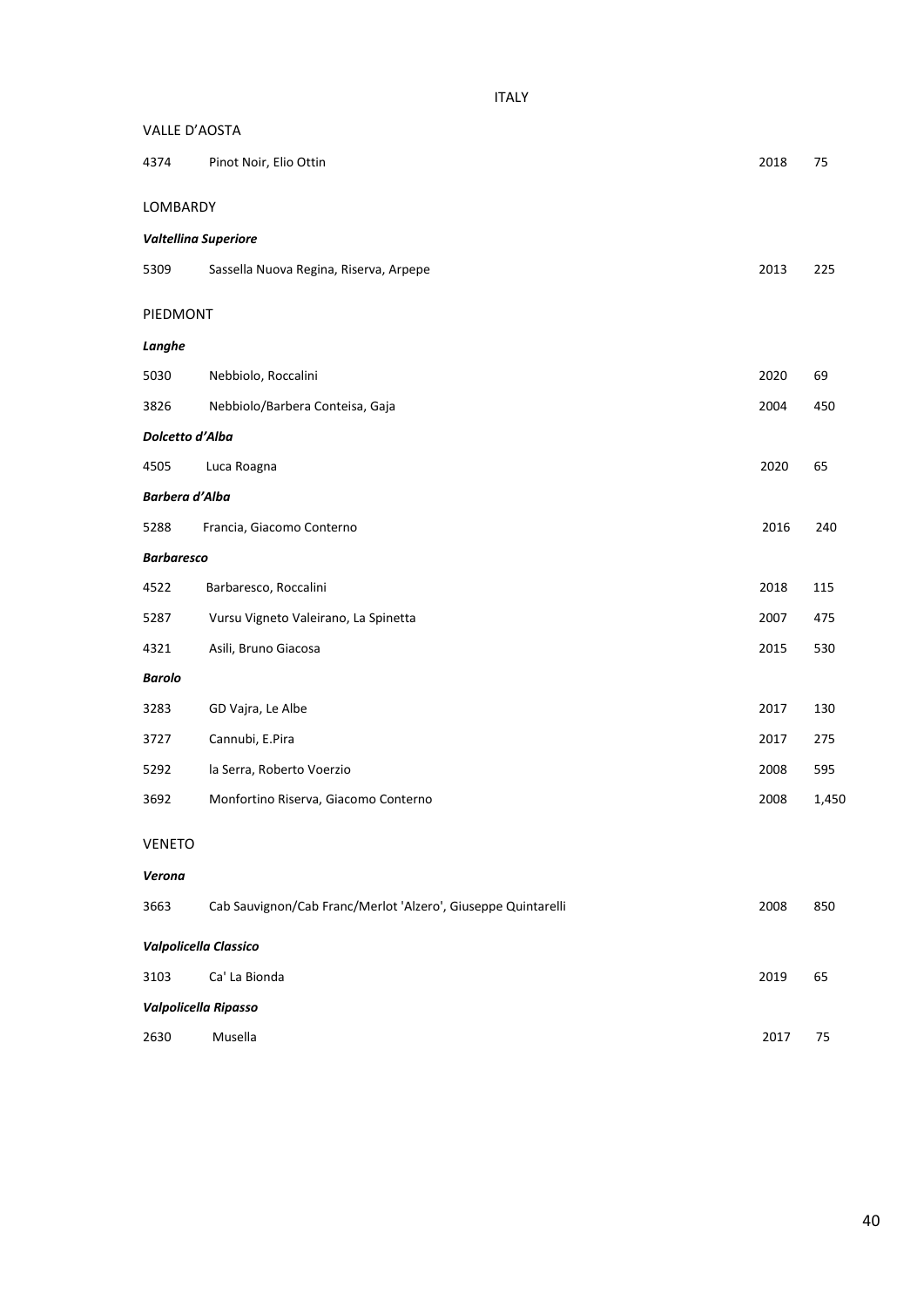#### VENETO

#### *Amarone della Valpolicella*

| 2622                     | Villa Mattielli                          | 2015 | 125 |
|--------------------------|------------------------------------------|------|-----|
| 4523                     | Rosson, Azienda Agricola Terre di Pietra | 2012 | 165 |
| 4463                     | Quintarelli                              | 2009 | 850 |
| 3929                     | 'La Mattonara' Riserva, Zyme             | 2003 | 700 |
| <b>Bardolino</b><br>3659 | Le Nogare, Bertani                       | 2020 | 50  |
| <b>EMILIA ROMAGNA</b>    |                                          |      |     |
| 1936                     | Macchiona la Stoppa                      | 2010 | 95  |
| ABRUZZO                  |                                          |      |     |
|                          | Montepulciano d'Abruzzo                  |      |     |
| 3975                     | Concrete, De Fermo                       | 2019 | 69  |
| 4409                     | Emidio Pepe                              | 2010 | 450 |
|                          |                                          |      |     |
| <b>TUSCANY</b>           |                                          |      |     |
| <b>Toscana</b>           |                                          |      |     |

| 4385 | Sangiovese, Montesecondo                                    | 2020 | 69    |
|------|-------------------------------------------------------------|------|-------|
| 2623 | Sangiovese Tin Amphora, Montesecondo                        | 2018 | 105   |
| 4563 | Cabernet Franc, Ampeleia                                    | 2019 | 115   |
| 3005 | Serre Nuove dell' Ornellaia                                 | 2016 | 145   |
| 4411 | Arcanum 'Valadorna'                                         | 2011 | 165   |
| 4110 | Luce della Vite, Luce                                       | 2010 | 450   |
| 4337 | Tignanello, Antinori                                        | 2010 | 500   |
| 4420 | Ornellaia                                                   | 2015 | 550   |
| 4108 | Masseto, Tenute dell'Ornellaia                              | 2012 | 1,450 |
| 5031 | Sangiovese, Pergole Torte, Montevertine, Martino Manetti    | 2018 | 520   |
| 2631 | Redigaffi, Merlot, Tua Rita                                 | 2018 | 560   |
| 4459 | Solaia, Antinori                                            | 2009 | 650   |
| 4109 | Solaia, Antinori                                            | 2008 | 850   |
| 4317 | Colore, Bibi Graetz                                         | 2010 | 1,000 |
| 3499 | Rosso Sangiovese, Case Basse di Gianfranco Soldera, Riserva | 2006 | 1,200 |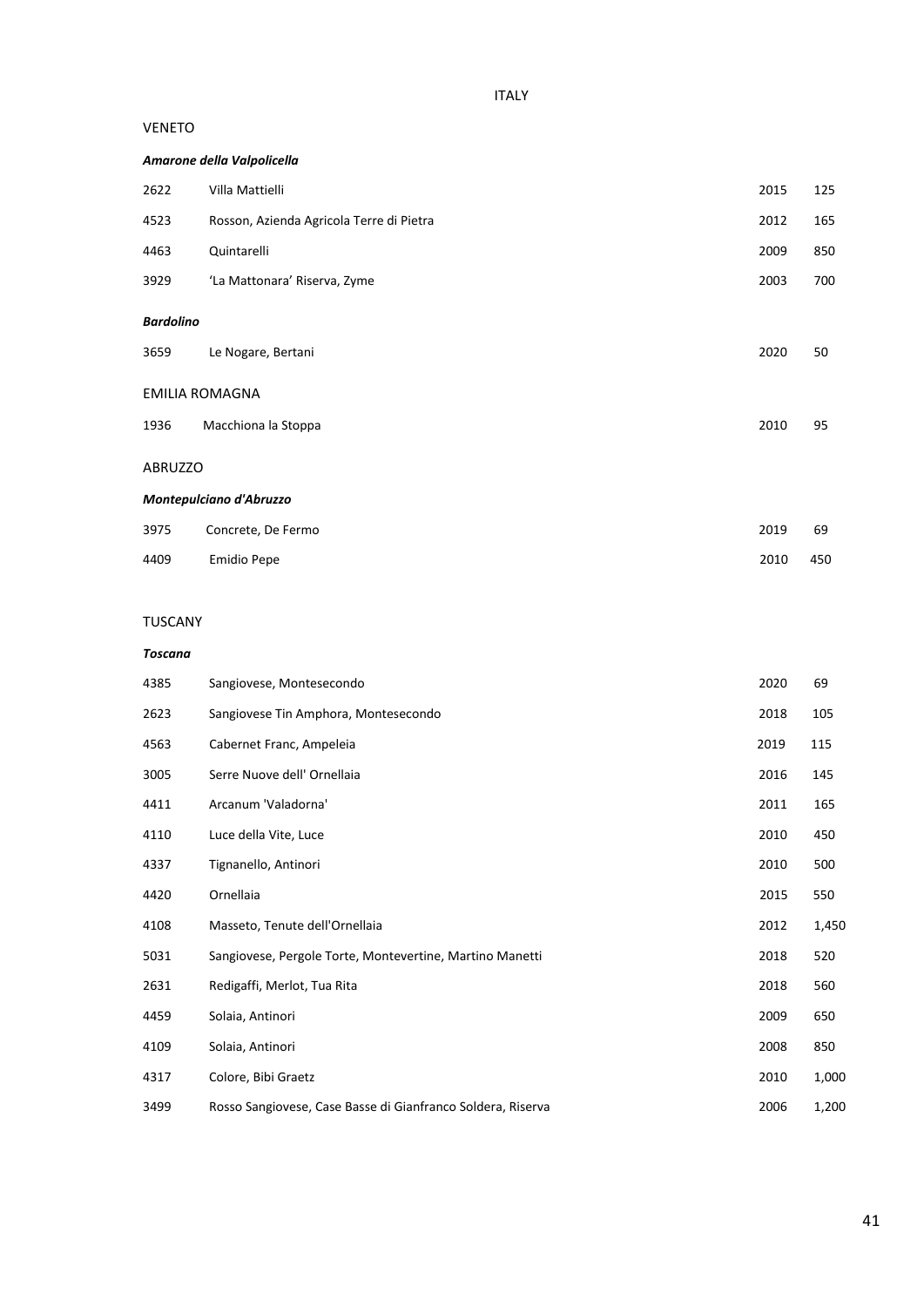# ITALY

#### TUSCANY

| <b>Chianti Classico</b> |                                                       |      |       |
|-------------------------|-------------------------------------------------------|------|-------|
| 4151                    | Riserva, Monte Bernardi                               | 2017 | 75    |
| 4525                    | Riserva, Viacosta, Fattoria di Rodano                 | 2016 | 80    |
| 2632                    | Riserva, Querciabella                                 | 2017 | 120   |
|                         |                                                       |      |       |
|                         | Rosso di Montalcino                                   |      |       |
| 4248                    | 'Alberello', Fonterenza                               | 2016 | 120   |
| 4405                    | Biondi-Santi                                          | 2015 | 260   |
|                         |                                                       |      |       |
|                         | <b>Brunello di Montalcino</b>                         |      |       |
| 3284                    | Fossacolle                                            | 2017 | 135   |
| 2633                    | Sesti                                                 | 2016 | 220   |
| 4406                    | Biondi-Santi, Riserva                                 | 2011 | 950   |
| 4404                    | Biondi-Santi, Riserva                                 | 1997 | 1,200 |
| 4302                    | Case Basse di Gianfranco Soldera, Riserva, Case Basse | 1998 | 1,500 |
| 4303                    | Case Basse di Gianfranco Soldera, Riserva, Case Basse | 1993 | 1,400 |

#### CAMPANIA

#### *Roccamonfina*

| 4166          | Terra di Lavoro, Fattoria Galardi  | 2007 | 320 |
|---------------|------------------------------------|------|-----|
|               |                                    |      |     |
| <b>SICILY</b> |                                    |      |     |
| 2624          | Cerasuolo di Vittoria, Cos         | 2017 | 85  |
| 4527          | Qvevri, Vino Di Anna               | 2017 | 90  |
| 4461          | Sisma, Terre Siciliane, Monterosso | 2016 | 105 |
| 4410          | Mille e Una Notte, Donnafugata     | 2016 | 195 |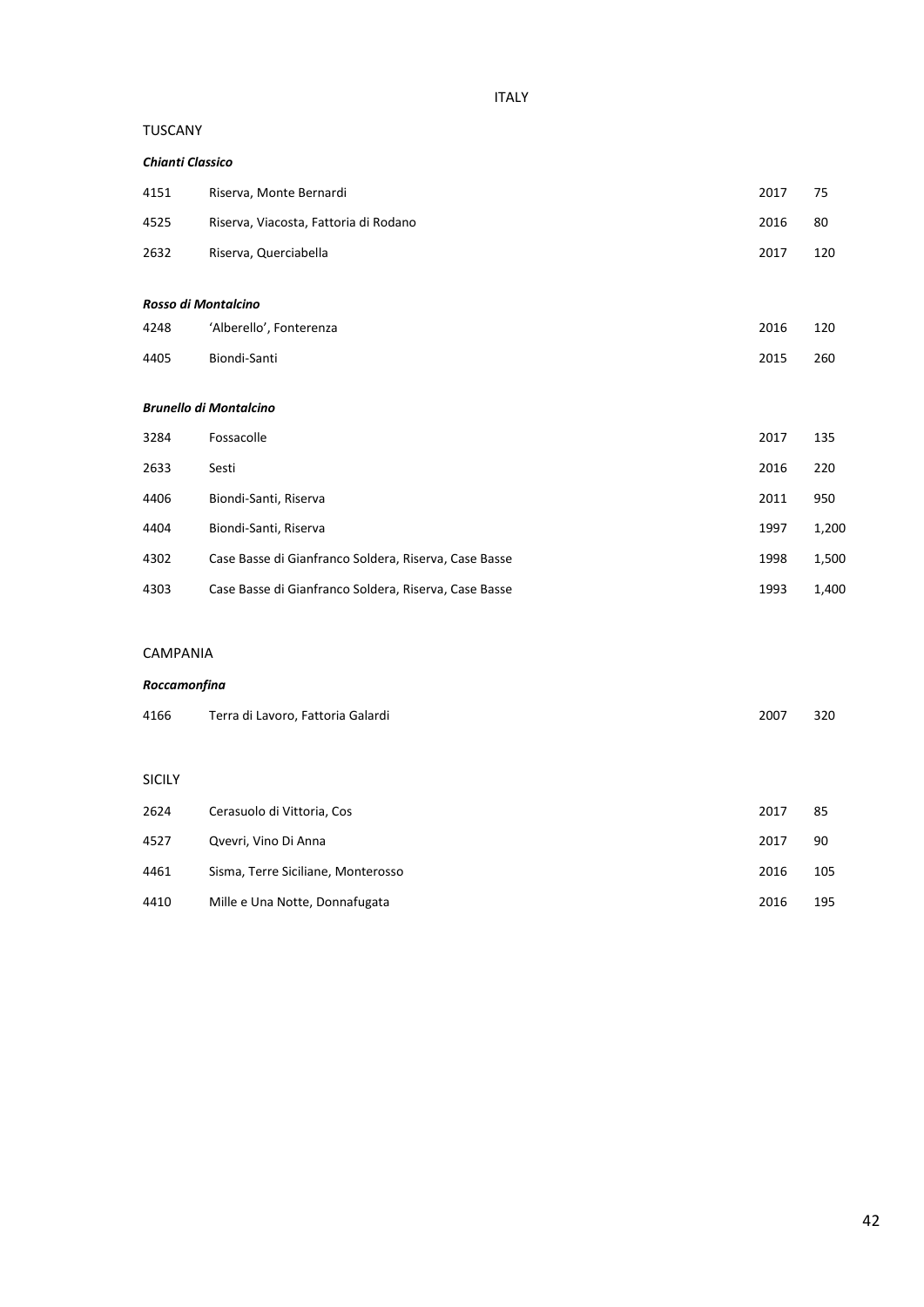SPAIN

#### GALICIA

| <b>Ribera Sacra</b>    |                                                           |      |      |
|------------------------|-----------------------------------------------------------|------|------|
| 3749                   | Lalama, Dominio do Bibei                                  | 2017 | 70   |
| 5303                   | Pizarra, Adega Algueira                                   | 2015 | 120  |
| <b>RIOJA</b>           |                                                           |      |      |
| 3358                   | Tentenublo                                                | 2018 | 68   |
| 5013                   | Reserva, Vina Tondonia, Lopez de Heredia                  | 2009 | 120  |
| 3970                   | "Las Viñas de Eusebio" Olivier Rivière                    | 2016 | 140  |
| 5328                   | Gran Reserva 904, La Rioja Alta, S.A.                     | 2011 | 185  |
| 3459                   | Castillo Ygay Gran Reserva Especial, Marques de Murietta  | 2010 | 340  |
| CATALONIA              |                                                           |      |      |
| Calatayud              |                                                           |      |      |
| 1937                   | Garnacha `Mimetic`, Gallina de Piel                       | 2020 | 55   |
| <b>Montsant</b>        |                                                           |      |      |
| 1016                   | 'Terroir Sense Fronteres', Brisat                         | 2017 | 115  |
| <b>Priorat</b>         |                                                           |      |      |
| 2625                   | 2PR, Gratavinum                                           | 2017 | 99   |
| 5279                   | Vi d'Altura, Mas La Mola                                  | 2018 | 85   |
| 5281                   | Les Terrasses, Alvaro Palacio                             | 1998 | 125  |
| <b>CASTILLA Y LEON</b> |                                                           |      |      |
| <b>Toro</b>            |                                                           |      |      |
| 4210                   | Numanthia, Bodega Numanthia, Toro                         | 2016 | 200  |
| Ribera del Duero       |                                                           |      |      |
| 5301                   | Los Quemados, Goyo Garcia                                 | 2018 | 80   |
| 3100                   | Psi, Peter Sisseck                                        | 2019 | 100  |
| 5001                   | Flor de Pingus, 2 <sup>nd</sup> Wine of Dominio de Pingus | 2017 | 290  |
| 3914                   | Flor de Pingus, 2 <sup>nd</sup> Wine of Dominio de Pingus | 1996 | 500  |
| 5002                   | Pingus, Dominio de Pingus                                 | 2017 | 1700 |
| 4107                   | Vega Sicilia, Unico Gran Reserva                          | 2002 | 850  |
|                        | CASTILLA-LA MANCHA                                        |      |      |
| Vinos de Madrid        |                                                           |      |      |
| 5032                   | La Bruja de Rojas, Comando G                              | 2020 | 70   |
| ANDALUSIA              |                                                           |      |      |
| 4521                   | Tintilla de Rota El Pinto, Hacienda la Parilla, Jerez     | 2020 | 45   |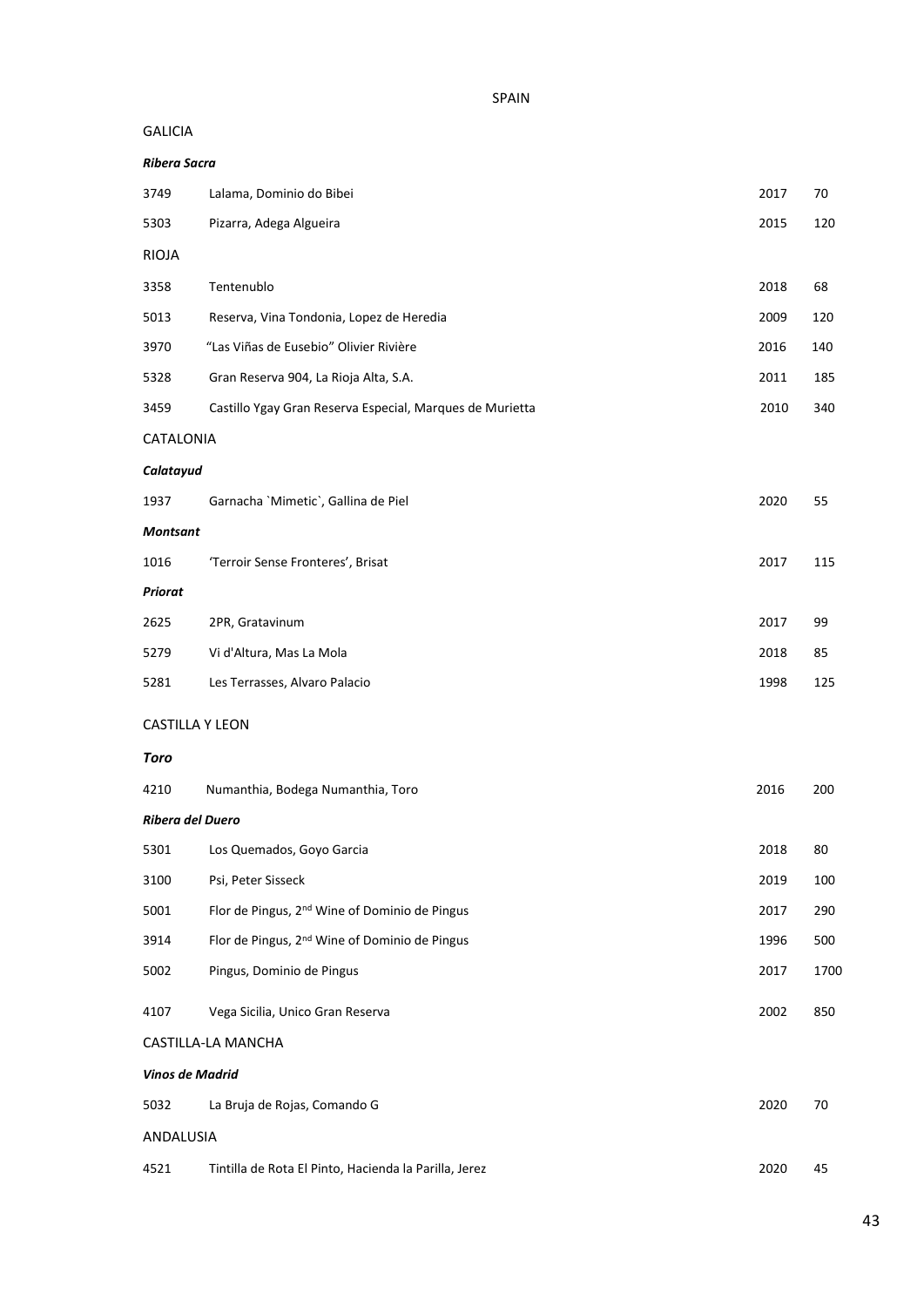PORTUGAL

| <b>DOURO</b>    |                            |      |    |
|-----------------|----------------------------|------|----|
| 4977            | Vallado, Quinta do Vallado | 2020 | 45 |
|                 |                            |      |    |
| <b>BAIRRADA</b> |                            |      |    |
| 3219            | Dinamica Baga, Filipa Pato | 2020 | 55 |

# AUSTRIA

#### BURGENLAND

| <b>Neusiedlersee</b>    |                                        |      |     |
|-------------------------|----------------------------------------|------|-----|
| 4293                    | Atanasius, Gut Oggau                   | 2018 | 79  |
| 4495                    | St Laurent, Rosenberg, Pittnauer       | 2013 | 110 |
| 3337                    | St Laurent, Weingut Umathum, Vom Stein | 1999 | 250 |
| <b>Mittelburgenland</b> |                                        |      |     |
| 3584                    | Blaufränkisch Reserve, Weingut Moric   | 2014 | 105 |

# GERMANY

| Pfalz        |                                            |      |     |
|--------------|--------------------------------------------|------|-----|
| 3622         | Spätburgunder Burgweg, GG, Weingut Knipser | 2014 | 185 |
| Rheingau     |                                            |      |     |
| 3635         | Spätburgunder, Shloss Schonborn            | 2013 | 95  |
| 3400         | Spätburgunder, Trocken, August Kesseler    | 2014 | 98  |
| <b>Baden</b> |                                            |      |     |
| 3937         | Spätburgunder, Shelter Winery              | 2016 | 55  |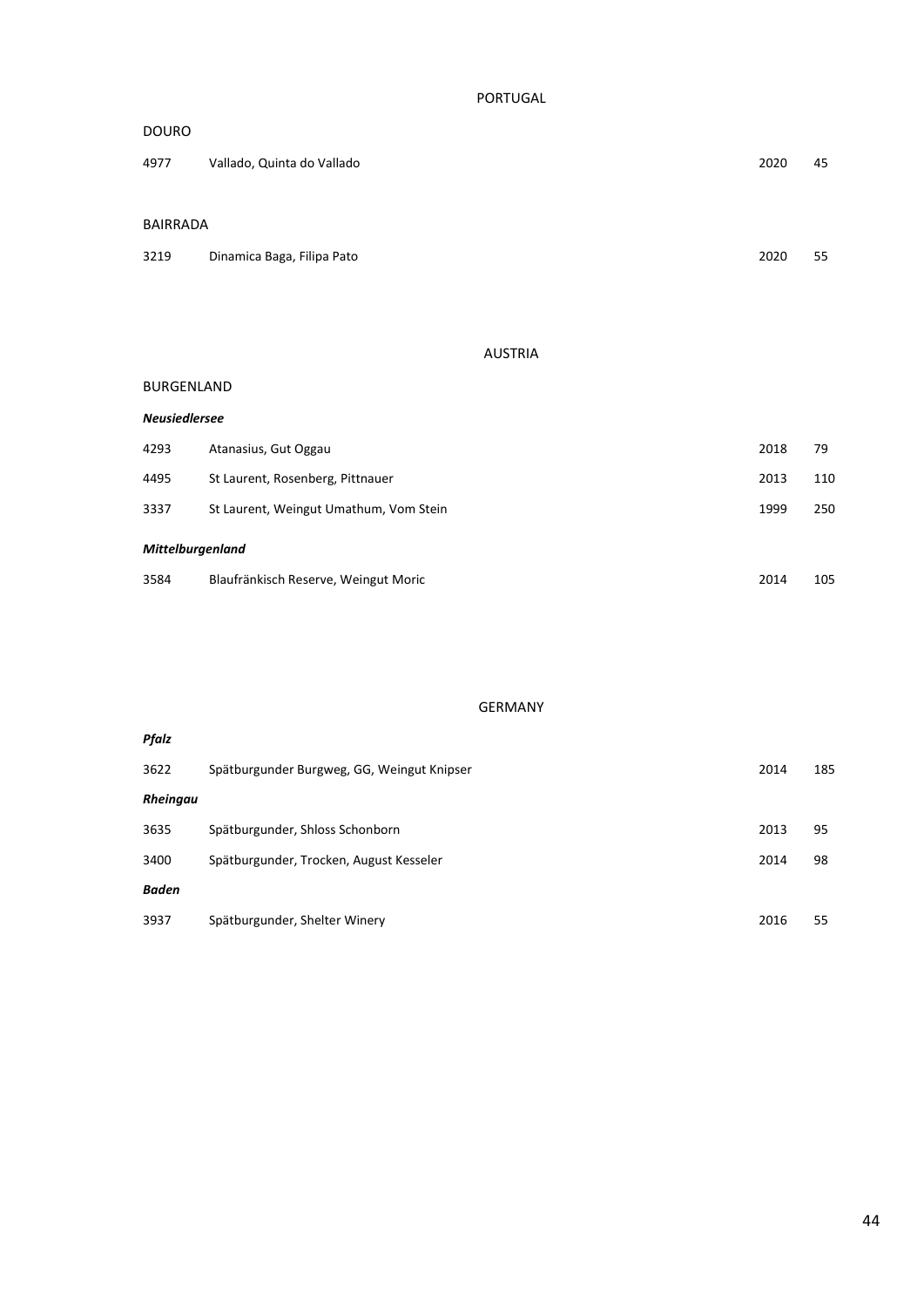# SWITZERLAND

| <b>Valais</b> |                                            |      |     |
|---------------|--------------------------------------------|------|-----|
| 4299          | Gamay, Domaine de Beudon                   | 2016 | 110 |
| 3812          | Pinot Noir, Domaine de Beudon<br>2018      |      | 115 |
|               |                                            |      |     |
| <b>Ticino</b> |                                            |      |     |
| 3701          | Merlot/CS/CF, Rosso di Chiara, Paolo Basso | 2014 | 200 |
|               |                                            |      |     |

#### REST OF EUROPE

| <b>SLOVENIA</b> |                                      |      |     |
|-----------------|--------------------------------------|------|-----|
| 3811            | Cabernet Franc, Gašper, Goriška Brda | 2017 | 135 |
|                 |                                      |      |     |
| <b>GEORGIA</b>  |                                      |      |     |
| 4496            | Saperavi, Orgo, Kakheti              | 2020 | 65  |
|                 |                                      |      |     |
| <b>LEBANON</b>  |                                      |      |     |
| 3836            | Le Château, Château Belle-Vue        | 2011 | 200 |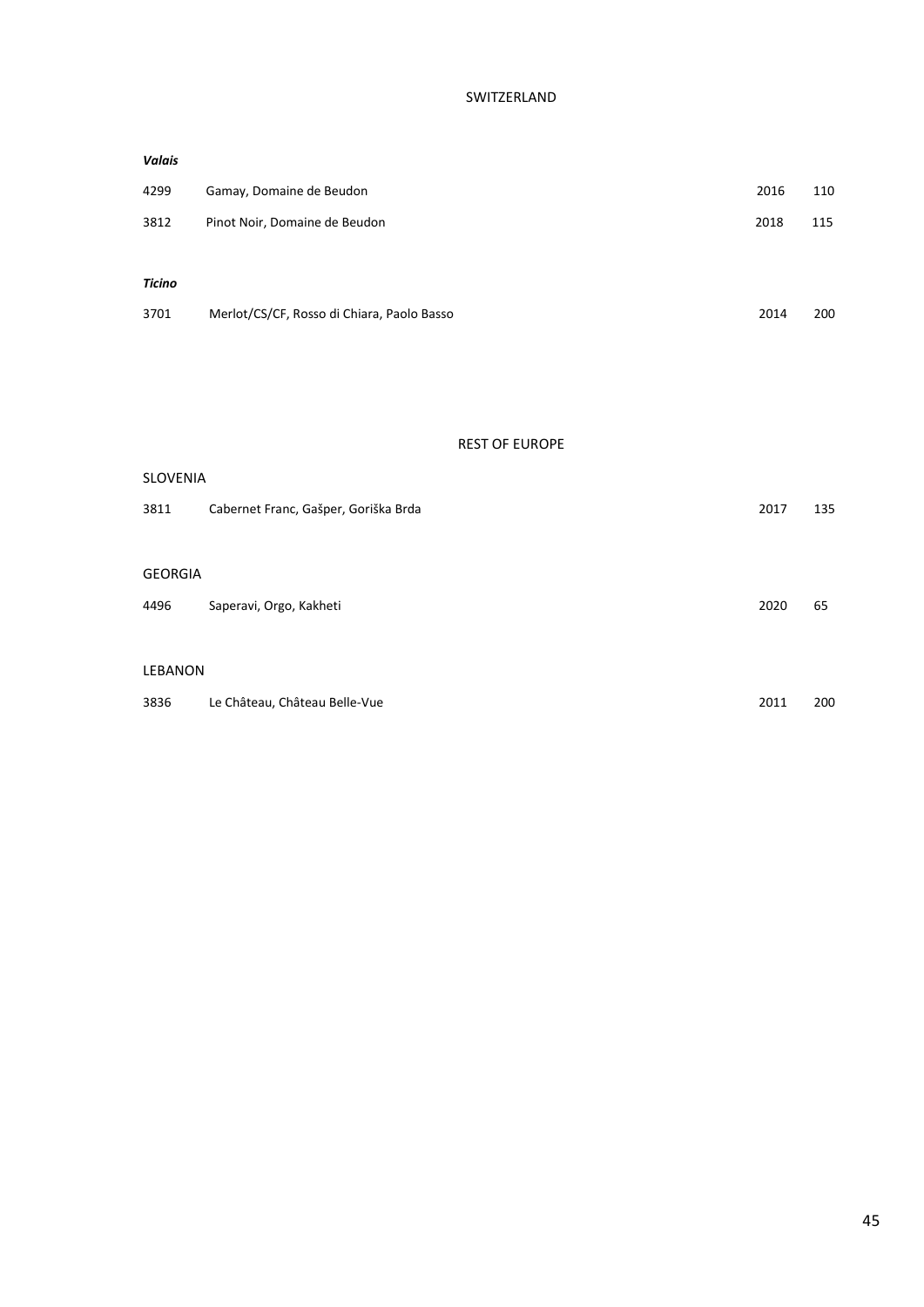#### SOUTH AFRICA

#### COASTAL REGION

| STELLENBOSCH |                                              |      |     |
|--------------|----------------------------------------------|------|-----|
| 5011         | Cabernet Sauvignon, Blue Lady Warwick Estate | 2017 | 75  |
| 5007         | De Toren, Fusion V                           | 2017 | 125 |

# SWARTLAND

| 4530 | Syrah, Intellego                       | 2019 | 65  |
|------|----------------------------------------|------|-----|
| 4508 | Grenache Noir, Momento                 | 2017 | 90  |
| 5280 | Syrah Signature, Mullineux             | 2017 | 85  |
| 5018 | Syrah Single Terroir Schist, Mullineux | 2017 | 235 |

#### PAARL & FRANSCHHOEK VALLEY

| 3469 | 'Millenium', La Motte | 2016 | 250 |
|------|-----------------------|------|-----|
|------|-----------------------|------|-----|

#### CAPE SOUTH COAST

#### ELGIN

| 4531 | Ridge Pinot Noir 282 | 2015 | 69 |
|------|----------------------|------|----|
|      |                      |      |    |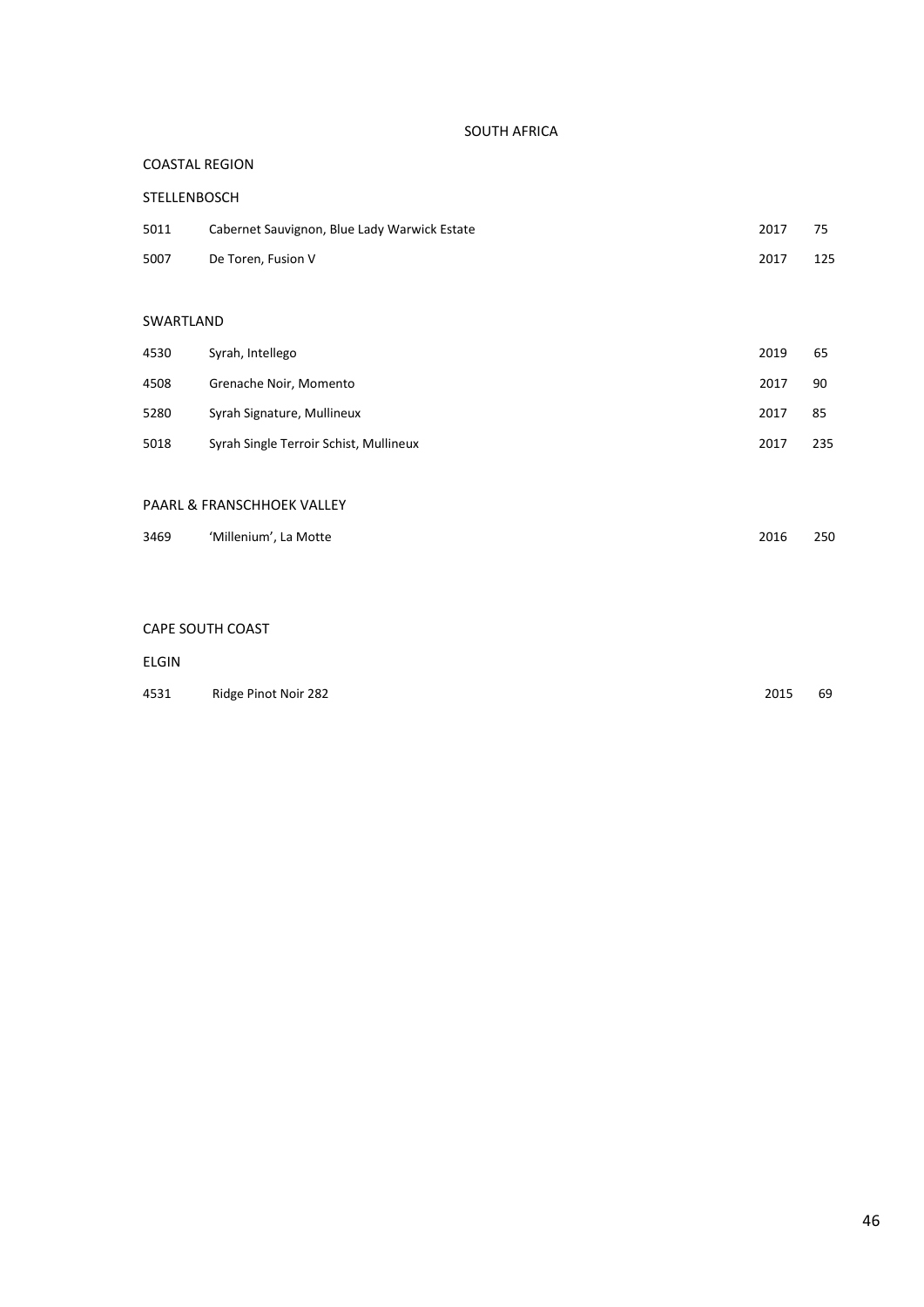#### AUSTRALIA

#### VICTORIA

| <b>Yarra Valley</b>   |                                       |      |       |
|-----------------------|---------------------------------------|------|-------|
| 3890                  | Pinot Noir, Mac Forbes                | 2020 | 85    |
| 3889                  | Pinot Noir, Mac Forbes, Woori Yallock | 2015 | 180   |
| Geelong               |                                       |      |       |
| 4398                  | Pinot Noir, `Farrside`, By Farr       | 2016 | 175   |
|                       | SOUTH AUSTRALIA                       |      |       |
|                       |                                       |      |       |
| 4270                  | Cabernet Shiraz Bin 389, Penfolds     | 1996 | 320   |
| Adelaide Hills        |                                       |      |       |
| 4507                  | Pinot Noir Village, Gentle Folk       | 2020 | 79    |
| Barossa               |                                       |      |       |
| 4370                  | Henry's Seven, Henschke               | 2020 | 99    |
| 3546                  | 'Nine Popes', Charles Melton          | 2017 | 190   |
| 3878                  | Laird, Torbreck,                      | 2006 | 800   |
| 4274                  | Shiraz, 'Grange', Penfolds            | 2010 | 1,000 |
| <b>Eden Valley</b>    |                                       |      |       |
| 3927                  | Hill of Grace, Henshke                | 2012 | 850   |
| McLaren Valley        |                                       |      |       |
| 4275                  | Grenache, `Basso`, S.C.Pannell        | 2019 | 60    |
| 4276                  | Grenache, `Old McDonald`, S.C.Pannell | 2018 | 115   |
|                       | <b>WESTERN AUSTRALIA</b>              |      |       |
| <b>Margaret River</b> |                                       |      |       |
|                       |                                       |      |       |

| 4545 | Cabernet Sauvignon, Moss Wood | 2000 | 255 |
|------|-------------------------------|------|-----|
|------|-------------------------------|------|-----|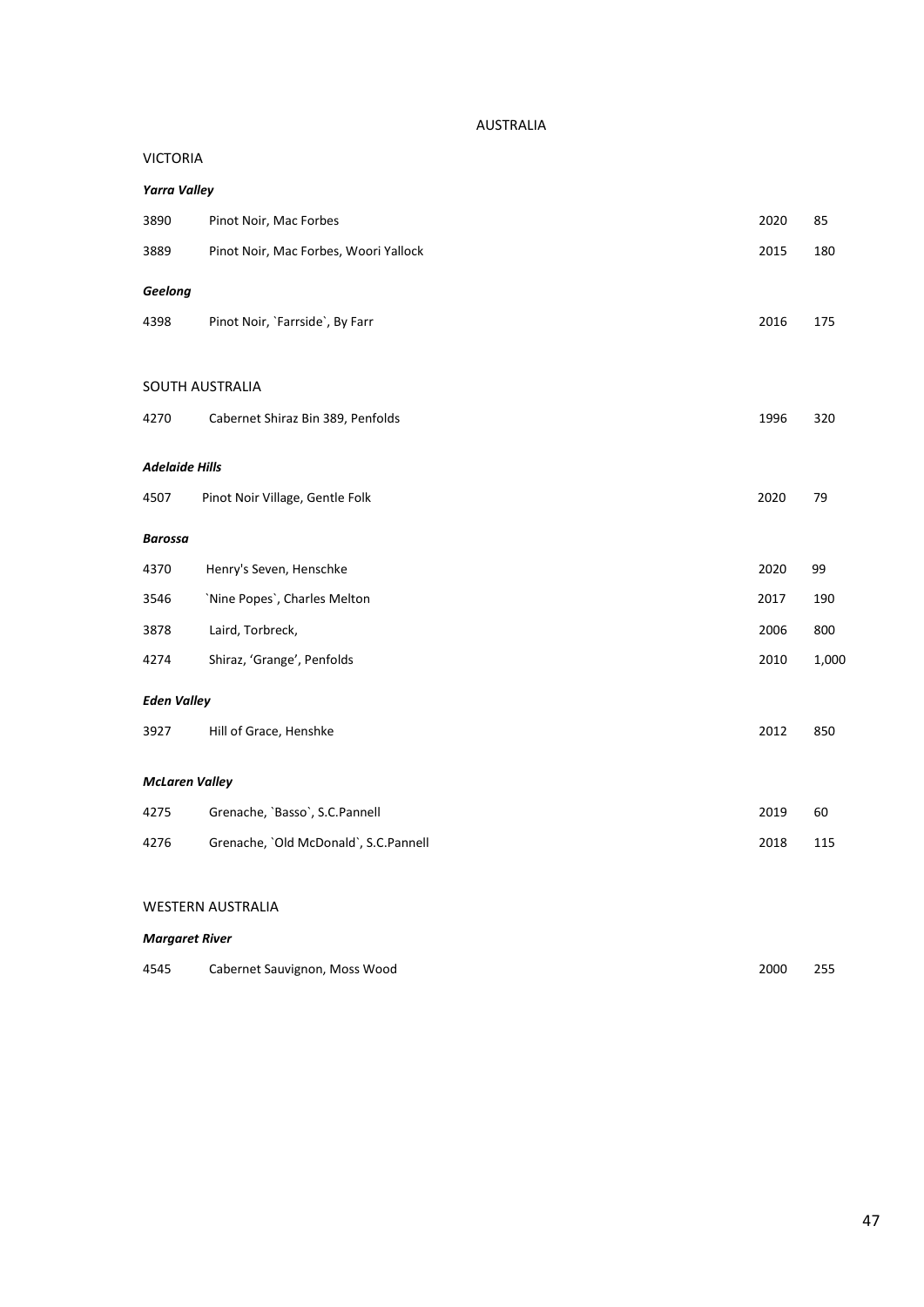#### NEW ZEALAND

#### NORTH ISLAND

| Wairarapa         |                                                     |      |     |  |  |
|-------------------|-----------------------------------------------------|------|-----|--|--|
| 3542              | Pinot Noir `Crimson', Ata Rangi, Martinborough      | 2019 | 82  |  |  |
| <b>Hawkes Bay</b> |                                                     |      |     |  |  |
| 4362              | Craggy Range, Sophia                                | 2015 | 150 |  |  |
| 3541              | Syrah, Trinity Hill, `Homage'                       | 2010 | 220 |  |  |
|                   |                                                     |      |     |  |  |
| SOUTH ISLAND      |                                                     |      |     |  |  |
| Canterbury        |                                                     |      |     |  |  |
| 3694              | Pinot Noir, Old Weka Pass Road', Bell Hill Vineyard | 2016 | 230 |  |  |
| 3695              | Pinot Noir, Bell Hill Vineyard                      | 2014 | 290 |  |  |
|                   | <b>Central Otago</b>                                |      |     |  |  |
| 3540              | Pinot Noir, Moonlight Race, Burn Cottage            | 2018 | 115 |  |  |
| 4373              | Pinot Noir, Prophet's Rock Retrospect               | 2014 | 245 |  |  |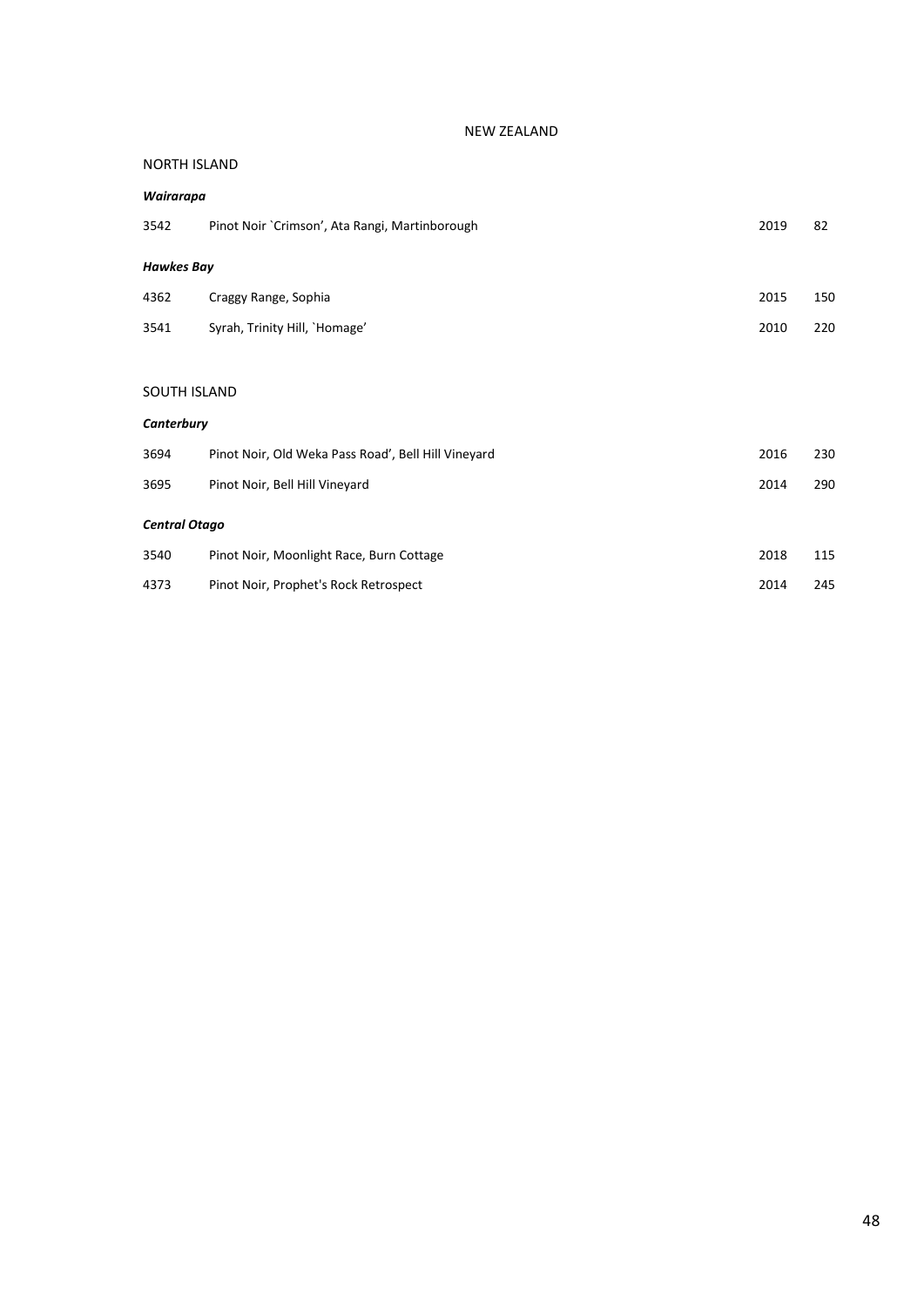#### CANADA

# *Okanagan*

Syrah Cuvée Classique, Le Vieux Pin Winery 2017 145

#### UNITED STATES OF AMERICA

# CALIFORNIA

#### NAPA VALLEY

| 4451                   | Cabernet Sauvignon, Trailside Vineyard, Heitz Cellar | 1993      | 400   |
|------------------------|------------------------------------------------------|-----------|-------|
| 3156                   | The Mascot, Harlan Family                            | 2015      | 425   |
| 1018                   | Red Rock Terrace, Diamond Creek                      | 2011      | 450   |
| 3330                   | Cabernet Sauvignon, Ulysses Vineyard                 | 2014      | 490   |
| 4364                   | Cabernet Sauvignon, Cardinale                        | 2008      | 498   |
| 4351                   | Cabernet Sauvignon, Cakebread Cellars                | 2014      | 650   |
| 4001                   | Insignia - Joseph Phelps Vineyards                   | 2003      | 850   |
| 4319                   | Opus One, Overture                                   | <b>NV</b> | 400   |
| 4320                   | Opus One                                             | 2005      | 1,550 |
| 4243                   | Opus One                                             | 2010      | 1,400 |
| <b>Howell Mountain</b> |                                                      |           |       |
| 4368                   | Cabernet Sauvignon, Lokoya                           | 2009      | 550   |
| 3974                   | Cabernet Sauvignon, Hundred Acre Ark Vineyard        | 2008      | 650   |
| <b>Oakville</b>        |                                                      |           |       |
| 3534                   | Promontory, Harlan Family                            | 2012      | 1,200 |
| <b>Mount Veeder</b>    |                                                      |           |       |
| 3560                   | Malbec, Mt. Brave                                    | 2012      | 350   |
| 4368                   | Cabernet Sauvignon, Lokoya                           | 2006      | 550   |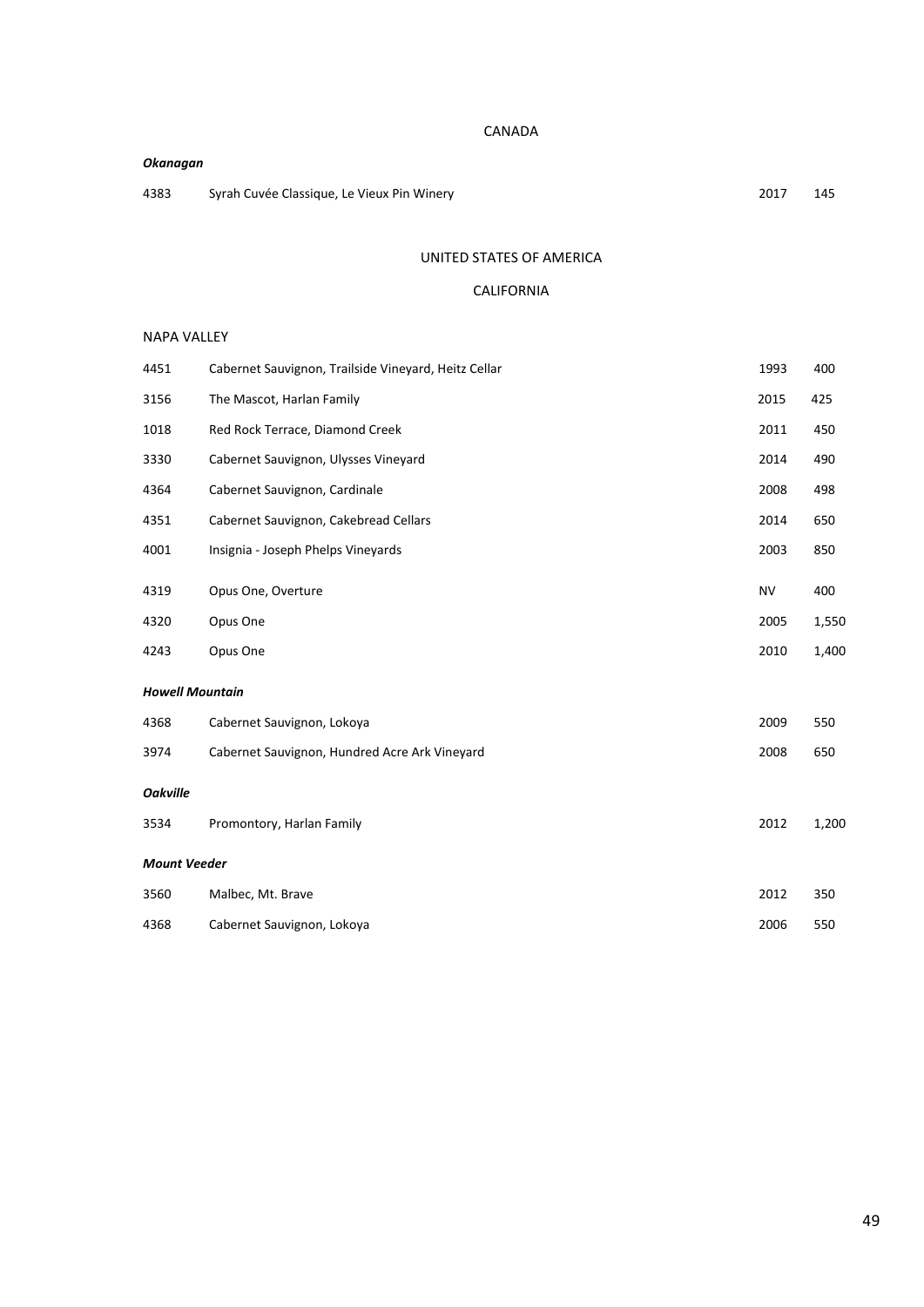# UNITED STATES OF AMERICA

# CALIFORNIA

# SONOMA

# *Sonoma Coast*

| 6035                      | Pinot Noir, Merry Edwards                                         | 2018 | 165 |
|---------------------------|-------------------------------------------------------------------|------|-----|
| 3537                      | Pinot Noir, Littorai                                              | 2019 | 175 |
| 3564                      | Que' Syrah Vineyard, Arnot-Roberts                                | 2014 | 210 |
| <b>Sonoma County</b>      |                                                                   |      |     |
| 3681                      | 'Le Désir', Vérité                                                | 2011 | 500 |
| 3680                      | 'La Muse', Vérité                                                 | 2005 | 650 |
| <b>CENTRAL COAST</b>      |                                                                   |      |     |
| 3848                      | Syrah, Waterdance, Sine Qua Non                                   | 2014 | 380 |
| 3834                      | Grenache, Le Chemin, Sine Qua Non                                 | 2015 | 400 |
| <b>Monterey</b>           |                                                                   |      |     |
| 2310                      | La Crema 'Pinot Noir'                                             | 2017 | 65  |
| <b>Santa Maria Valley</b> |                                                                   |      |     |
| 3562                      | Pinot Noir, Bien Nacido Vineyard, Tyler Winery                    | 2013 | 190 |
| Lodi                      |                                                                   |      |     |
| 3732                      | Zinfandel, Prototype                                              | 2020 | 78  |
|                           | <b>WASHINGTON</b>                                                 |      |     |
| 4353                      | Cabernet Sauvignon, Lower East, Gramercy Cellars, Columbia Valley | 2016 | 95  |
| 6162                      | Cayuse Vineyards, En Chamberlin Syrah, Walla Walla Valley         | 2012 | 485 |
|                           | OREGON                                                            |      |     |
| <b>Willamette Valley</b>  |                                                                   |      |     |
| 3745                      | Pinot Noir Evolution, Sokol Blosser                               | 2019 | 65  |
| 6042                      | Pinot Noir, Zena Crown, Eola-Amity Hills, Beaux Freres            | 2016 | 225 |
| 4324                      | Pinot Noir, Antica Terra, Botanica                                | 2015 | 290 |

NEW YORK STATE

# *Finger Lake*

| 4382<br>Pinot Noir, Nathan Kendall<br>2016 | 120 |
|--------------------------------------------|-----|
|--------------------------------------------|-----|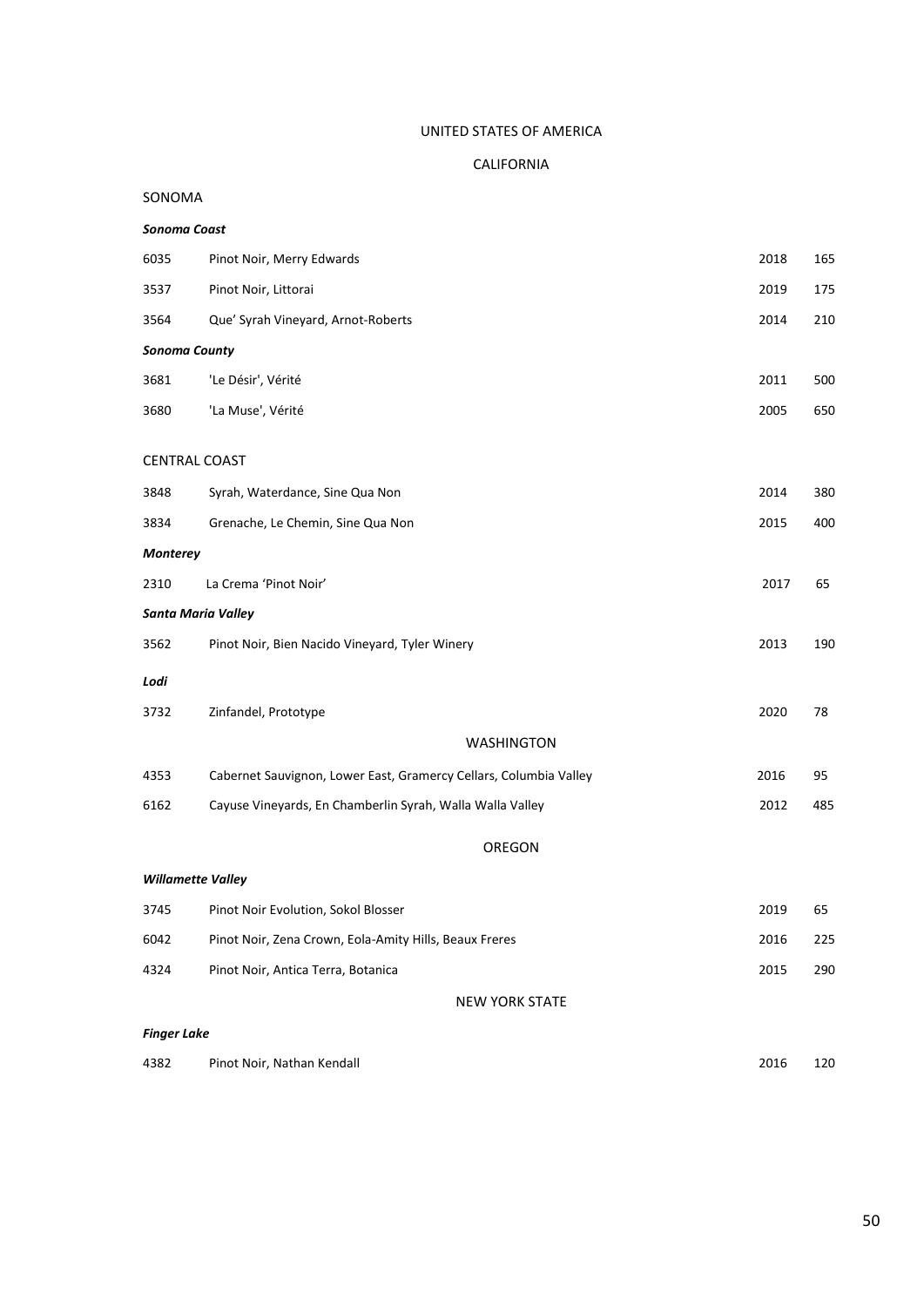ARGENTINA

| Mendoza             |                                               |              |      |     |
|---------------------|-----------------------------------------------|--------------|------|-----|
| 3356                | Malbec, Chamuyo                               |              | 2019 | 50  |
| 3746                | Malbec, Achaval Ferrer                        |              | 2019 | 80  |
|                     |                                               |              |      |     |
|                     |                                               |              |      |     |
|                     |                                               | <b>CHILE</b> |      |     |
|                     | <b>San Antonio Valley</b>                     |              |      |     |
| 1015                | Syrah, Matetic Vineyards                      |              | 2013 | 185 |
| <b>Maipo Valley</b> |                                               |              |      |     |
| 1945                | Almaviva                                      |              | 2016 | 350 |
|                     |                                               |              |      |     |
| Colchagua           |                                               |              |      |     |
| 4529                | Lobo Carmenère, The Wild Vineyard, Villalobos |              | 2020 | 59  |

# CHINA

| 4345 | Cabernet Sauvignon/ Merlot, The Last Warrior, Silver Heights | 2016 | 60  |
|------|--------------------------------------------------------------|------|-----|
| 4344 | Cabernet Franc/ Cabernet Sauvignon, Ao Yun                   | 2013 | 500 |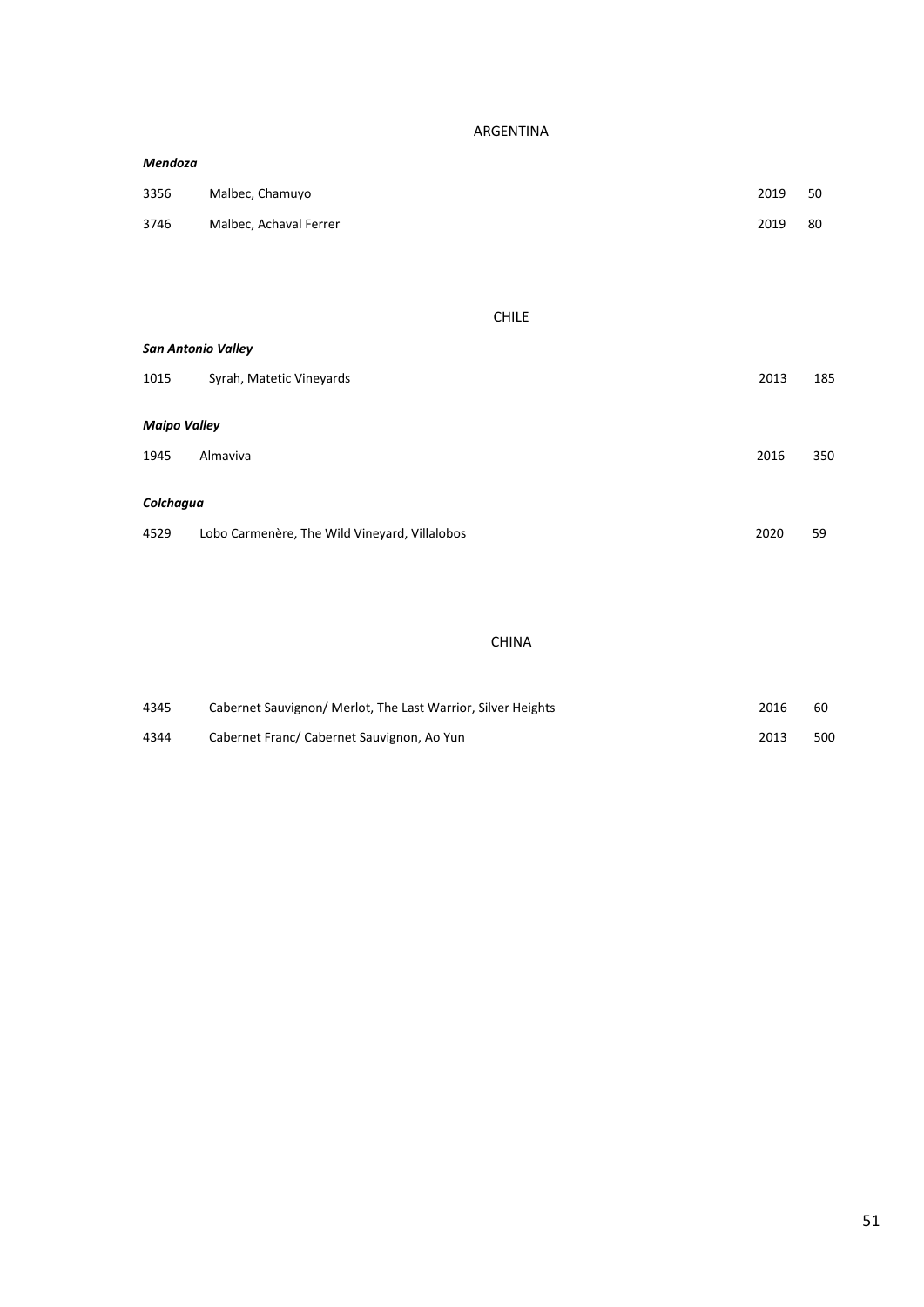#### SWEET WINES

# HALF BOTTLES

#### FRANCE

|               | <b>South West France</b>                                               |      |     |
|---------------|------------------------------------------------------------------------|------|-----|
| 4019          | Jurançon, La Magendia de Lapeyre, J. B. Larrieu                        | 2016 | 44  |
| 6024          | Jurançon Moelleux `Jardins de Babylone`, Didier Dagueneau 50cl         | 2012 | 270 |
|               |                                                                        |      |     |
| <b>Alsace</b> |                                                                        |      |     |
| 6020          | Gewurztraminer, Furstentum, Cuvée d'Or Quintessence SGN, Weinbach 50cl | 2002 | 750 |
| 4141          | Riesling, Cuvée Sophie, Vendange Tardive, Barmes Buecher 50cl          | 2007 | 105 |
|               |                                                                        |      |     |
| Loire         |                                                                        |      |     |
| 3629          | Montgilet, Coteaux de l'Aubance, Les Trois Schistes                    | 2017 | 59  |
|               |                                                                        |      |     |
|               | <b>GREECE</b>                                                          |      |     |
| 6008          | Vinsanto, 20 Years Barrel aged, Argyros, Santorini, 50cl               | 1992 | 220 |
|               |                                                                        |      |     |
|               |                                                                        |      |     |

#### HUNGARY

| 4528 | Tokaji Late Harvest, Tokaj-Hetszolo | 2015 | 59  |
|------|-------------------------------------|------|-----|
| 6054 | Tokaji 6 Puttonyos, Dobogó          | 2015 | 170 |
| 6013 | Tokaji Szamorodni 'Daniel', Szepsy  | 2003 | 250 |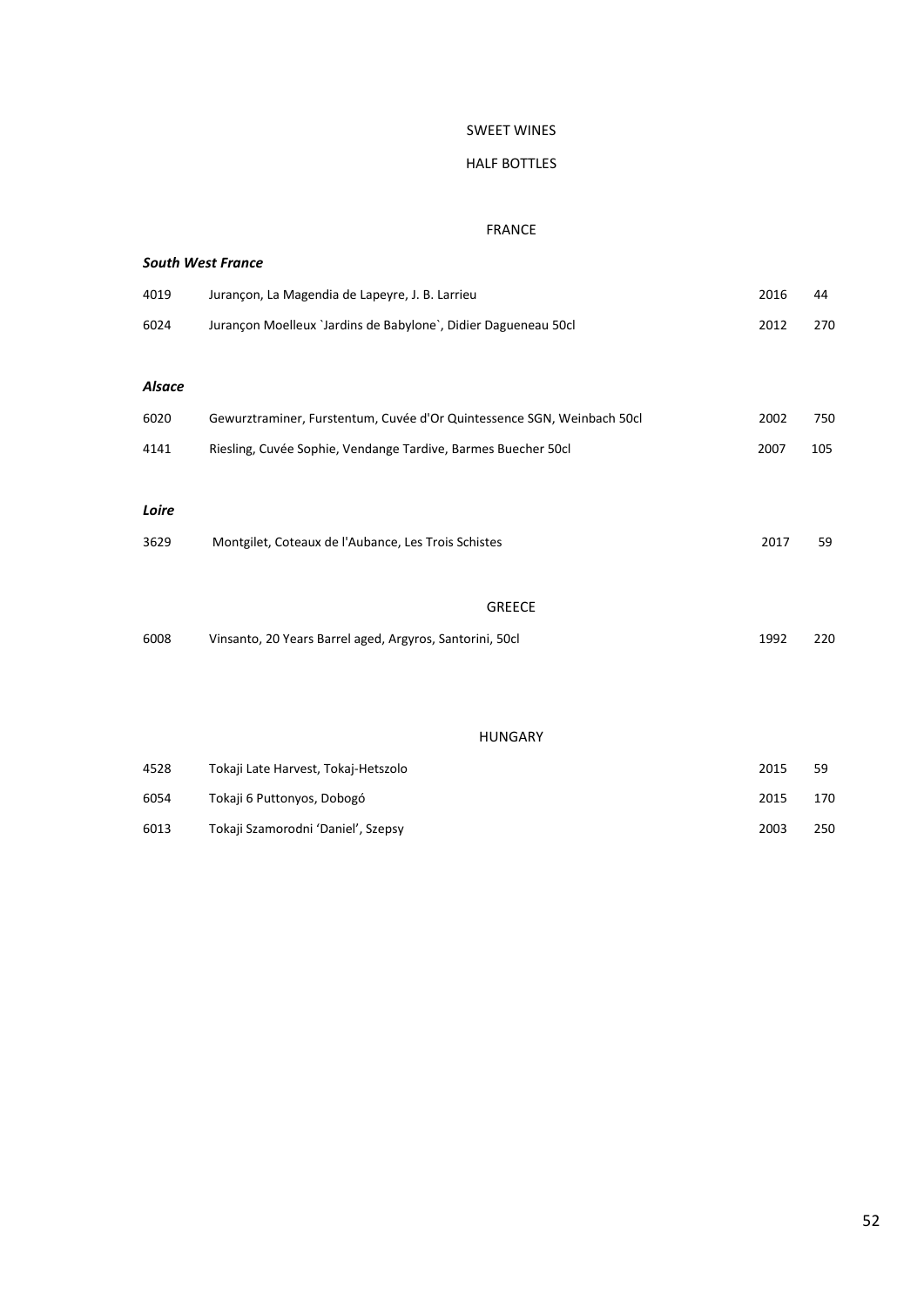#### SWEET WINES

#### HALF BOTTLES

#### FRANCE

#### BORDEAUX

| Sauternes |                                                                    |      |     |
|-----------|--------------------------------------------------------------------|------|-----|
| 5329      | Château Suduiraut, 1er Cru Classé                                  | 2011 | 95  |
| 5331      | Château Rieussec, 1er Grand Cru Classé                             | 2015 | 115 |
| 6005      | Château d'Yquem, 1er Grand Cru Classé Supérieur                    | 2004 | 320 |
| 5330      | Château d'Yquem, 1er Grand Cru Classé Supérieur                    | 1987 | 495 |
|           |                                                                    |      |     |
|           | <b>ITALY</b>                                                       |      |     |
| 6051      | Colli Orientali del Friuli, Noans, La Tunella                      | 2016 | 85  |
| 5361      | Vin Santo, Isole e Olena                                           | 2009 | 125 |
|           |                                                                    |      |     |
|           | <b>GERMANY</b>                                                     |      |     |
| 1978      | Riesling, Auslese, Schloss Lieser, Lieser Niederberg Helden, Mosel | 2006 | 82  |
|           |                                                                    |      |     |
|           | CANADA                                                             |      |     |
| 4023      | Ice Cider, Leduc-Piedimonte, Quebec                                | 2011 | 85  |
| 6052      | Icewine Riesling, Inniskillin, Ontario                             | 2019 | 180 |
| 6025      | Icewine Vidal, Peller Estate, Ontario                              | 2017 | 125 |
|           |                                                                    |      |     |
|           |                                                                    |      |     |

#### USA

| 4194 | The Noble Man, Mr. K, Sine Qua Non, San Luis Obispo County, California | 2002 | 280 |
|------|------------------------------------------------------------------------|------|-----|
|      | <b>SOUTH AFRICA</b>                                                    |      |     |
| 2308 | Semillon Straw Wine, Vergelegen, Stellenbosch                          | 2015 | 39  |
| 6036 | Vin de Constance                                                       | 2015 | 195 |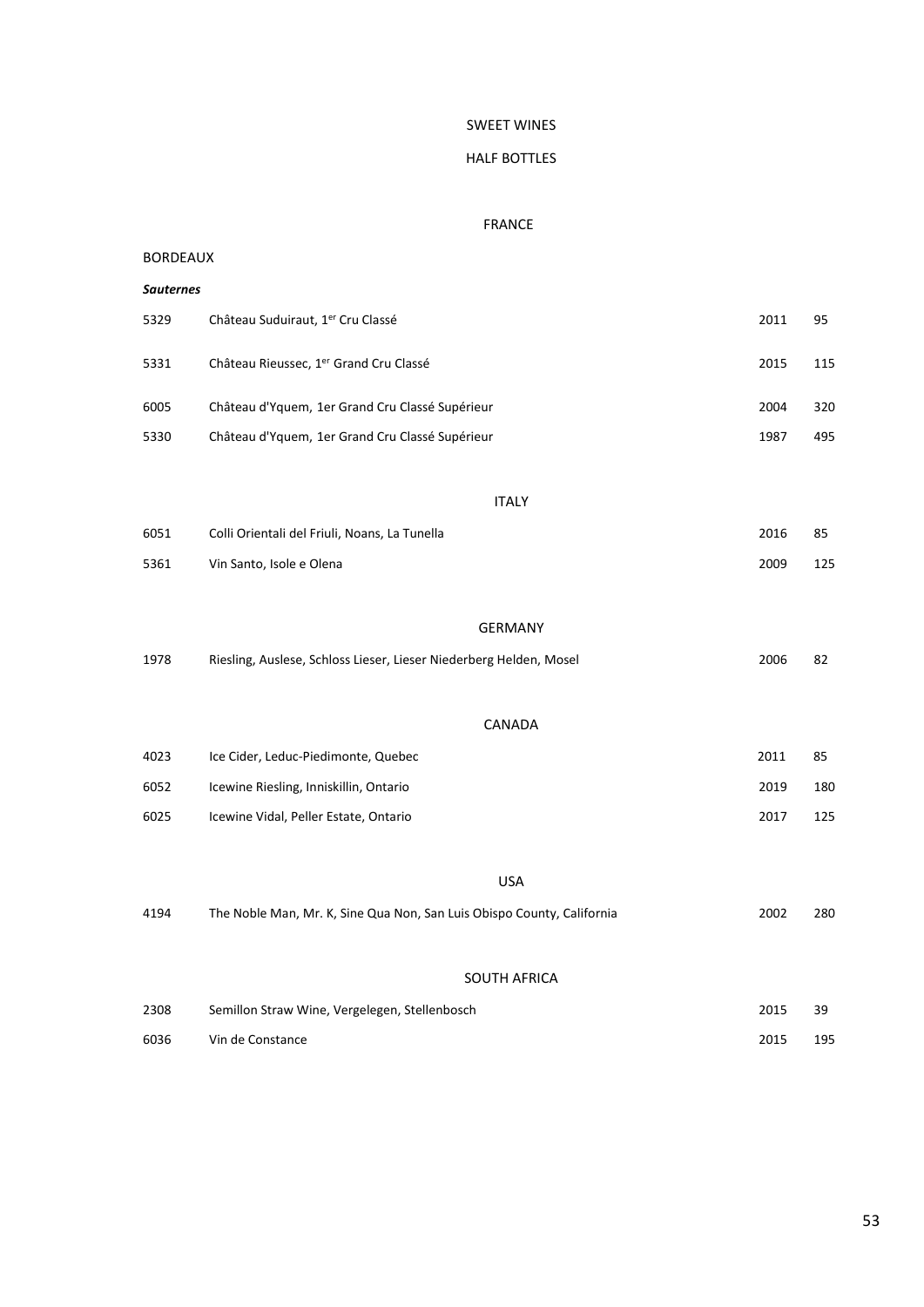#### SWEET WINES

# FULL BOTTLES

#### FRANCE

| <b>ALSACE</b>       |                                                                            |      |       |  |  |
|---------------------|----------------------------------------------------------------------------|------|-------|--|--|
| 6039                | Pinot Gris, SGN, Trimbach                                                  | 1994 | 300   |  |  |
| 6040                | Riesling Cuvée Frédéric Emile, Vendange Tardive, Trimbach                  | 1983 | 350   |  |  |
|                     |                                                                            |      |       |  |  |
| <b>LOIRE VALLEY</b> |                                                                            |      |       |  |  |
| 3915                | Vouvray, Le Haut-Lieu, Demi-Sec, Domaine Huet                              | 1985 | 400   |  |  |
| <b>BORDEAUX</b>     |                                                                            |      |       |  |  |
| <b>Sauternes</b>    |                                                                            |      |       |  |  |
| 5003                | Domaine Clos Le Comte, Cuvée Emilie                                        | 2017 | 85    |  |  |
| 6163                | Château Lafaurie-Peyraguey, 1 <sup>er</sup> Cru Classé                     | 2005 | 160   |  |  |
| 6171                | Château Suduiraut, 1er Cru Classé                                          | 2001 | 245   |  |  |
| 4190                | Château de Fargues                                                         | 1998 | 350   |  |  |
| 6032                | Château d'Yquem, 1er Grand Cru Classé Supérieur                            | 1967 | 2,500 |  |  |
|                     |                                                                            |      |       |  |  |
| SOUTH WEST          |                                                                            |      |       |  |  |
| 2386                | Jurançon Moelleux, Domaine de Souch                                        | 2017 | 115   |  |  |
|                     | <b>GERMANY</b>                                                             |      |       |  |  |
| 1974                | Riesling, Graacher Himmelreich, Auslese, Goldkapsel, Joh. Jos. Prum, Mosel | 2016 | 240   |  |  |
|                     |                                                                            |      |       |  |  |
| <b>ITALY</b>        |                                                                            |      |       |  |  |
| 3747                | Moscato d'Asti Adriano Marco e Vittorio, Piedmonte                         | 2020 | 54    |  |  |
| 6055                | Passito di Pantelleria 'Ben Rye', Donnafugata, Sicily                      | 2018 | 210   |  |  |
|                     |                                                                            |      |       |  |  |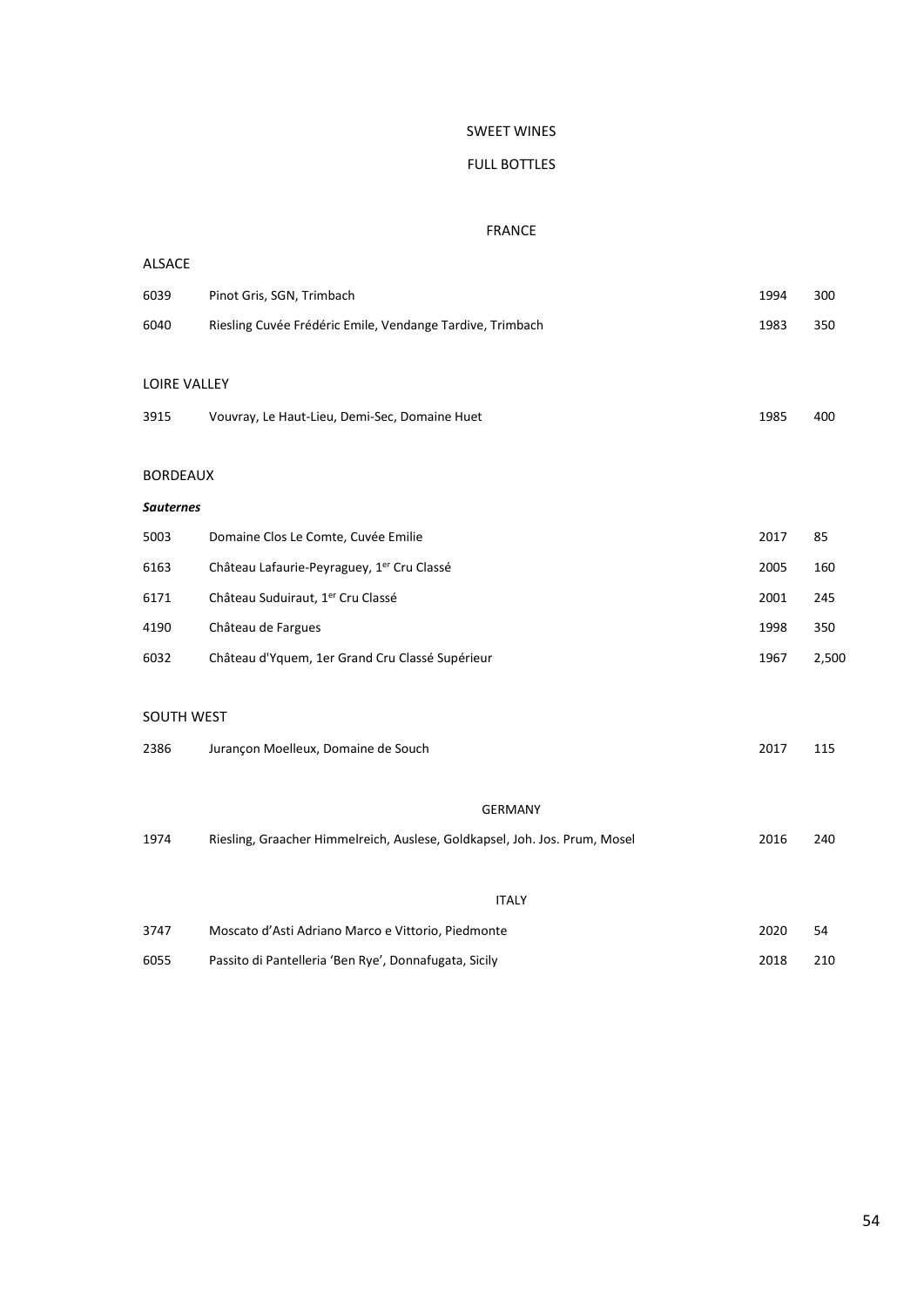# FORTIFIED WINES

# France

# *Languedoc- Roussillon*

| 6029 | Maury, Grenat, Lafage, 50cl                                                  | 2017      | 55  |
|------|------------------------------------------------------------------------------|-----------|-----|
| 4035 | Maury Tradition, Domaine de la Coume du Roy 75cl                             | 2015      | 69  |
| 6047 | Muscat de Rivesaltes, Domaine Les Enfants Sauvages, Fitou 50cl               | 2017      | 65  |
| 5034 | Muscat de Saint Jean de Minervois 'Douce Providence', Clos du Gravillas 50cl | 2002      | 750 |
| Jura |                                                                              |           |     |
| 4195 | Macvin, Domaine de le Tournelle 75cl                                         | <b>NV</b> | 125 |

PORTUGAL

#### PORT

| Vintage                     |                               |      |     |  |
|-----------------------------|-------------------------------|------|-----|--|
| 4556                        | Quinta de Vesuvio             | 2001 | 185 |  |
| 4558                        | Dow's Senhora da Ribeira      | 2008 | 135 |  |
| 4557                        | Dow's                         | 2000 | 245 |  |
| 5006                        | Warre's                       | 1980 | 325 |  |
| 4237                        | Taylor's                      | 1964 | 710 |  |
| 5000                        | Quinta Dos Malvedos, Graham's | 2006 | 105 |  |
| <b>Late bottled Vintage</b> |                               |      |     |  |

4134 Ramos Pinto 2015 65

#### MADEIRA

| <b>Sercial</b>   |                     |                          |               |  |
|------------------|---------------------|--------------------------|---------------|--|
| 6006             | H.M. Borges         | 1990                     | 250           |  |
| <b>Bual</b>      |                     |                          |               |  |
| 6156             | Blandy's (Jeroboam) | 10YRS                    | 250           |  |
| 6007             | H.M. Borges         | 1977                     | 350           |  |
| 6058             | Blandy's            | 1957                     | 520           |  |
| 4312             | D'Olivera           | 1903                     | 2,950         |  |
| <b>Terrantez</b> |                     |                          |               |  |
|                  |                     | $\overline{\phantom{a}}$ | $\sim$ $\sim$ |  |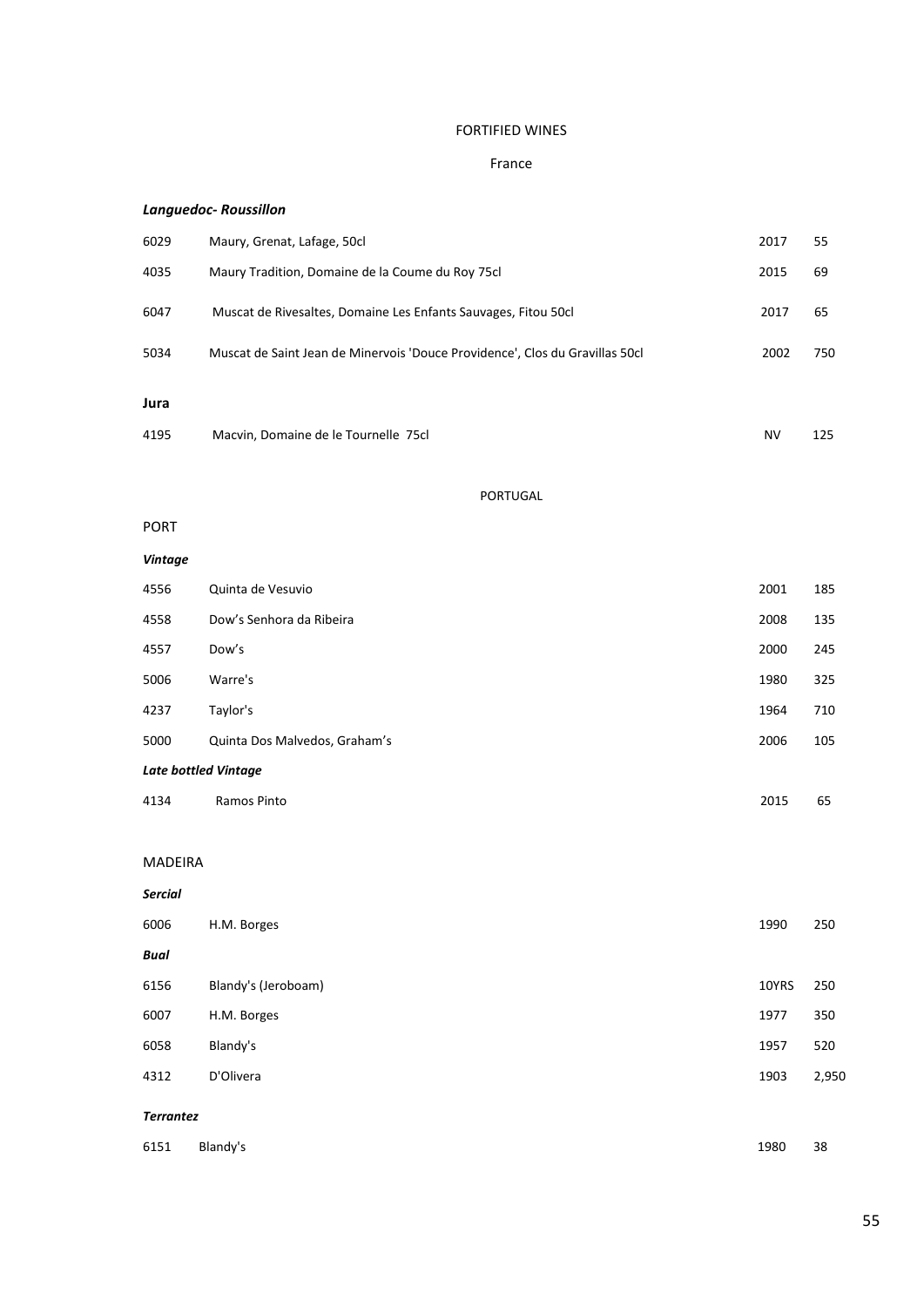# FORTIFIED WINES

# SPAIN

#### SHERRY

#### *Amontillado*

| 4043                                                        | La Gigarrera               | <b>NV</b> | 70 |
|-------------------------------------------------------------|----------------------------|-----------|----|
| <b>Oloroso</b><br>4047                                      | Villapanes, Emilio Hidalgo | <b>NV</b> | 92 |
| Palo Cortado<br>Antique, Fernando de Castilla<br>4967       |                            | <b>NV</b> | 90 |
| <b>Pedro Ximenez</b><br>Emilio Hidalgo<br>4520<br><b>NV</b> |                            |           | 55 |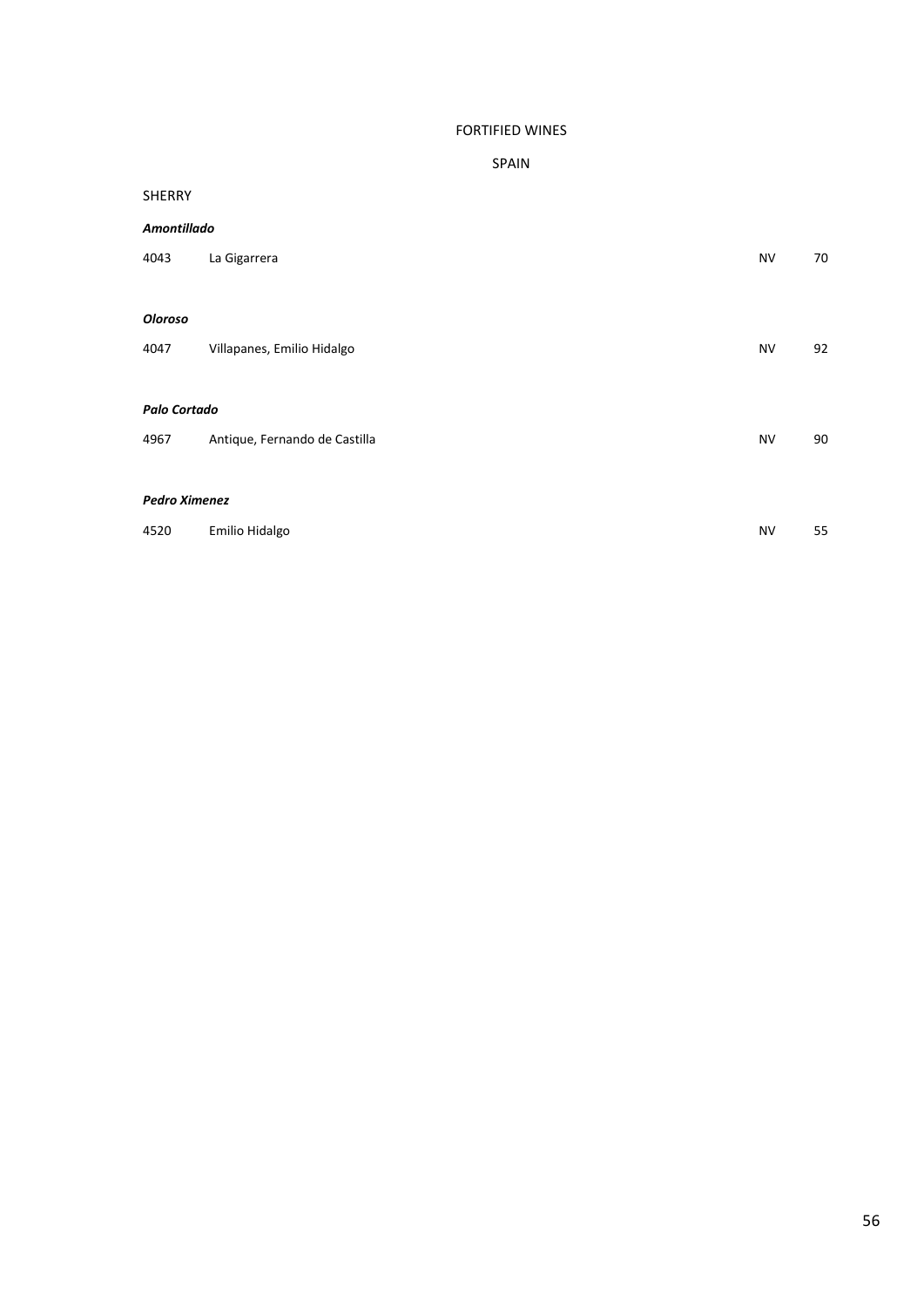MAGNUMS VINTAGE CHAMPAGNE

| 4240                     | Palmer & Co Collection, Blanc de Blancs, Brut                           | 1985      | 498   |
|--------------------------|-------------------------------------------------------------------------|-----------|-------|
| 4208                     | Salon Blanc de Blancs, Le Mesnil, Brut                                  | 1999      | 950   |
| 4209                     | Salon Blanc de Blancs, Le Mesnil, Brut                                  | 2008      | 2,800 |
| 4246                     | Cristal, Louis Roederer, Brut                                           | 2007      | 1,800 |
| 4207                     | Perrier-Jouët 'Belle Epoque', Brut                                      | 2002      | 1,800 |
|                          | MAGNUM SPARKLING WINE                                                   |           |       |
| 4480                     | Gusbourne, Blanc de Blancs, Brut, Kent, England                         | 2011      | 200   |
|                          |                                                                         |           |       |
|                          | MAGNUMS ROSE CHAMPAGNE                                                  |           |       |
| 4259                     | <b>Billecart-Salmon Brut</b>                                            | <b>NV</b> | 425   |
|                          | JEROBOAM ROSE CHAMPAGNE                                                 |           |       |
| 4478                     | Moet et Chandon Imperial, Brut (3L)                                     | <b>NV</b> | 600   |
|                          | <b>MAGNUMS WHITE</b>                                                    |           |       |
|                          | <b>FRANCE</b>                                                           |           |       |
| <b>ALSACE</b>            |                                                                         |           |       |
| 4144                     | Riesling Geisberg Grand Cru, Domaine Kientzler                          | 1991      | 450   |
|                          |                                                                         |           |       |
| <b>BURGUNDY</b>          |                                                                         |           |       |
| <b>Chablis</b>           |                                                                         |           |       |
| 2442                     | Tête d'Or, Domaine Billaud-Simon                                        | 2017      | 230   |
|                          | <b>Puligny-Montrachet 1er Cru</b>                                       |           |       |
| 6157                     | Perrières, Domaine Pernot-Belicard                                      | 2015      | 440   |
| <b>Meursault 1er Cru</b> |                                                                         |           |       |
| 4458                     | Poruzot Du Dessus, Domaine Jobard                                       | 2009      | 580   |
| Pouilly-Fuissé           |                                                                         |           |       |
| 4453                     | 'Sur la Roche', Domaine Gilles Morat                                    | 2016      | 220   |
| Viré-Clessé              |                                                                         |           |       |
| 4115                     | Domaine Jean Thévenet                                                   | 2008      | 300   |
| SOUTH WEST               |                                                                         |           |       |
| Jurançon                 |                                                                         |           |       |
| 4117                     | Clos Lapeyre Vitatge Vielh Sec                                          | 2008      | 250   |
|                          | <b>USA</b>                                                              |           |       |
| 6149                     | Chardonnay, Chanin Wine, Los Alamos Vineyard, Santa Barbara, California | 2016      | 220   |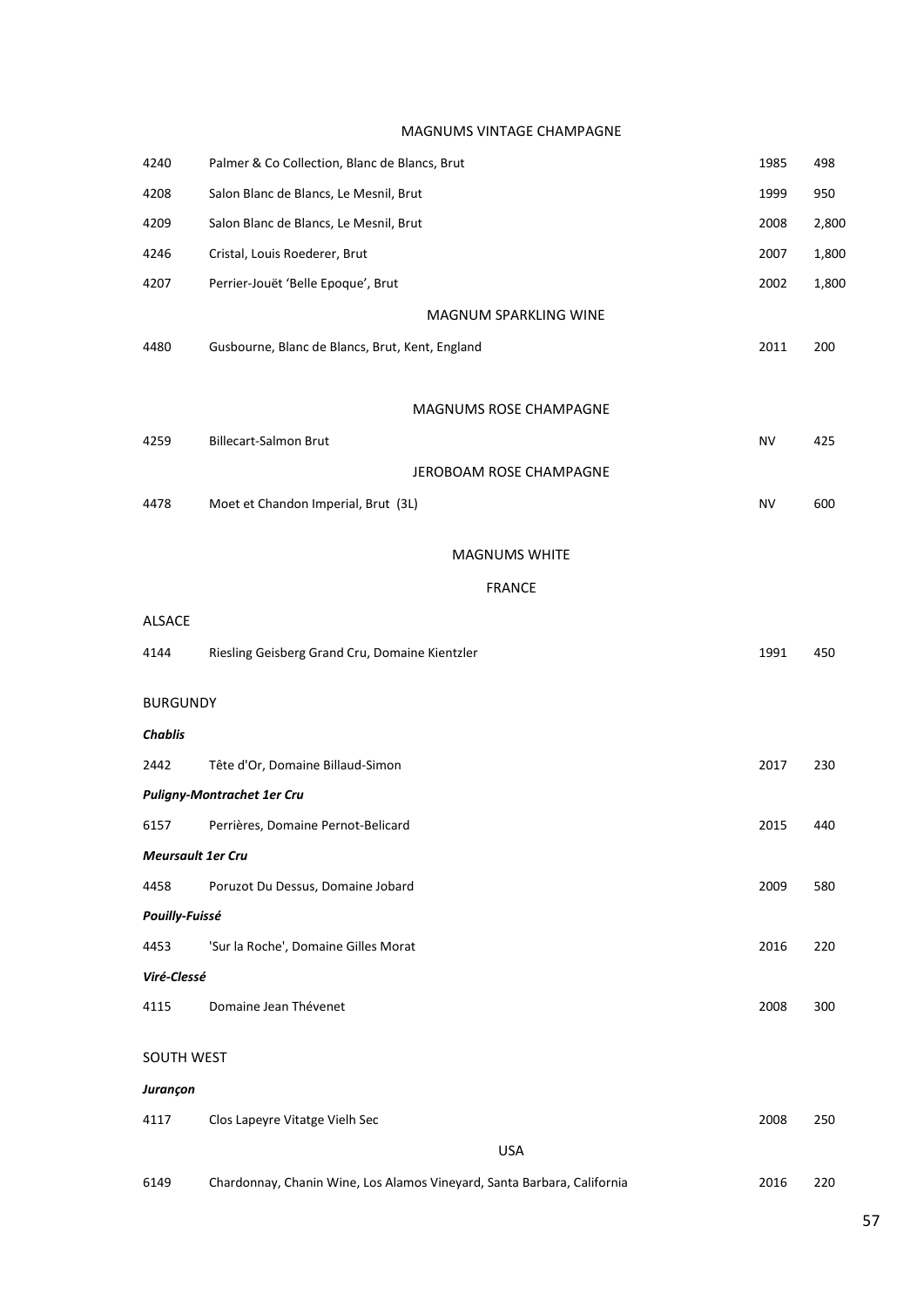#### MAGNUMS RED

# FRANCE

| <b>BURGUNDY</b>       |                                                                      |      |       |  |
|-----------------------|----------------------------------------------------------------------|------|-------|--|
| <b>Volnay 1er Cru</b> |                                                                      |      |       |  |
| 6164                  | Ronceret, Boillot                                                    | 2009 | 460   |  |
|                       | Morey St Denis 1er Cru                                               |      |       |  |
| 4096                  | Morey St Denis, Cuvee Romain Lignier                                 | 2010 | 1,100 |  |
|                       | <b>Grands-Echezeaux Grand Cru</b>                                    |      |       |  |
| 4443                  | Domaine du Clos Frantin                                              | 2013 | 2,500 |  |
|                       | <b>Clos de Vougeot Grand Cru</b>                                     |      |       |  |
| 6000                  | Domaine Prieuré Roch                                                 | 2014 | 2,000 |  |
|                       |                                                                      |      |       |  |
| <b>BORDEAUX</b>       |                                                                      |      |       |  |
| Saint-Estèphe         |                                                                      |      |       |  |
| 4242                  | Château Montrose, 2 <sup>ème</sup> Cru Classé                        | 2005 | 900   |  |
| Saint-Julien          |                                                                      |      |       |  |
| 3102                  | Château Léoville Barton, 2 <sup>ème</sup> Cru Classé (Double Magnum) | 2002 | 1,000 |  |
| 4429                  | Château Gruaud-Larose, 2 <sup>ème</sup> Cru Classé                   | 1989 | 1,150 |  |
| Pauillac              |                                                                      |      |       |  |
| 3002                  | Château Lynch Bages, 5 <sup>ème</sup> Cru Classé (Double Magnum)     | 2002 | 1,500 |  |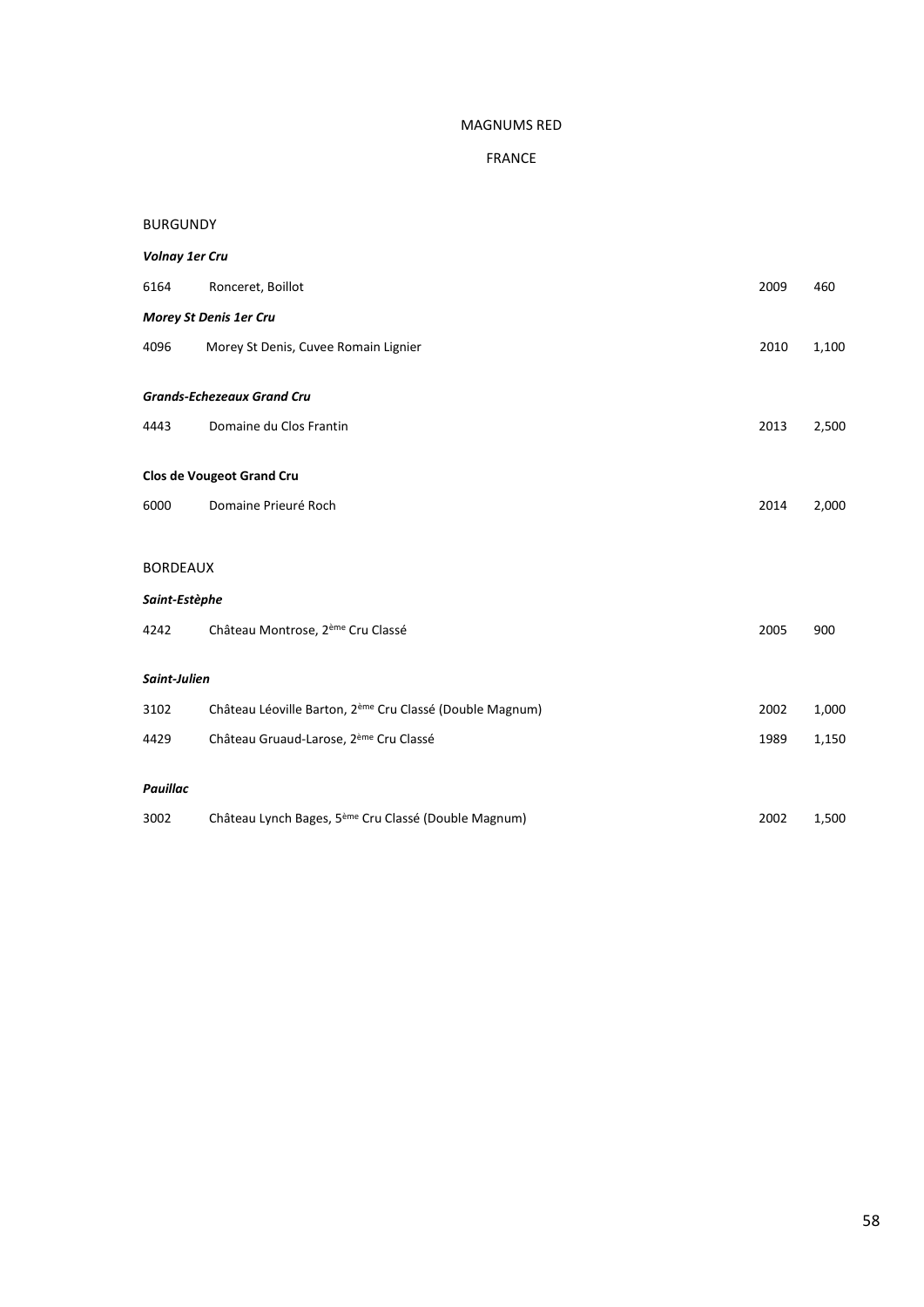#### MAGNUMS RED

# FRANCE

#### BORDEAUX

#### *Saint-Emilion*

| 6154                | Petit Cheval, 2nd wine of Château Cheval Blanc                  | 2011 | 850   |  |  |
|---------------------|-----------------------------------------------------------------|------|-------|--|--|
| 4211                | Château Cheval Blanc, Saint-Emilion Premiers Grand Cru Classé A | 2000 | 3,200 |  |  |
| <b>Pomerol</b>      |                                                                 |      |       |  |  |
| 5005                | Fugue de Nénin, 2nd wine of Château Nénin                       | 2005 | 360   |  |  |
| 4004                | Château Latour à Pomerol                                        | 2010 | 680   |  |  |
| 4071                | Vieux Château Certan                                            | 2012 | 1,100 |  |  |
| 4212                | Pétrus                                                          | 1993 | 5,000 |  |  |
|                     |                                                                 |      |       |  |  |
| LANGUEDOC           |                                                                 |      |       |  |  |
| 4113                | Clos des Cistes, Domaine Peyre Rose, Coteaux du Languedoc       | 2003 | 800   |  |  |
|                     |                                                                 |      |       |  |  |
| <b>RHONE VALLEY</b> |                                                                 |      |       |  |  |
| Côte Rôtie          |                                                                 |      |       |  |  |
| 4150                | Bonnefond, Rochains                                             | 2009 | 450   |  |  |
| Hermitage           |                                                                 |      |       |  |  |

4133 La Chapelle, Domaine Paul Jaboulet Aîné 1998 1,200